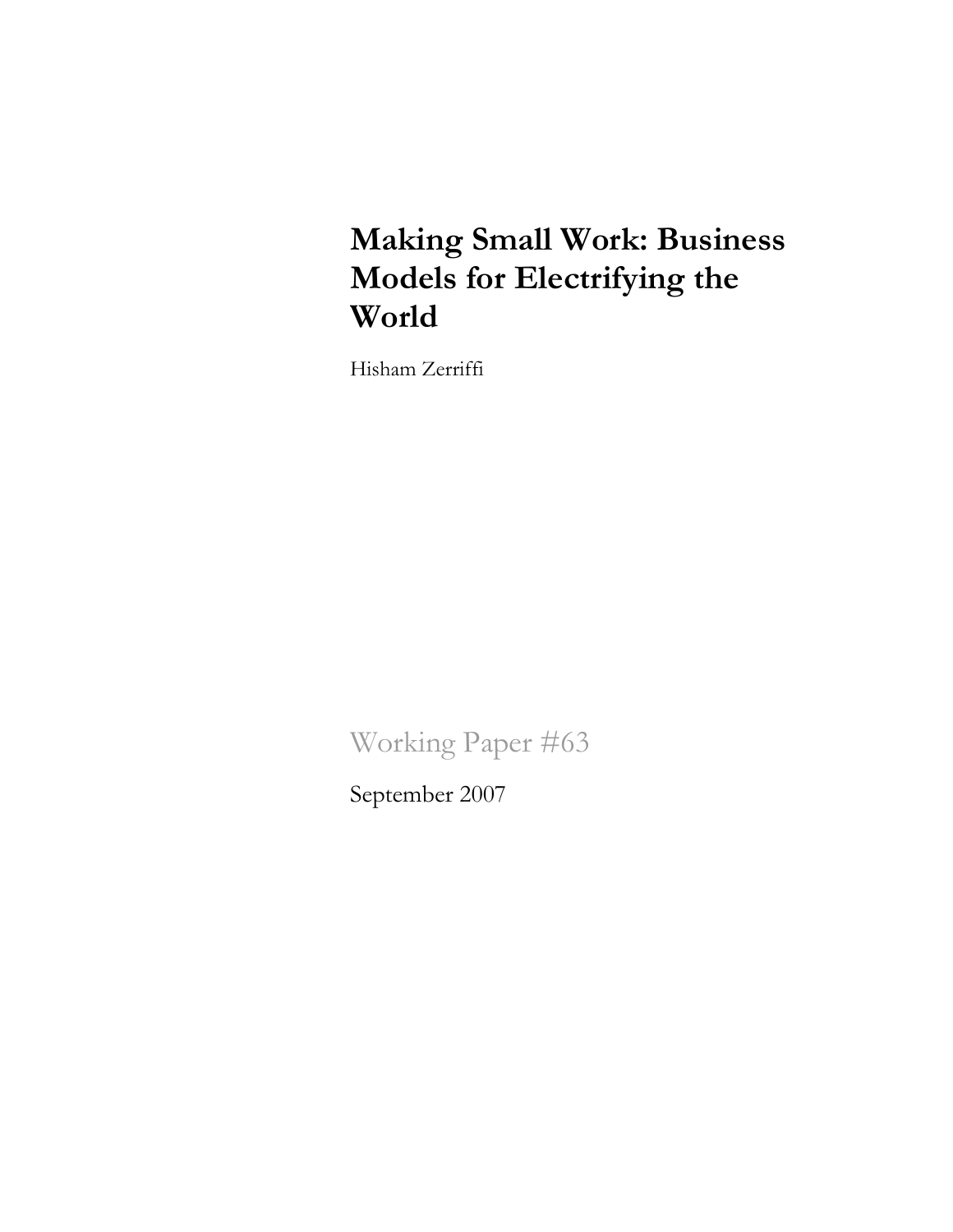The Program on Energy and Sustainable Development at Stanford University is an interdisciplinary research program focused on the economic and environmental consequences of global energy consumption. Its studies examine the development of global natural gas markets, the role of national oil companies, reform of electric power markets, international climate policy, and how the availability of modern energy services, such as electricity, can affect the process of economic growth in the world's poorest regions.

The Program, established in September 2001, includes a global network of scholars—based at centers of excellence on five continents—in law, political science, economics and engineering. It is based at the Freeman Spogli Institute for International Studies.

#### **Program on Energy and Sustainable Development**

Freeman Spogli Institute for International Studies Encina Hall East, Room E415 Stanford University Stanford, CA 94305-6055

http://pesd.stanford.edu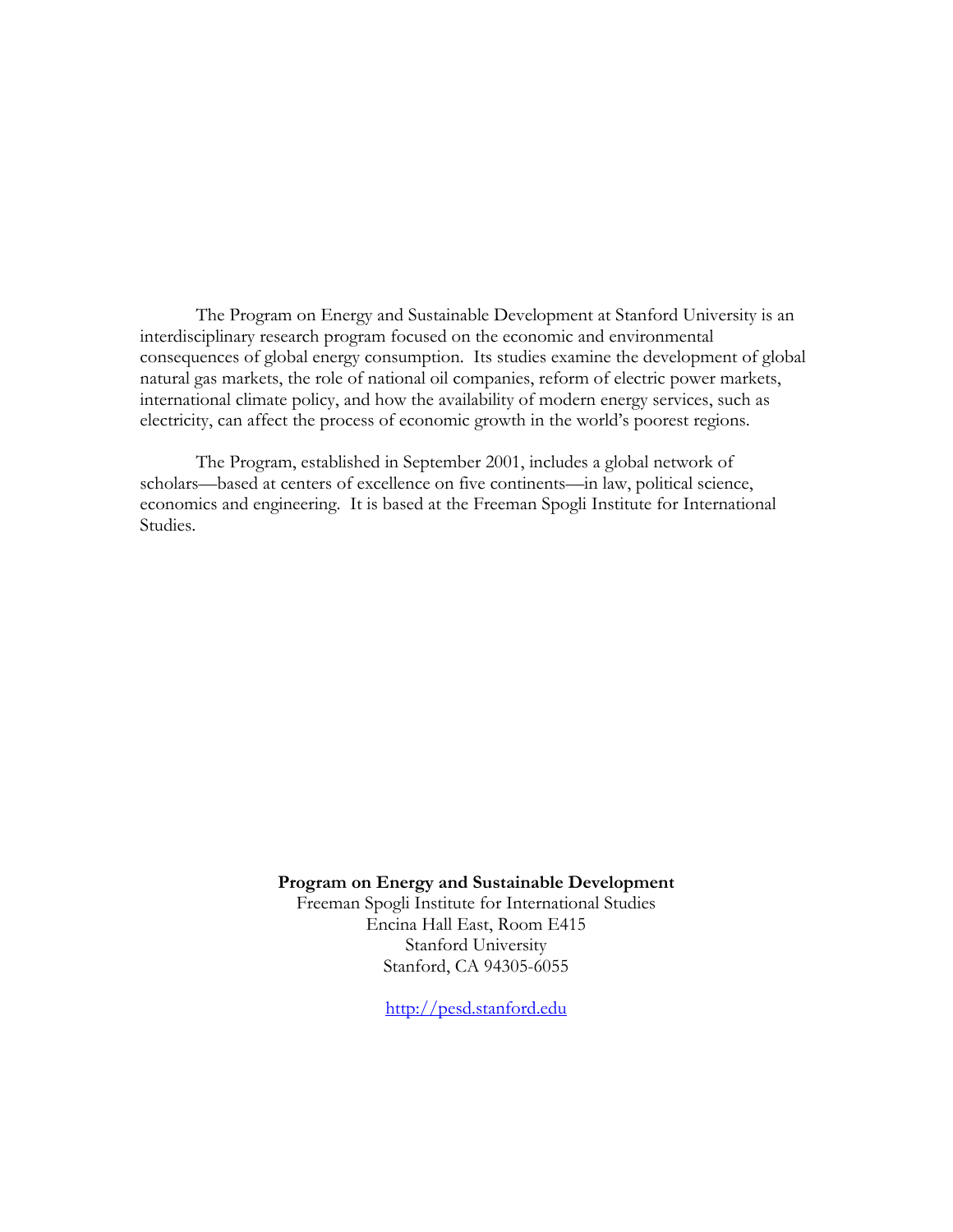### **About the Author**

**Hisham Zerriffi** is an Assistant Professor and the Ivan Head South/North Research Chair in the Liu Institute for Global Issues, University of British Columbia. Prior to joining the UBC Faculty, Dr. Zerriffi was a Postdoctoral Fellow with the Program on Energy and Sustainable Development, where he led a project on the role of institutions in the deployment and diffusion of small-scale energy technologies. Dr. Zerriffi holds a Ph.D. from Carnegie Mellon University in Engineering and Public Policy and a B.A. from Oberlin College in Physics (with minors in Political Science and Religion). He has also worked as a Senior Scientist at the Institute for Energy and Environmental Research.

*Acknowledgements*: The author conducted this research while a Post-Doctoral Scholar in the Program on Energy and Sustainable Development at Stanford University. He would like to thank the Program's director, David Victor, and the Program staff, particularly Rebecca Elias, for their support and help during this project. This working paper also benefited greatly from comments by Mark Thurber of PESD. The author would also like to thank the World Resources Institute in Washington, DC which provided him with a visiting fellowship during his research.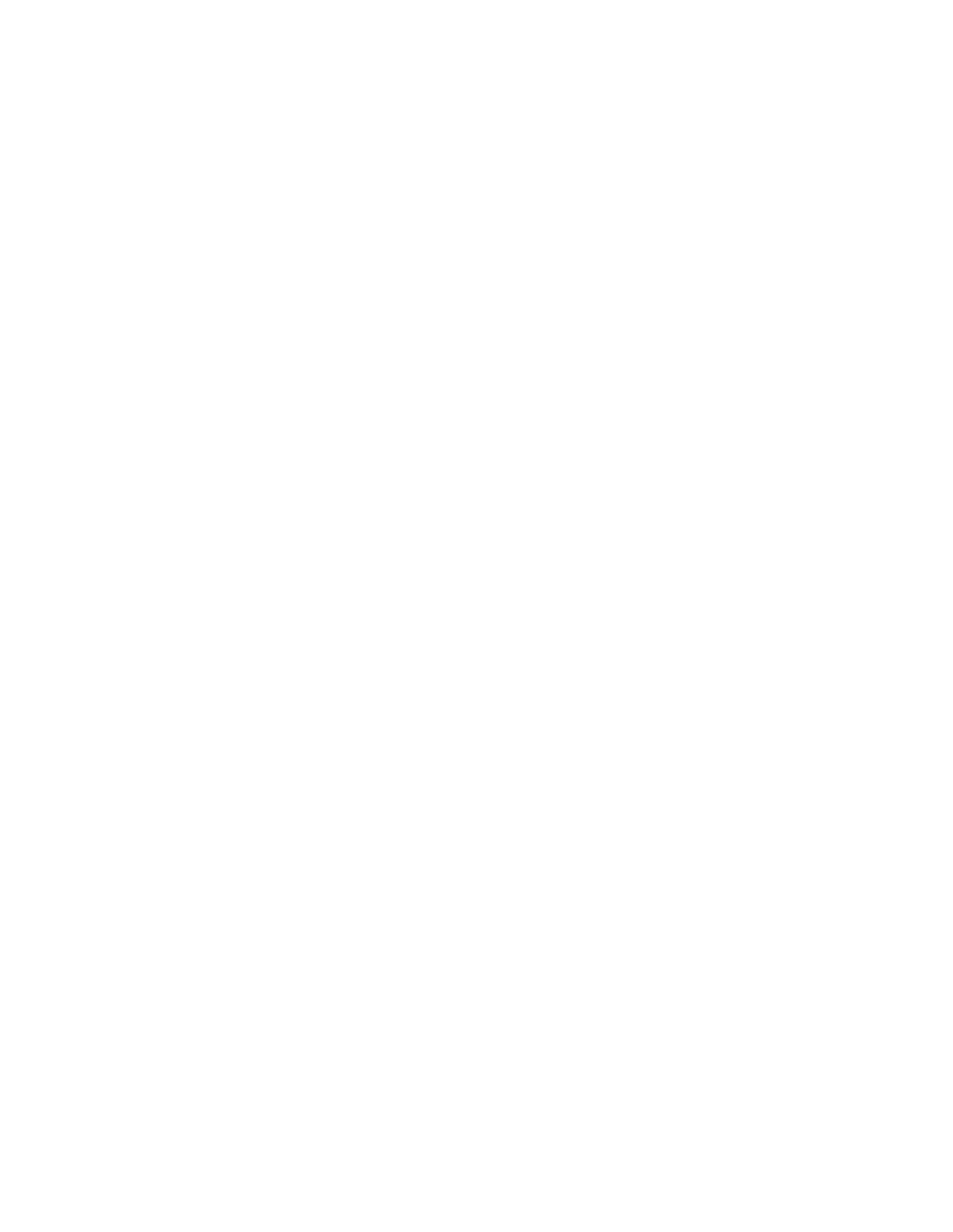## **Making Small Work: Business Models for Electrifying the World**

*Hisham Zerriffi*

## **1. Rethinking Rural Electrification**

Despite over a century of investment in electric power systems, there are roughly 1.6 billion people who lack access to electricity service, mainly in rural areas. While there are some open questions regarding the precise cause and effect relationships between rural electrification and human welfare, it is generally considered an important social, economic, and political priority to provide electricity to all. Unfortunately, the very complicated links between electricity and development are often obscured behind two idealized visions of rural electrification.

On the one hand is the image of the high-voltage transmission line, its tendrils reaching out into the countryside and bringing with it opportunities for jobs, communication, improved education, better health and a host of other welfare improvements. Vaccines will be refrigerated, small industries can be made more productive, and children will be able to read their schoolbooks at night. This has been the traditional view of electrification: large power plants with long transmission and distribution lines. It is still the model favored worldwide by utilities and often, implicitly or explicitly, by regulators and policy-makers as well.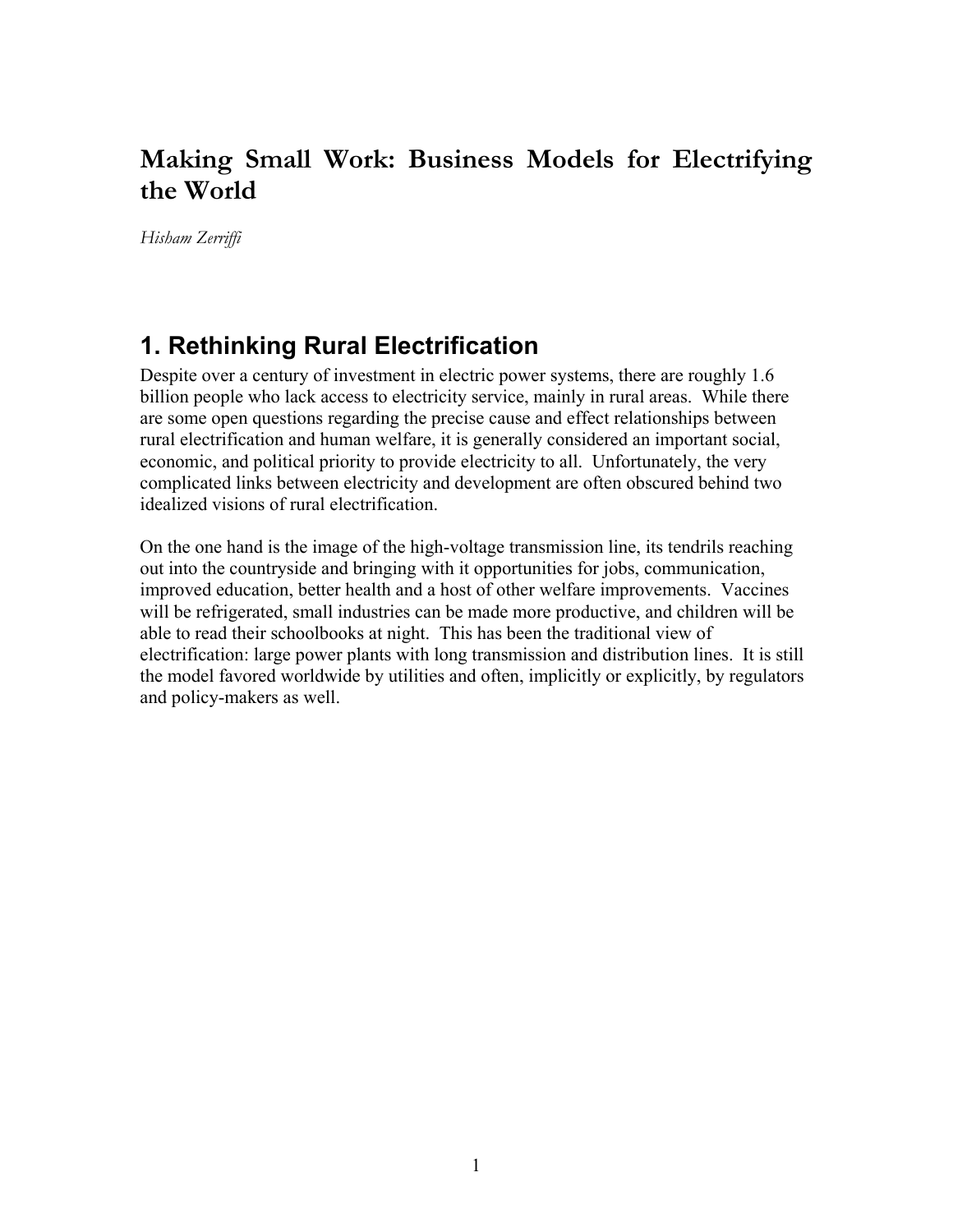

**Figure 1: Transmission Towers at the Three Gorges Dam, China (author photo)** 

On the other hand is the "small is beautiful" image of a solar home system providing clean electricity for a remote farmer or household. Many of the benefits are the same as with grid electricity: children reading their schoolbooks at night; farmers getting weather reports and market prices on the TV; household activities becoming easier and less labor intensive. This is how many in the NGO and international donor communities envision the future of rural electrification – environmentally sustainable and beneficial to the users. Many governments know that this imagery is also how they can get investment in their rural electricity projects, investments that would not occur without the linkage to sustainability and renewable energy projects in particular.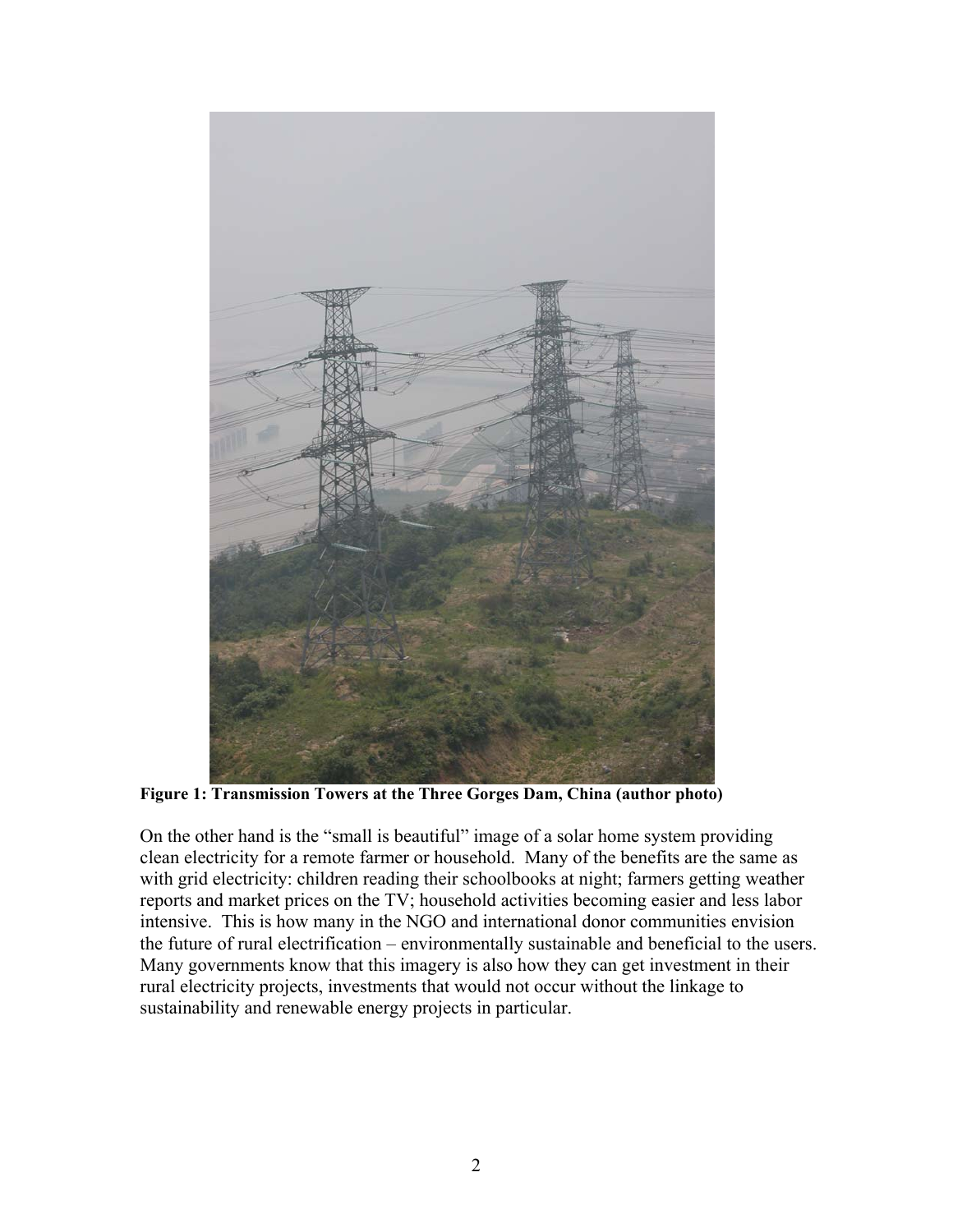

**Figure 2: Cambodian Home with Solar Panel on Roof (author photo)** 

The problem with both of these images is that they are idealized visions of a much more complicated reality and fail to convey the complexities of solving the rural electrification problem. Rural electrification is a challenging task because it involves delivery of a service to populations that are remote and dispersed and whose consumption is low. This means it is generally more expensive while at the same time the customer base is generally poorer and less able to pay the full cost of service. Combine these factors with utilities that are often poorly managed and have limited finances, and it is often not feasible to expect extension of the grid to unserved rural populations in the near future. Such conditions are also challenging for the development of new renewable energy technology markets.

In addition to the large number of people without any access to electricity, there are an untold number of people with access that is inadequate. Electricity is often limited to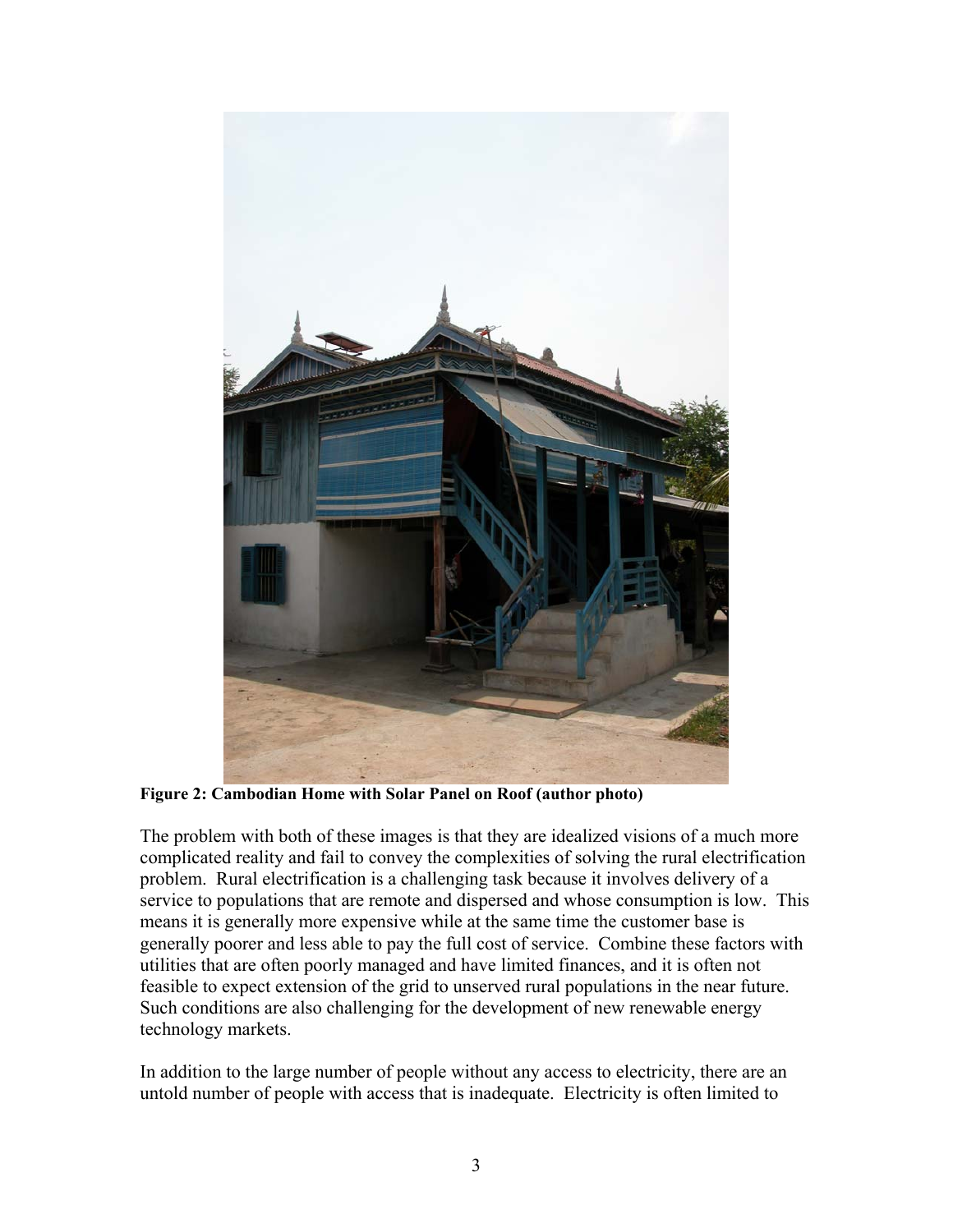meeting the basic needs of households, and those basic needs tend to be in lighting and entertainment. Electricity for productive activities or for welfare enhancing community structures (e.g. schools or clinics) tends to lag behind basic household electrification or sometimes is completely neglected in rural electrification objectives, making integration of electrification into larger development goals difficult. Finally, electricity is often supplied by a wide variety of actors outside the traditional utility system, sometimes using technologies that are considered undesirable from an environmental perspective (e.g. diesel engines). Without subsidies, the high cost of serving rural populations, either through the grid or through renewable and non-renewable off-grid options, results in high prices and consumption that is constrained by the ability and willingness to pay of the rural consumer.

The next section of this working paper discusses the role that electricity plays in the development process and its importance in rural areas. This is followed by a discussion in Section 3 of the contest between centralized and distributed solutions to the rural electrification problem and how their relative competitiveness is affected by the institutional context as well as inherent technical and economic characteristics. Section 4 outlines the previous experience and research on distributed generation for rural electrification and then summarizes our own research on which business models for distributed rural electrification have proven most successful. The paper concludes in the fifth and final section with some broader lessons that can be extracted from the work.

## **2. Importance of Rural Electricity Supply**

Access to electricity is considered a basic indicator of rural development, potentially contributing to income generation, improved educational and health outcomes, increased gender equality and a host of other social welfare improvements. (Goldemberg and Johansson 1995; World Bank 1996; WEC 1999; International Energy Agency 2004; Cabraal, Barnes et al. 2005) These improvements come from both the direct benefits of electrification (e.g. higher productivity of agricultural producers due to use of electric motors and pumps) and from the indirect effects that come from access (e.g. improved knowledge of weather conditions and crop prices due to access to television and radio). However, the role that energy plays in development, either directly or in creating the enabling conditions for other development interventions to succeed, is still arguably underappreciated. For example, when the Millenium Development Goals were created as a way to highlight key development needs, energy indicators were not included explicitly. However, electrification will be necessary to meet many of the goals laid out in the MDGs, whether it is through refrigeration of vaccines (MDG4: Reduce Child Mortality) or lighting to improve evening study conditions (MDG2: Achieve Universal Primary Education). This led to a follow-on effort to delineate how energy contributes to the MDGs, but this was an ex-post effort rather than being integrated into the MDG development process. (Modi, McDade et al. 2006)

Significant efforts have been made globally to provide electricity to both urban and rural populations. The global electrification rate went from 49% in 1970 to 73% in 2000, associated with 2.3 billion people gaining access during that time. (International Energy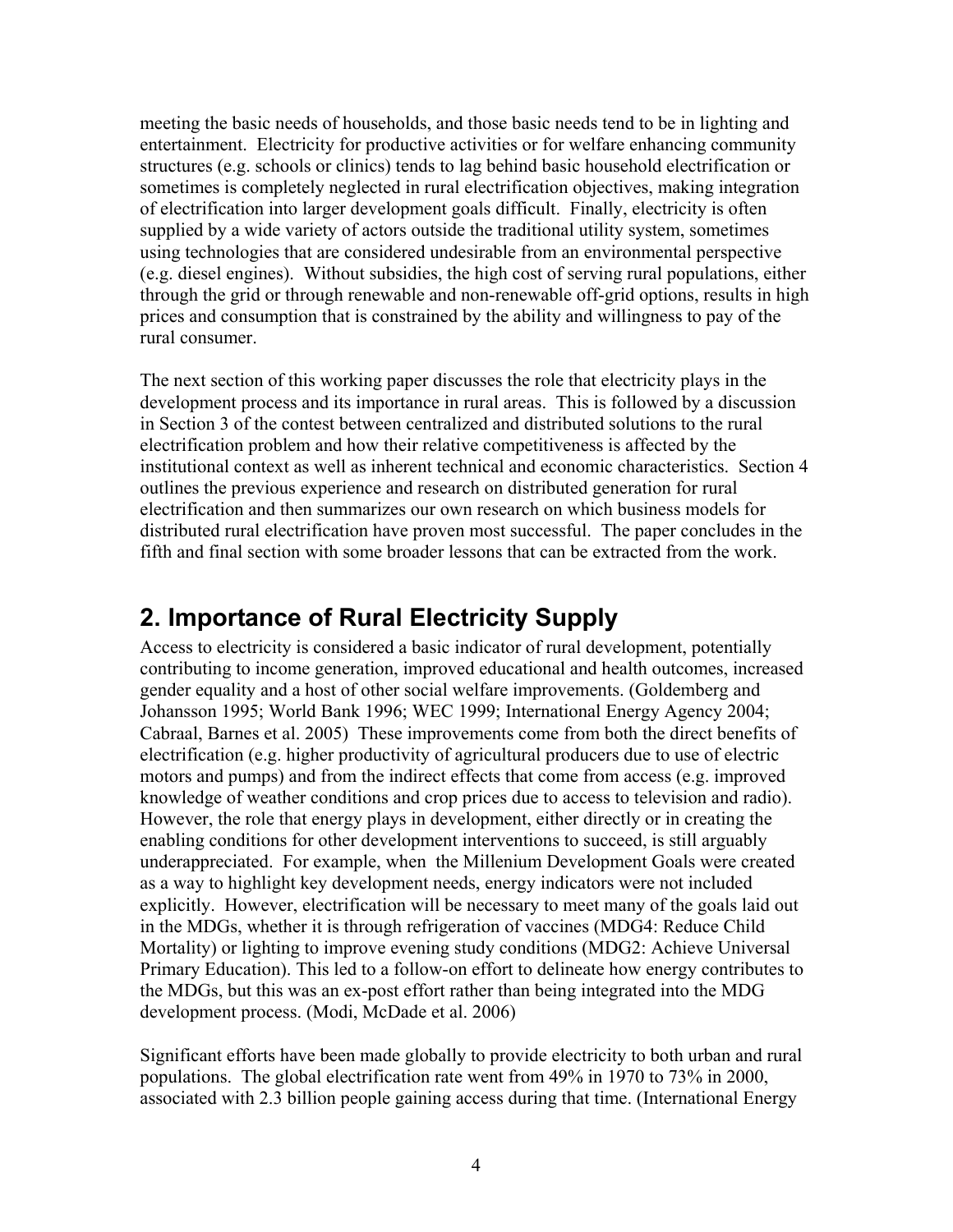Agency 2002) This represents a massive effort on the part of governments, international donor agencies, utilities and other actors. Much of this success can be attributed to the phenomenal success of China's rural electrification programs, particularly in the use of small hydro power. China went from having hundreds of millions without electricity in 1980 to less than 30 million today. However, the gap between electricity needs and current levels of electrification remains large. Currently 1.6 billion people worldwide are unelectrified, primarily in rural areas. Even that figure, large as it is, leaves out the electricity necessary to contribute to broader patterns of rural development, since it only counts households and not income generating activities.

There are large regional disparities in electricity access, as shown in Table 1. South Asia and Sub-Saharan Africa have the lowest electrification rates while North Africa and the Middle East have reached greater than 90% total electrification. However, the rural/urban disparity within regions shows where the majority of those 1.6 billion people are located. Only in East Asia and North Africa are the rural electrification rates above 80%. The differences in Sub-Saharan Africa (8.4% rural versus 51.5% urban electrification), South Asia (32.5% rural vs. 69.4% urban) and Latin America (61.4% rural vs. 97.7% urban) are particularly striking. The rural electrification problem is challenging enough on technical grounds alone. The populations are often remote, sometimes in difficult terrain, and often widely dispersed. This makes the costs of grid extension high and is a major reason that distributed power generation alternatives are key to solving the problem.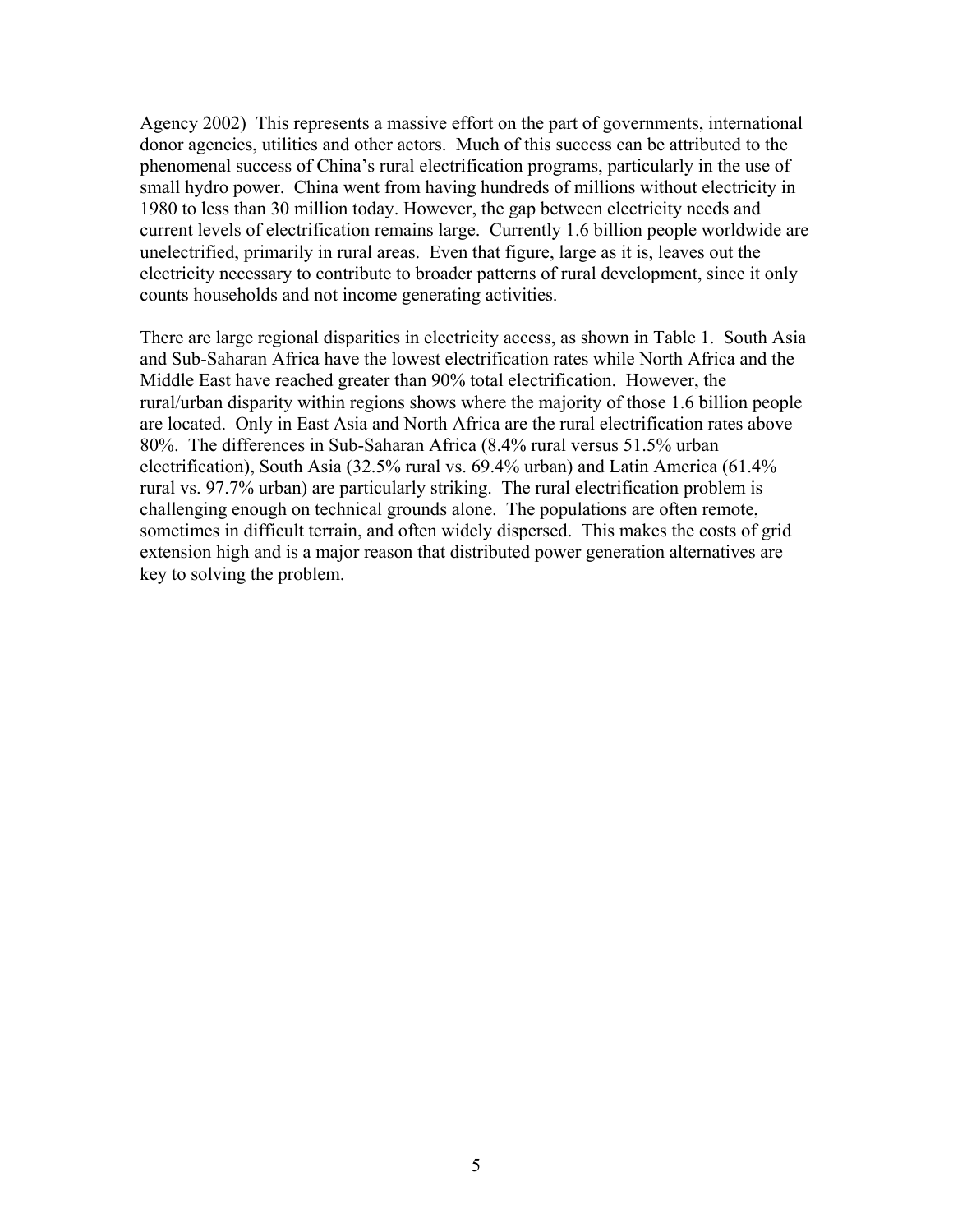| Region                                            | Population | Urban<br>Population | Population<br>Without<br>Electricity | Population With<br>Electricity | Electrification<br>Rate | Urban<br>Electrification<br>Rate | <b>Rural</b><br><b>Electrification</b><br>Rate |
|---------------------------------------------------|------------|---------------------|--------------------------------------|--------------------------------|-------------------------|----------------------------------|------------------------------------------------|
|                                                   | million    | million             | million                              | million                        | $\frac{0}{0}$           | $\%$                             | $\frac{0}{0}$                                  |
| North Africa                                      | 143        | 74                  | 9                                    | 134                            | 93.6                    | 98.8                             | 87.9                                           |
| Sub-Saharan Africa                                | 688        | 242                 | 526                                  | 162                            | 23.6                    | 51.5                             | 8.4                                            |
| <b>Africa</b>                                     | 831        | 316                 | 535                                  | 295                            | 35.5                    | 62.4                             | 19.0                                           |
| China and East Asia                               | 1,860      | 725                 | 221                                  | 1,639                          | 88.1                    | 96.0                             | 83.1                                           |
| South Asia                                        | 1,396      | 390                 | 798                                  | 598                            | 42.8                    | 69.4                             | 32.5                                           |
| <b>Developing Asia</b>                            | 3,255      | 1,115               | 1,019                                | 2,236                          | 68.7                    | 86.7                             | 59.3                                           |
| Latin America                                     | 428        | 327                 | 46                                   | 382                            | 89.2                    | 97.7                             | 61.4                                           |
| Middle East                                       | 173        | 114                 | 14                                   | 158                            | 91.8                    | 99.1                             | 77.6                                           |
| All developing<br>countries                       | 4,687      | 1,872               | 1,615                                | 3,072                          | 65.5                    | 85.3                             | 52.4                                           |
| <b>Transition</b><br>economies and<br><b>OECD</b> | 1,492      | 1,085               | 7                                    | 1,484                          | 99.5                    | 100.0                            | 98.2                                           |
| World                                             | 6,179      | 2,956               | 1,623                                | 4,556                          | 73.7                    | 90.7                             | 58.2                                           |

### **Table 1: Urban, Rural and Total Electrification Rates by Region, 2002**

Source: (International Energy Agency 2004)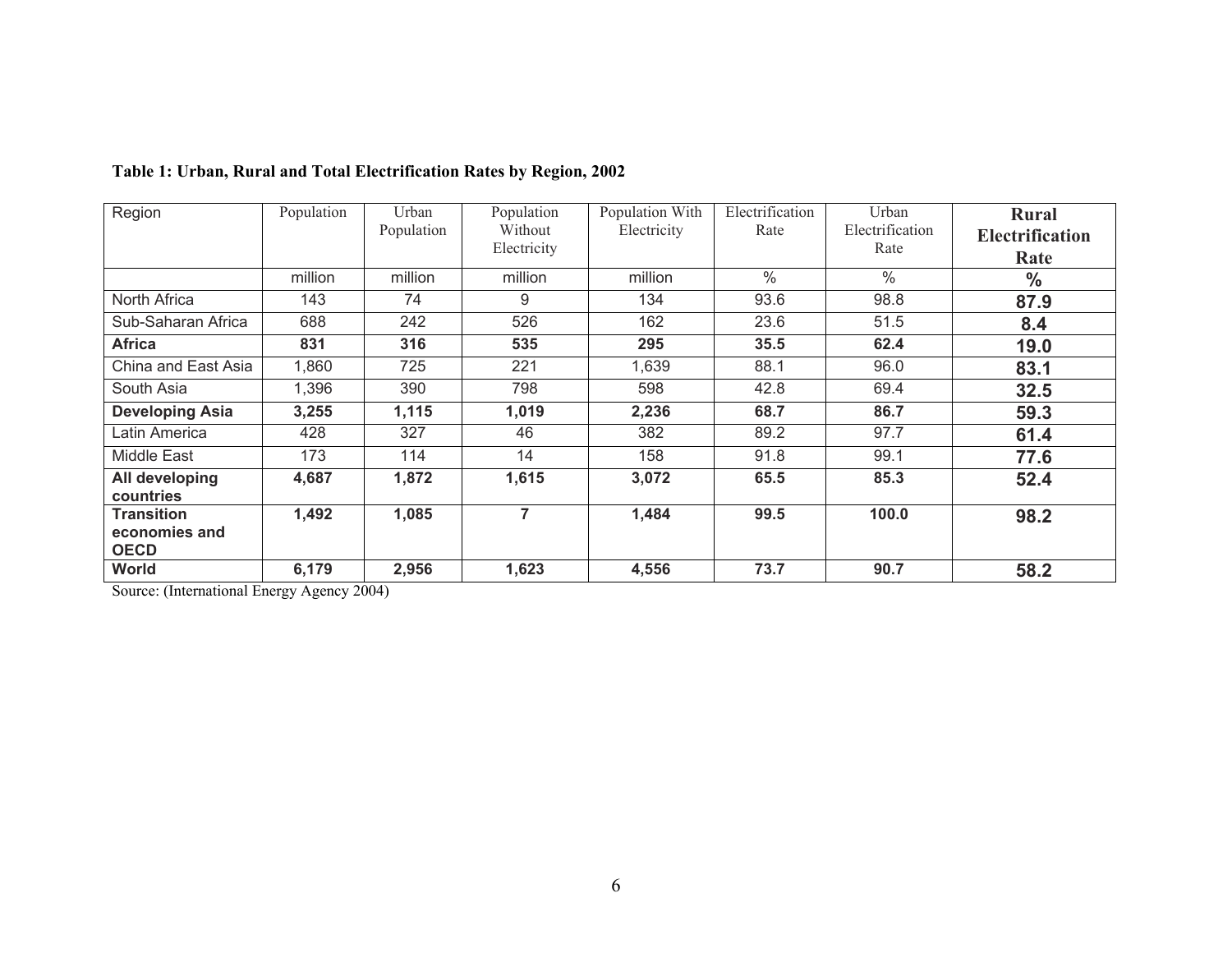For the majority of people without access to electricity from the grid, the most basic benefit of electrification, lighting, is provided by costly fuels like kerosene and candles, or indirectly via labor intensive traditional fuels such as wood or other biomass burned during cooking. These fuel sources can also have negative externalities, adversely affecting safety and indoor air quality. The use of televisions and radios or home appliances is either precluded or limited to low consumption appliances that use expensive disposable batteries. In rare cases, electricity will replace traditional biomass for cooking purposes. However, the high energy requirements for cooking and the cost of electricity usually result in either continued use of biomass or a transition to a more suitable modern energy source such as LPG.

Lack of electricity also affects the services provided by community buildings and local businesses. As with rural households, lighting for community buildings and for streets is seen as an important first use for electricity in rural communities. Another important use is refrigeration of medicines in local clinics. Access to electricity can also improve the productivity of local businesses – both in providing light to allow work to continue after dark, and in enabling the use of labor saving appliances and machinery.

Electrification can indeed enhance social welfare through augmented incomes, improved community health, and increased educational attainment. However, it should be noted that electrification, whether through the grid or by distributed means, cannot achieve these goals by itself and requires the presence of other enabling conditions. (Barnes and Floor 1996; Martinot, Chaurey et al. 2002; Elias and Victor 2005) Without trained health and education professionals, there are limited gains that can be made by providing electricity to clinics and schools. Electrification of agricultural production can only increase incomes if the transportation system allows farmers to deliver their product to market in reasonable time.

## **3. The Contest to Electrify**

Providing electricity in rural areas, particularly in developing economies, is challenging for three primary reasons. First, rural populations are usually dispersed and have low consumption, resulting in high capital costs spread over low returns. Second, the ability to pay of many rural populations is low, making centralized grid expansion unable to recover costs. Third, generation shortages, long rural feeder lines and poor maintenance often result in low quality power being delivered erratically to rural consumers.

Provision of electricity service worldwide has predominantly been through a large centralized system of power generation, transmission, and distribution. This system has developed over time due to the economies of scale provided by ever larger generating plants and the (perceived or real) natural monopoly characteristics of transmission and distribution. Accompanying the technical centralization of the power system has been an institutional centralization, with control over the systems resting with a small number of organizations (both governmental and private). Similarly, the regulation of these systems became centralized. Regulation has been limited to national or state level organizations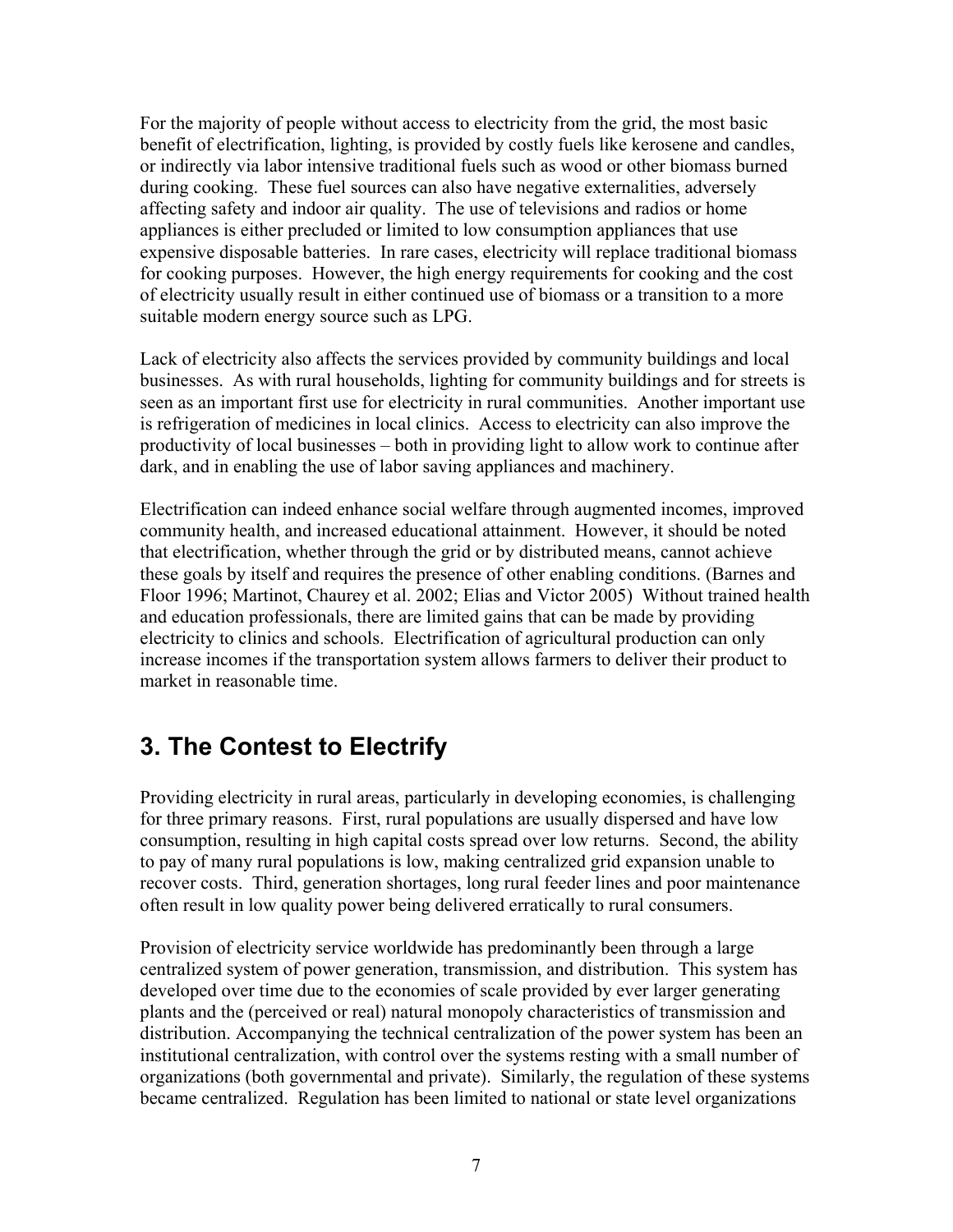or is implicit within the centralized utility itself. Even major efforts to restructure have mainly kept the technological, and much of the institutional, centralization of the system intact. (Haugland, Bergesen et al. 1998; MacKerron and Pearson 2000; Victor and Heller 2006)

In many cases, this system has functioned relatively well. However, the economics of grid extension rely on spreading high costs over a maximized density of customers in a given region and a certain level of consumption. Ideally, those customers would all have the ability to demand and pay for electricity at the levels necessary to recoup costs. In reality, only a few or sometimes none of the customers in rural areas will be willing or able to pay the full costs of grid extension. However, universal electrification goals mean that grid extension will usually target all rural households, regardless of their demand level, willingness to pay or ability to pay. Even if it made economic or technical sense, it would be politically difficult for a centralized entity, often a state owned enterprise, to allow for differential electricity access within a small geographic area. As noted by Foley, this creates a "conflict of objectives" for utilities between financial performance and universal access and means that rural electrification is both a low priority and possibly a losing proposition. (Foley 1992b)

Furthermore, centralized utilities in many countries simply do not have the managerial and financial resources to meet all rural electricity needs. Even in those areas where the grid does reach, electricity is often sporadic and of low quality, making it difficult to use for productive purposes or for vital tasks like vaccine refrigeration. For example, in India, voltage drops across rural feeders extend well beyond the limits considered acceptable by electrical engineers. Poor quality power can damage electrical equipment and result in more frequent loss of service. (Tongia 2007) Even if these barriers could be overcome, it is not technologically and financially feasible or even desirable to use the grid to reach all rural customers.

Despite these challenges, with a few notable exceptions, universal access programs have generally been implemented through the centralized utility system.<sup>1</sup> Of course, centralized utilities do have an important role to play in rural electrification. For many rural customers, the grid is the lowest cost option available and will thus be the dominant mode of electrification. However, the high costs of extending grids to rural areas, the lower ability of rural customers to pay for electricity service, and the financial instability of many utilities in these regions mean that some rural areas will not gain access to the grid in the foreseeable future. There is nothing, however, in the theoretical goal of universal electricity access that requires it to be met through centralized utilities. However, a combination of regulations, historical path dependence and deep-seated norms have led to the predominant use of the centralized utility system for rural electrification. Utility responsibility has, at times, even been extended to cases where distributed generation technologies have been selected. Brazil provides the perfect example, with regulations dictating exclusive service territories for its utilities (thereby effectively eliminating competition) and allowing those utilities to meet their universal

 $\overline{a}$ 

<sup>&</sup>lt;sup>1</sup> China has supported local utilities and renewables markets to meet its impressive service goals. Other countries, such as the Philippines, have relied on cooperatives to meet needs in some areas.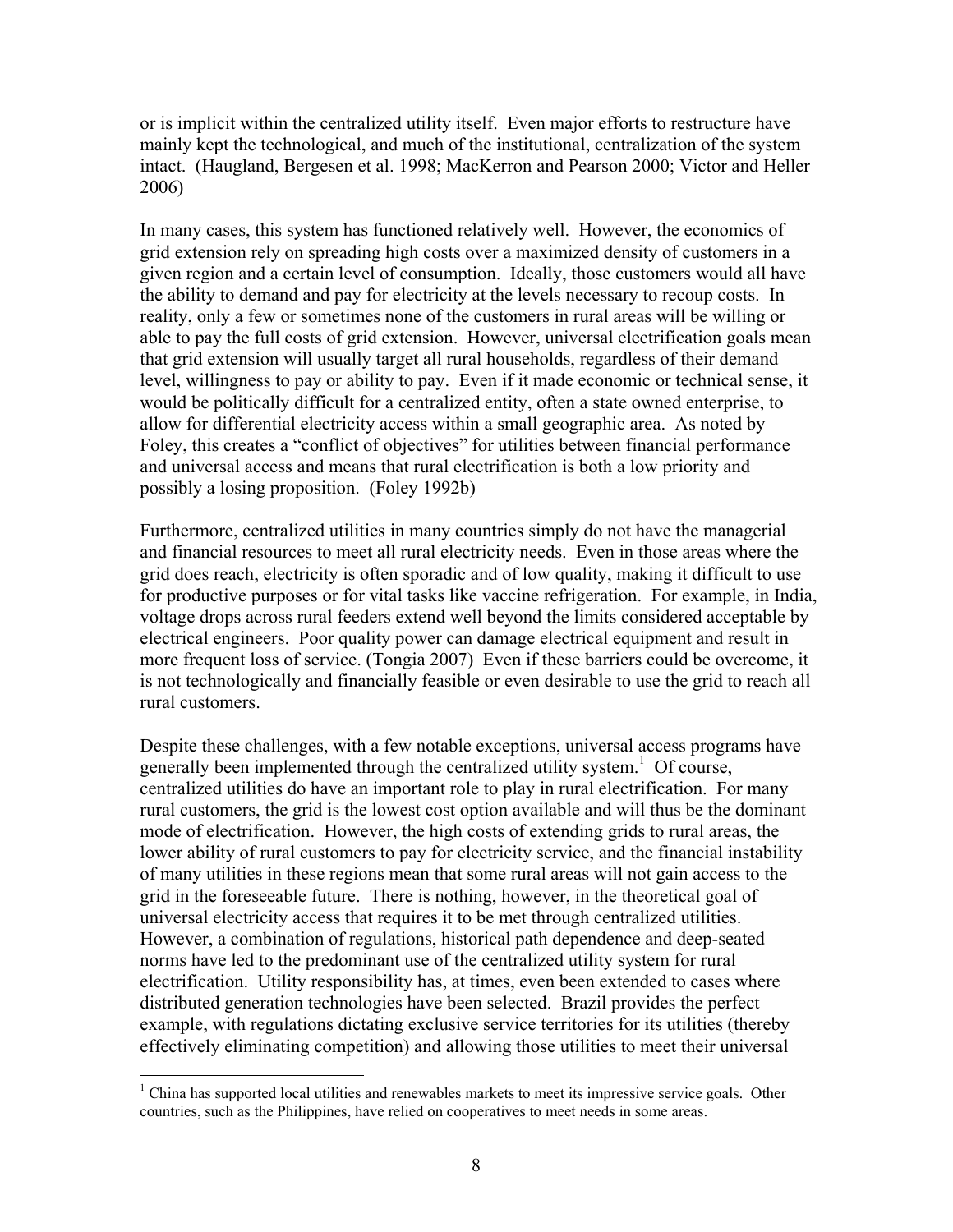service obligations through a combination of grid extension and distributed generation sources.

Given that utilities are often not interested in rural electrification due to the poor returns and technical difficulties, there are a number of possible options for removing rural electrification responsibility from the main utility.<sup>2</sup> (Foley 1992a; Foley 1992b) Traditionally, these have included establishing an autonomous division within the utility, creating a separate rural electrification agency, and devolving more responsibility to local organizations such as cooperatives and local communities. (Foley 1992b) As this study shows, private and semi-private options have the potential to play a large role. Each option, including maintaining responsibility within the main utility, has implications for the use of distributed power generation. Not only may the approach chosen affect technological priorities and biases, but it may also affect access to resources and the various other institutional support mechanisms that are important for successful rural electrification.

Over the past few decades a number of small-scale, distributed power generation (DG) technologies that are suitable for rural areas have been developed or improved.<sup>3</sup> Distributed power generation is attractive for rural electrification for a number of reasons. For example, the low population densities and low consumption of rural customers are well matched to the scalability and autonomous operation possibilities of distributed power. Grid extension is expensive in rural areas and generally means trying to provide electricity that is available (in theory, at least) 100% of the time and at levels that may be much higher than typical rural consumption levels. In addition, rural customers will have an even greater imbalance than urban ones between their minimum and maximum (peak) loads. Many rural customers do not have refrigerators or other appliances requiring constant power and will use their electricity in the evening hours only for lighting, entertainment and, in some cases, cooking. While rural consumption is relatively low, its additive effect right at the time of peak power demand on the system can force the utility to run more expensive generating units more often or even to invest in new peaking generation. This can significantly raise the cost of supplying rural customers. (Howells, Victor et al. 2006) Distributed power is able to provide power at levels and at times that are well-matched to rural customers. Finally, the possible set of organizational models is much larger with distributed power, including the possibility of decentralized local organizations (either private or public). This can alleviate some of the high transaction costs inherent in a centralized organization like a utility administering a customer base that is large and geographically diffuse. (Hansen and Bower 2003; Chaurey, Ranganathan et al. 2004; Banerjee 2006)

 $\overline{a}$ 

 $2^2$  Foley notes other institutional problems with utilities that are rural electrifiers, including the low prestige garnered among engineers for working on low-voltage systems, administration problems due to a diffuse customer base and their centralized nature which favors a small number of large projects. Foley, G. (1992b). "Rural Electrification: The institutional dimension." Utilities Policy **<sup>2</sup>**(4): 283-289. 3

 $\frac{3}{3}$  The definition of distributed generation is complicated and often context dependent. For the purposes of this book, electric power generation is considered to be "distributed" when it is produced locally and primarily consumed locally. See the Appendix A for a more detailed discussion.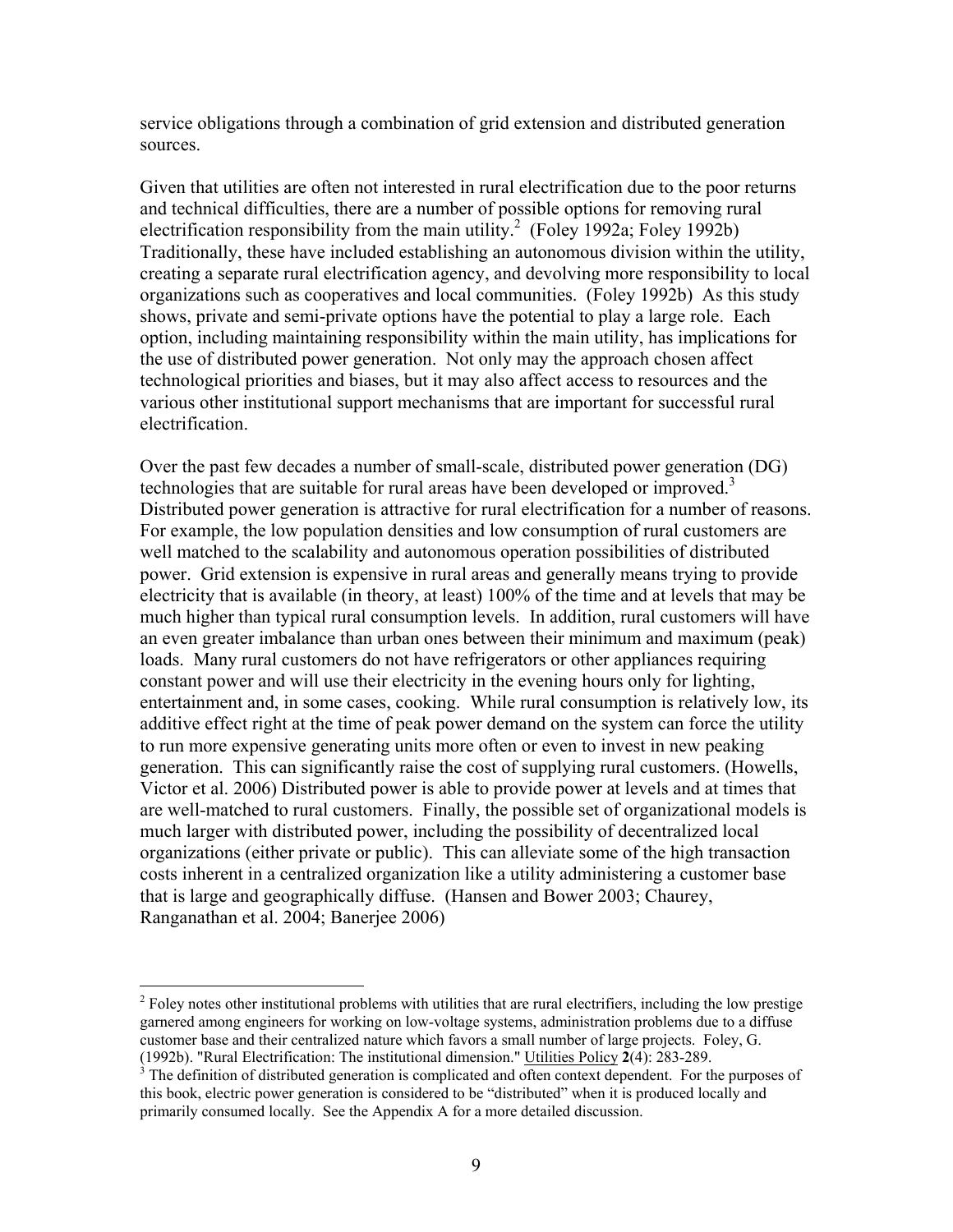There are a number of ways that distributed power can provide rural electricity service. In addition to the various technologies that can be used (both fossil fuel based and renewable), there are several possible modes of installation and operation. Electricity generation technologies can be directly installed in homes, shops, factories and community buildings. Alternatively, service can be provided to end-users through a small grid system. For example, a DG owner could provide electricity to immediate neighbors, to a village mini-grid, or even to a multi-village local grid. A third option is to use the distributed power generation source for local battery charging. These batteries are often car batteries that can be used in households to power lights and small appliances.

Installed systems range widely in size and usage depending on technology choice, installation mode, and the institutional model chosen (see below). Some provide only enough power for basic needs, while others allow for higher consumption appliances like refrigerators, blenders, and sewing machines.

While DG technologies may be the best (or only) option in many circumstances, it must be recognized that there are also disadvantages to their use. Many of these technologies are more expensive than grid-generated electricity on a per kW basis and would not be competitive if the grid was eventually extended (or if existing grids were strengthened to provide reliable power). (ESMAP 2000; ESMAP 2005) When combustion engines are used, there are limited pollution controls (if any), contributing to both local and global environmental problems. Depending on the institutional model that resulted in the DG installation, there may also be little or no support for operations and maintenance, leading to shortened technology lifetimes. (Nieuwenhout, van Dijk et al. 2001; Martinot, Chaurey et al. 2002)

Despite their inherent advantages in some contexts, the diffusion of these technologies and the supply of electricity in rural areas generally remains far below the technological and economic potential due to various institutional factors that existing studies of rural electrification tend to ignore. A systematic assessment of those institutional factors is one focus of this study.

The scope for distributed power generation on the one hand is a function of fundamental technical factors related to topography, population density, and the like that make centralized systems ill-suited to serving some rural populations. On the other hand, it is also a function of managerial and institutional factors related to the operation of the utility and its ability to expand, willingness to pay, investment incentive, and subsidies that change the relative economics of centralized versus distributed systems. The zone where centralized systems and distributed systems could both meet demand is therefore not fixed. In any system there will be a contestable area where both distributed and centralized solutions are competitive with one another for service provision. This can be seen in

Figure **3**.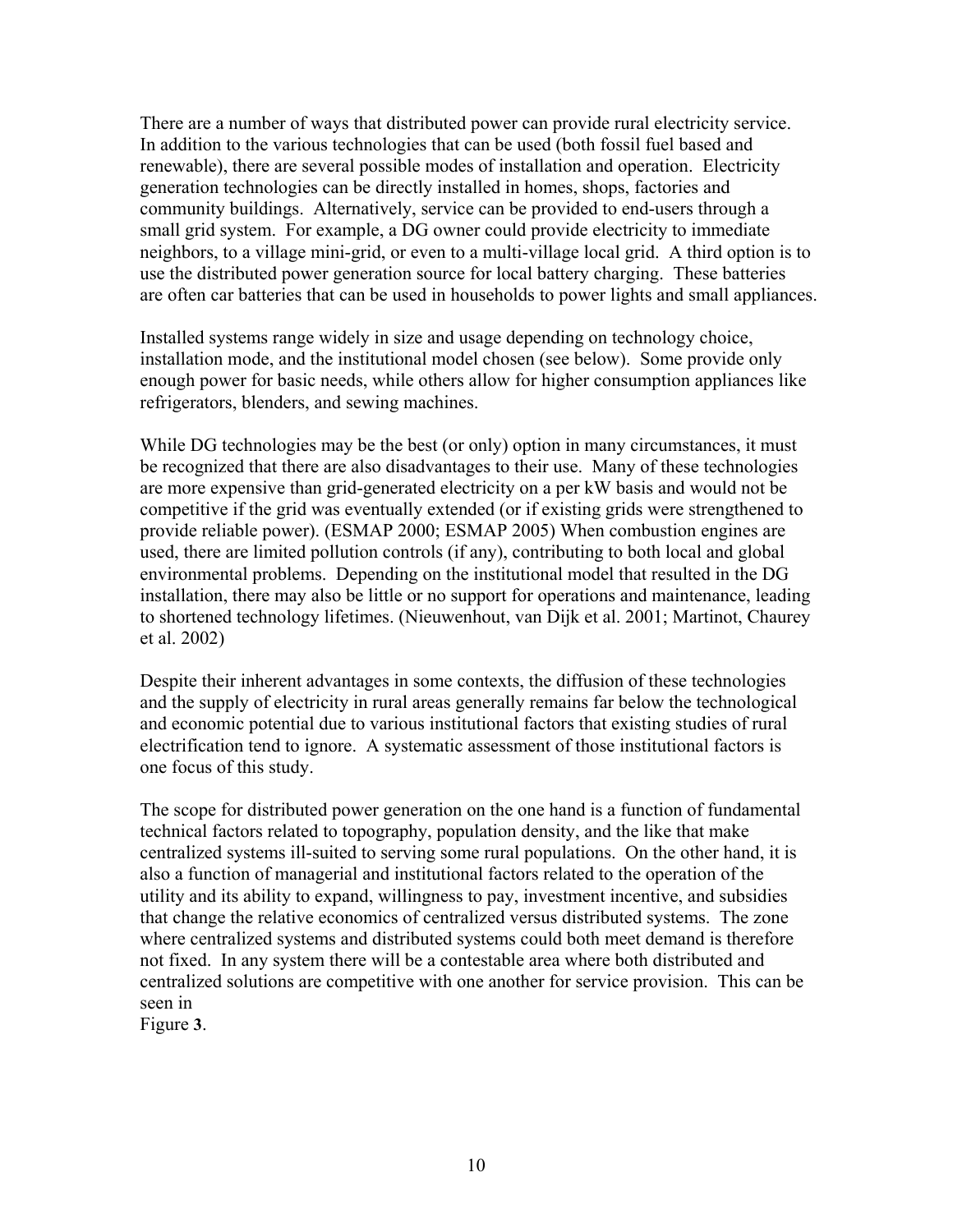

**Figure 3: The Scope for Centralized and Distributed Systems** 

This contestable area is not fixed and can move in either direction, expanding or shrinking the space for distributed or centralized solutions. Technological changes that reduce costs will increase the area where DG is competitive. Alternatively, changes in the utility system that make it able to expand further into rural areas – for example, the provision of subsidies to the utility – will cause the contestable area to impinge further into the domain of distributed generation. Conversely, limitations on grid extension into rural areas due to poor finances, mismanagement or simple neglect of these areas will effectively increase the space in which distributed systems are competitive.

## **4. This Study: Distributed Rural Electrification**

While both centralized and distributed technologies are needed to tackle the rural electrification problem, this study focuses only on the options related to distributed electrification. Given the wide diversity of distributed electrification options that are available, a better understanding of how distributed electrification has been implemented in the past is necessary in order to guide future policy and investment decisions.

## *4.1 Prior Experience with Distributed Generation*

The use of distributed power sources for rural electrification is not new. In a limited way, distributed power generation has been used for decades. In the 1970s, a large effort was made by international donors to provide off-grid technologies for rural electrification as well as to expand grids and solve other rural energy problems; that work has continued in one way or another to the present. As for the success of distributed power generation in providing rural electricity, the historical record is mixed at best. (Barnett 1990; Martinot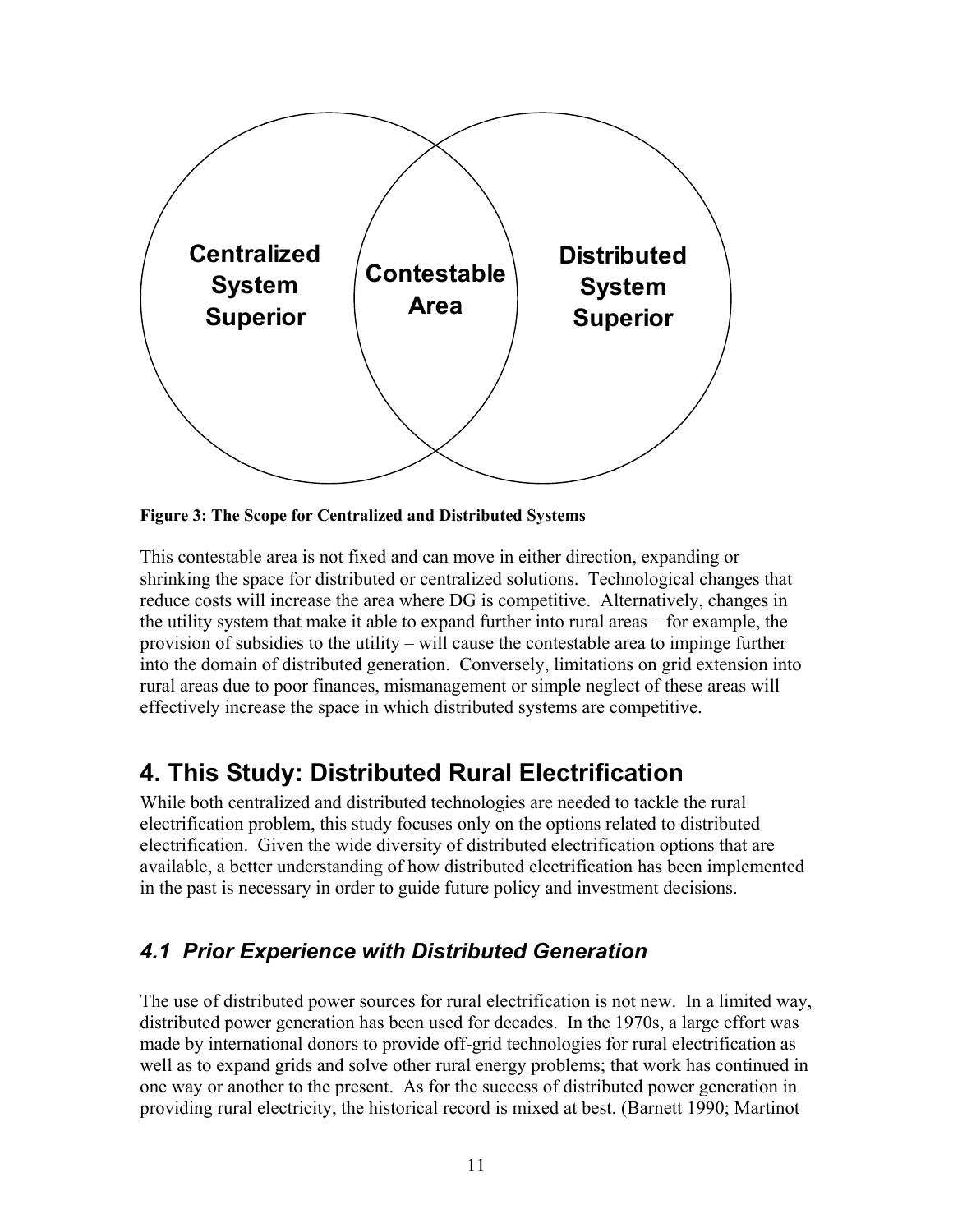2001; Martinot, Chaurey et al. 2002) Larger scale successes include Kenya's photovoltaic market and China's small hydropower systems. (Acker and Kammen 1996; Duke, Jacobson et al. 2002; Pan, Peng et al. Working Draft 2006)

There are more numerous examples of individually successful installations across a wide range of technologies and organizational models. $4^{\circ}$  The use of diesel generators by Brazilian utilities, particularly in the Amazon, demonstrates the success of both that technology and a centralized mode of implementation. However, while diesel generators are widely used, their operation in remote areas by centralized utilities is not a model that has been widely replicated, and even in Brazil, their use by the utilities to power remote mini-grids remains a measure of last resort. Other localized success stories can be found worldwide. For example, a South African solar home system dissemination project had only limited success in installations and little success in its larger institutional goals. However, those systems that were installed did work and provide their customers with electricity as designed. (Green, Wilson et al. 2001) This is typical of many success stories, in which a relatively small number of units are installed successfully, but once the project is over, there is no further dissemination.

However, there have been very few examples of broader success in establishing viable and self-sustaining distributed generation models that expanded beyond their initial, limited scope. One example of success is the use of small hydro stations in China, which now total more than 42,000 units with generating capacity reaching 28 GW (units less than 50 MW). (Tong 2004) Another often-cited success story is the photovoltaic market in Kenya, which originally started as a donor program and spawned a viable private industry. (Acker and Kammen 1996) Similarly, there are PV cash markets in a number of other countries, some selling tens of thousands of units per year. The literature on distributed rural electrification tends to focus on the success of renewables, particularly wind and photovoltaics. However, diesel generators have also played a large role in many places and should be considered a successful technology from an electrification point of view. (World Bank 1996; Enterprise Development Cambodia 2001; ESMAP 2005)

There have also been numerous failures in using distributed power generation in rural areas. These failures occurred at the installation or project level as well as in translating individual small successes into larger ventures. In some cases, particularly in the 1970s, failure was simply due to problems with the technology itself. Arguably, technical failure in the early stages is not an inherent problem and provides opportunity for learning. However, if a distinction is not made between experiments and programs for wide-scale diffusion, such technical failures can cause serious problems for further diffusion efforts. (Barnett 1990) In other cases, the technology itself was successful, but the institutional mechanisms were not put in place to sustain the system over a longer

 $\overline{a}$ 

<sup>&</sup>lt;sup>4</sup> Here we use the rather limited definition of "success" to mean that the installation meets the expectations of the parties involved in terms of cost and service, and the technology remained operational for a reasonable amount of time. A more nuanced and precise definition of success is used to assess projects in the actual analysis.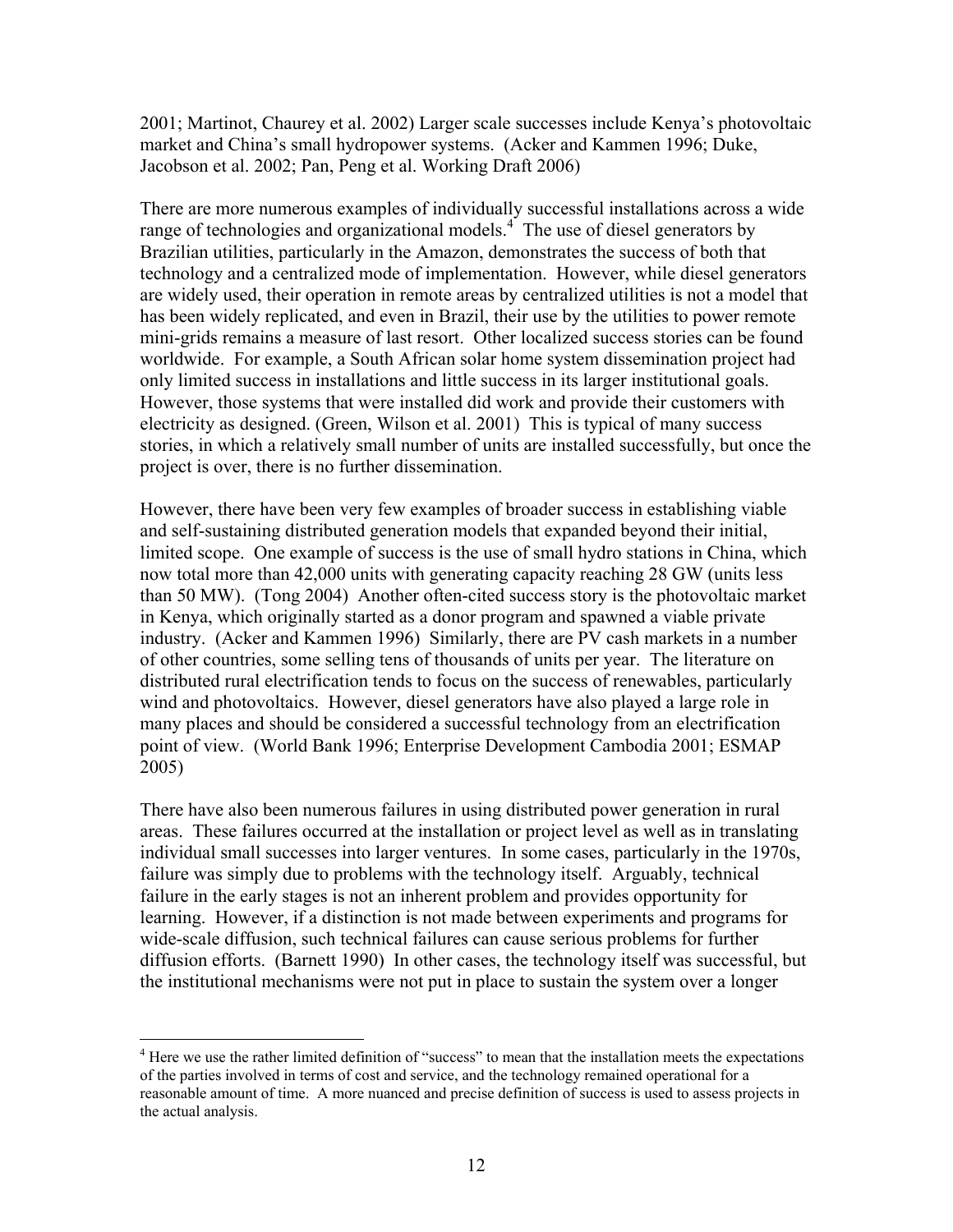period of time. Early solar home system programs in which it was assumed that the technology was essentially maintenance free are one example.

There are also cases in which projects move beyond the technology demonstration phase and are successful in providing electricity within a given area. However, there has been a general failure to capitalize on that success and translate it into a replicable model for rural electrification. The earlier focus on technology demonstration projects meant that even when the technology worked, there was no effort to create and demonstrate a viable model for further diffusion or the necessary structure for maintenance, financing and continued operation. (Martinot, Chaurey et al. 2002) A recent example is the set of solar home system programs funded by the Global Environment Facility (GEF). While projects in individual countries have been successful in providing solar home systems to thousands of households, they have not become self-sustaining and replicable, despite some resources being put towards institutional strengthening. Each additional set of installations requires international donor funding and coordination, and the scale of installations remains small compared to the need.

While it is necessary to apply technologies that are appropriate for the context, it is the institutional factors which determine whether a particular implementation is successful and whether it is replicable and sustainable over the long term. In 1992, Foley noted the tendency to focus on the technology (often emphasizing the suitability of renewables) while ignoring the important questions regarding institutional arrangements for installing, operating and maintaining the system. (Foley 1992a)

While there has been an increasing emphasis on institutional factors, there continues to exist a technology focus in rural electrification projects, with insufficient attention to institutions and particular biases in favor of renewable technologies. For example, government programs for provision of renewable energy systems continue to create obstacles to the development of sustainable technology markets for long-term diffusion. As noted recently, there is still a tendency among donors to provide large capital cost subsidies or even to donate equipment, despite the history of such programs being unsustainable and harming the creation of viable markets. (Martinot, Chaurey et al. 2002)

Zimbabwe is a perfect example of this phenomenon. Through an international donor program dozens of local enterprises for photovoltaic systems were founded in the mid-1990s. However, due to their dependence on the donor funds and lack of provision for a transition to a more market-oriented approach or sustainable support structure, the enterprises all failed once the donor program ended. This not only meant that new systems were no longer being sold, but also that service and maintenance of existing installations disappeared. (Martinot, Chaurey et al. 2002)

These problems have been exacerbated by issues of technological lock-in, in which choices made now restrict the range of choices possible in the future. Such path dependencies are a familiar problem in technology diffusion and can often occur for technical reasons (economies of scale in production, long capital lifetimes, etc.). However, lock-in can also occur for institutional reasons as lessons fail to be learned and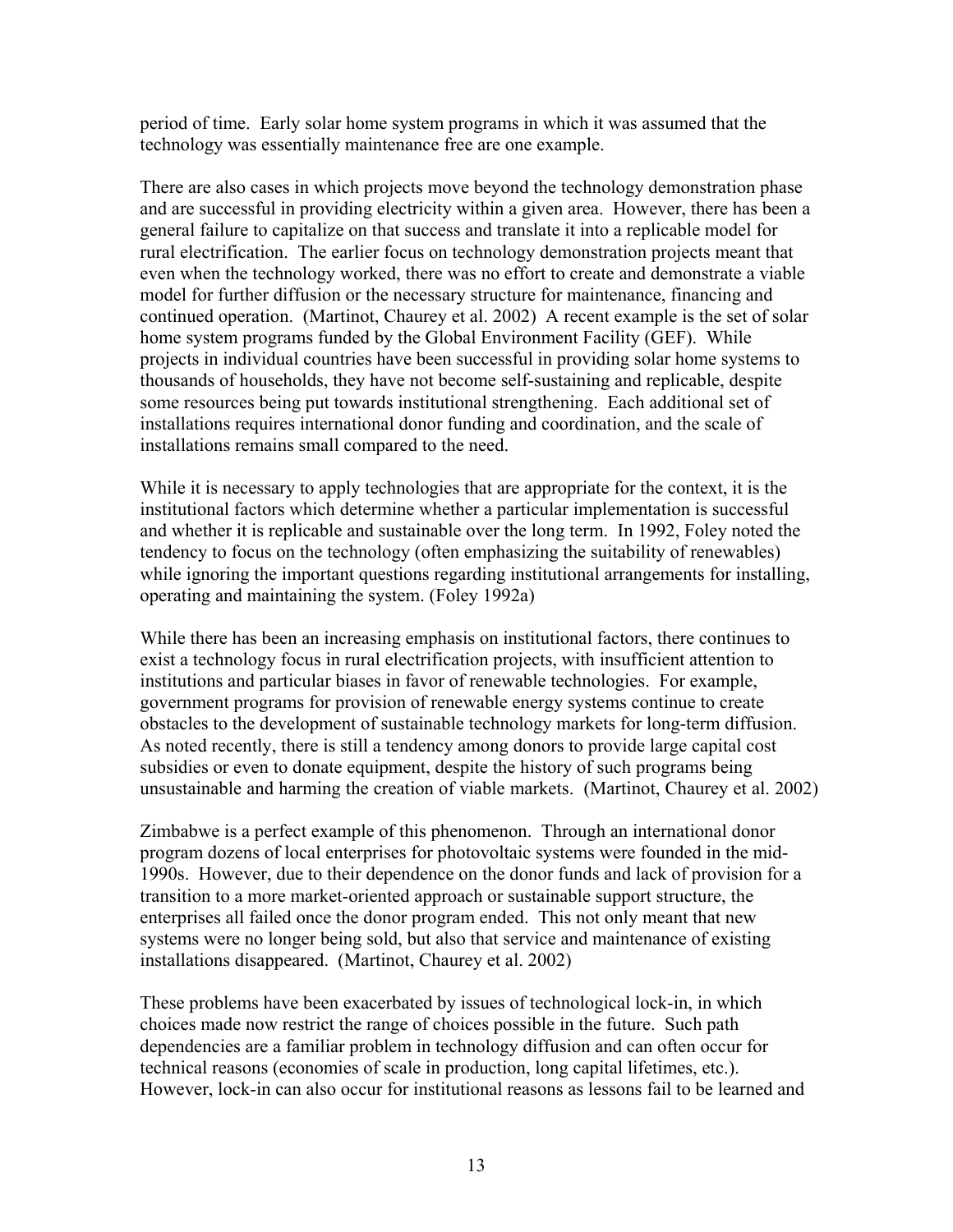donors and governments find it difficult to adapt. As Barnett notes, "the process of technology diffusion often requires such a strong commitment to a particular device that the leadership is reluctant to admit that there are problems." (Barnett 1990)

### *4.2 The State of Research on Distributed Electrification*

Unfortunately, the existing literature on successes and failures in distributed electrification is only partially helpful as a guide for general policy-making. We can divide the literature into three broad categories.

First are the technology specific analyses: These are the numerous reports, articles and books that focus on the opportunities (and sometimes the challenges) of using a particular technology to meet rural electricity needs. Almost invariably the technologies examined are renewable energy. In some cases, it is the broad category of renewables (Allderdice and Rogers 2000), while in others it is a specific renewable energy source or technology, such as biomass or photovoltaic systems. (van Campen, Guidi et al. 2000; Li, Xing et al. 2001)

Second are the micro-level project reports. These report on a particular activity, usually within a few years after implementation. This category includes numerous village level projects ("technology X was installed in village Y and worked/failed"), as well as reports on broader programs covering a larger region. (Green, Wilson et al. 2001; Santos and Zilles 2001; Stroup 2005) These are useful for understanding some of the micro-level factors that contributed to that particular success or failure (though generally it is only successes that are reported). However, a broader understanding is only possible by aggregating such individual project experience. As with the first category, Technology X is almost always a renewable energy technology. Non renewable sources are generally included only as a baseline against which to contrast the renewable technology.

Third are the business success stories. This literature is a start towards filling a major gap in the literature, namely the need to understand why business models for distributed electrification succeed or fail. However, far too often this category overlaps with the first and what is reported is relevant only for a specific technology, such as photovoltaics. More importantly, the studies in this category tend to only focus on successes, often reporting on "best practices" for a technology or type of project. (ESMAP 2001)

What all these studies have in common is their ad-hoc approach in studying a limited set of previous projects to determine what did and did not work for providing electricity to rural uses. (Hurst 1990; Erickson and Chapman 1995; Allderdice and Rogers 2000; Martinot, Chaurey et al. 2002; Etcheverry 2003; Fishbein 2003) While these studies provide some useful information, they can suffer from a case selection bias since their scope is limited in geography (one country, region or even village), technology (only PV or only wind or only renewables), or end-use (household electrification, productive uses). Often they also suffer a bias in selecting "success" cases while ignoring the failures. As will be discussed in the next section, it is difficult to avoid some of these pitfalls and no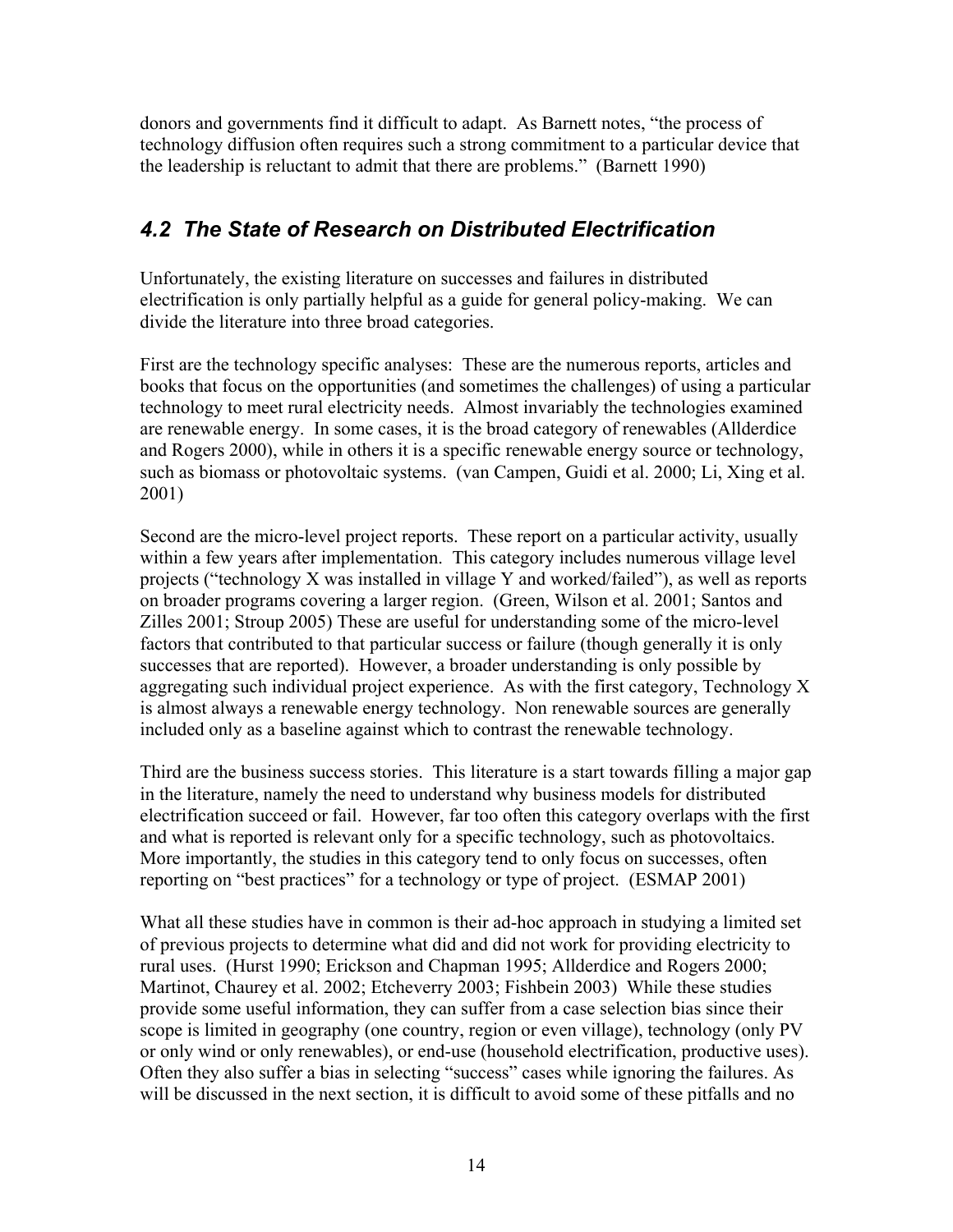study could examine every distributed rural electrification effort undertaken. However, this study attempts to avoid systematic biases by not selecting or rejecting cases a priori on the basis of technology, end-use or outcome.

This study also fills a gap in previous work by addressing many of the institutional issues that are known to impact outcomes in rural electrification through a carefully constructed case-based analysis. Many of the individual case studies discussed above do include discussion of institutional issues such as regulations, electrification policies, access to financing, etc. However, for the same reasons as above, it is difficult to generalize because of their scope. On the other hand, there is prior literature that covers many of the institutional issues addressed in this research. The findings in this literature have been generalized from the secondary literature and from the authors' admittedly extensive experience. (Barnett 1990; Foley 1992b; Barnes and Floor 1996; Radulovic 2005; Reiche, Tenenbaum et al. 2006) One exception is recent work by Barnes that looks at rural electrification programs across a number of countries. (Barnes 2007) However, while providing valuable information and comparative analysis, the analysis is not focused on the role of distributed electrification options as in this work.

### *4.3 Research Methods Used in This Study*

There are many countries in which some form of distributed electrification has been attempted. From this universe of countries, we have chosen to focus on three: Brazil, Cambodia and China. These three countries have very different institutional environments (particularly in their regulatory and policy regimes) and different business models for distributed rural electrification — in fact multiple business models within each country. In all, there are roughly 20 different models across the three countries. We exploit the variation between the models in each country and the variation between the institutional contexts of the three countries in order to examine factors important for success and failure.

Based upon a review of the literature, discussed above, four independent variables were chosen to capture the important elements of the **business models used for distributed rural electrification**: Organizational Form, Technology Choice, Target Customers and Financial Structure. The Organizational Form variable looks at whether the primary organization responsible is centralized or decentralized and whether it is governmental or non-governmental. The Technology Choice variable categorizes business models according to whether they use renewable versus non-renewable energy technologies and whether the system is a mini-grid or individual installations. The Target Customers variable is used to examine how models that electrify households perform differently than those that electrify productive activities or community structures. The Financial Structure variable provides information on how capital is obtained and how operational costs are covered.

Table 2 shows the variation in the independent variables in each country as well as the number of cases studied in each country. The cases are divided into a dominant model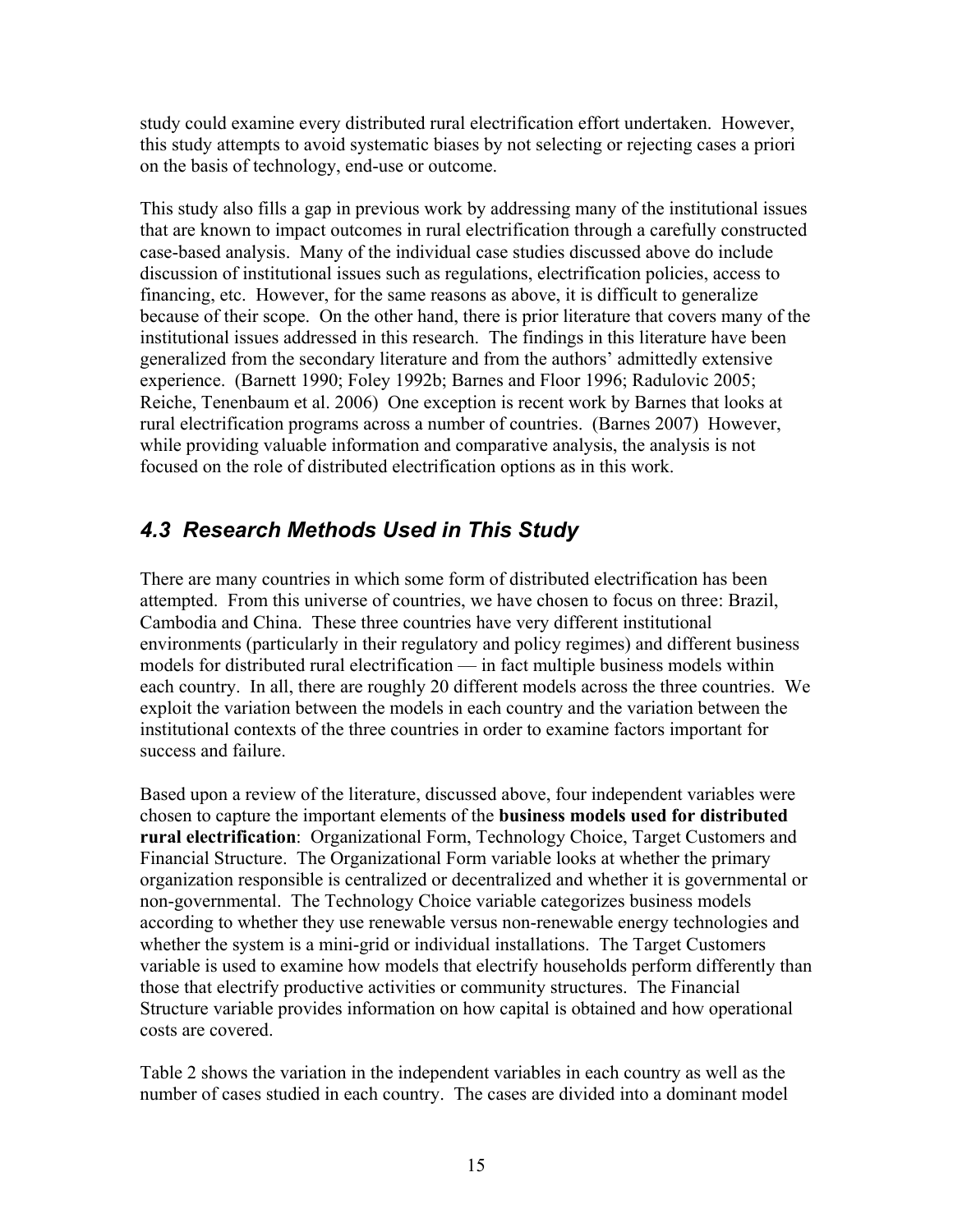and alternative models. The dominant model in each country is the one that is most widely used and it differs between the countries due to local conditions (as discussed below in the section on results). Six cases were studied in detail for each country. In addition, there were other cases for which detailed information could not be obtained. Information from these cases was used, as appropriate, to draw larger conclusions about distributed electrification efforts in the three countries.

|                   | <b>Brazil (6 Cases)</b> | Cambodia (6 Cases)    | China (6 Cases)       |
|-------------------|-------------------------|-----------------------|-----------------------|
| Organizational    | Dominant:               | Dominant: Small       | Dominant: Local       |
| Form              | Centralized utilities   | entrepreneurs         | governmental and      |
|                   | Alternative: Coops,     | Alternative:          | private, some         |
|                   | NGOs, small             | Government and        | hybrid/dual           |
|                   | entrepreneurs           | international donor   | Alternative:          |
|                   |                         | projects              | Decentralized private |
|                   |                         |                       | tech dealers,         |
|                   |                         |                       | centralized           |
|                   |                         |                       | governmental          |
| <b>Technology</b> | Dominant: Diesel        | Dominant: Diesel      | Dominant: Small       |
| <b>Choice</b>     | Alternative: Biomass,   | Alternative: Biomass, | hydropower            |
|                   | PV                      | PV, small hydro       | Alternative: Small    |
|                   |                         |                       | thermal, PV, wind     |
| <b>Target</b>     | Dominant:               | Dominant: Village     | Dominant: Village     |
| <b>Customer</b>   | Households              | electrification       | and higher            |
| <b>Base</b>       | Alternative: Varied     | Alternative:          | electrification       |
|                   |                         | Households            | Alternative:          |
|                   |                         |                       | Individual systems    |
| <b>Financial</b>  | Dominant: Subsidized    | Dominant: Market      | Dominant: Cost-plus   |
| <b>Structure</b>  | connections and low     | prices                | regulated prices      |
|                   | income consumers        | Alternative: Highly   | Alternative:          |
|                   | Alternative: Market     | subsidized            | Subsidized, cash      |
|                   | prices with cost        |                       | markets               |
|                   | recovery                |                       |                       |

| Table 2: Independent Variable Variation for the Different Models in Each Country |  |  |
|----------------------------------------------------------------------------------|--|--|

Since it is not feasible to gather data on every single distributed generation initiative or project ever installed in the country, there are three potential sources of bias:

1. Lack of information on older projects, particularly those that have failed. In some cases, it was possible to obtain limited information on these efforts through interviews. In those instances, they were not treated as full cases for the study, but this information was used to help support general conclusions drawn from the cases.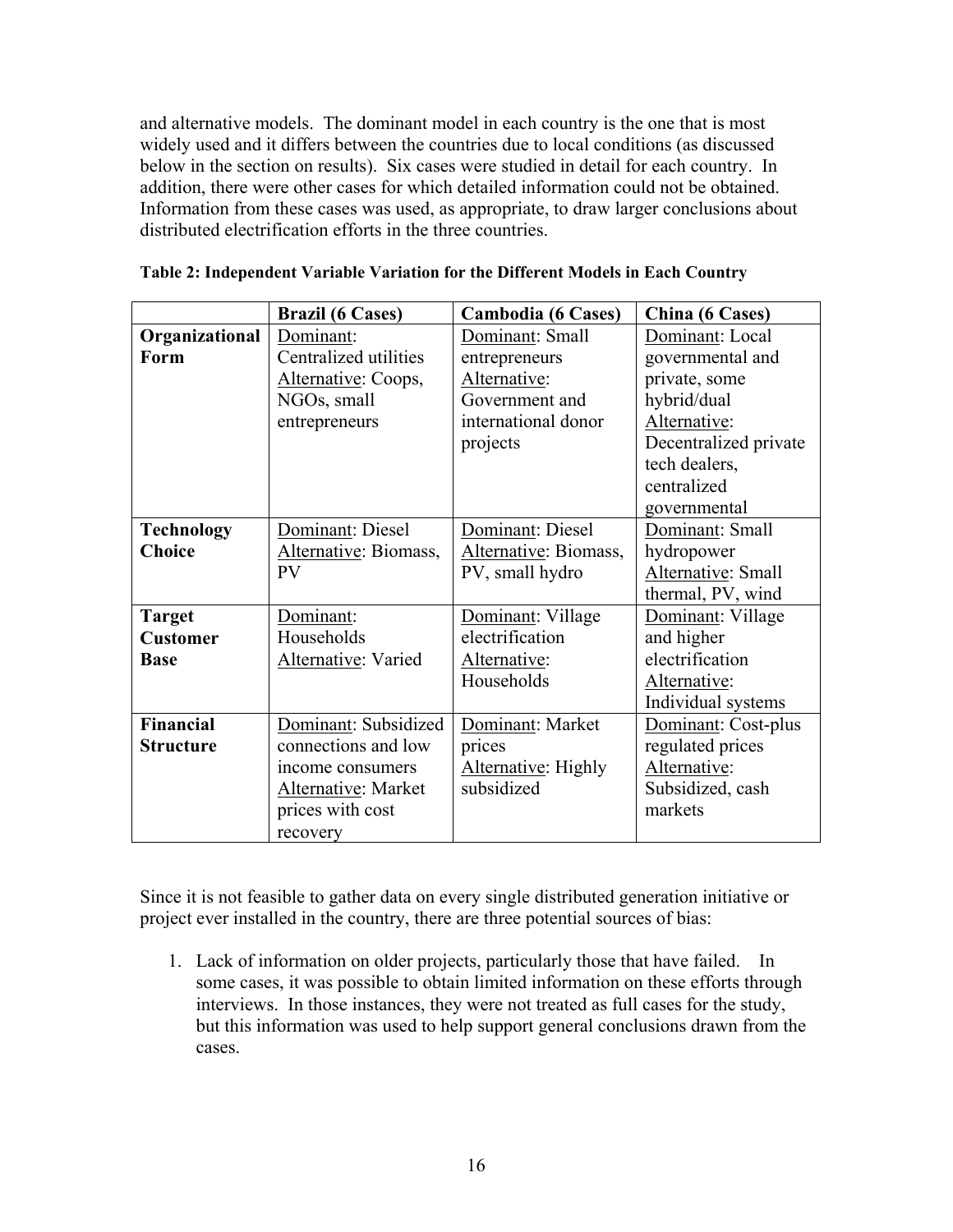- 2. Lack of information regarding smaller and less public efforts, such as independent diesel generators in the Amazon. Similar efforts to fill in some information about these distributed models were pursued as with the first case.
- 3. In some cases, detailed information came only from the parties responsible for a particular electrification model. This could lead to potential bias in some of the results, though in all of these cases, there were both negative and positive assessments provided, indicating that there was no systematic bias towards presenting the information in an overly positive light.

While the variables described above cover the important aspects of the business models themselves, they do not include some key information for understanding outcomes. Two categories of data were added to the study in order to capture institutional factors and physical context dependent factors.

Data relevant to the institutional context were added as control variables. The presence of subsidies for either capital costs or operating costs makes a large difference regarding the viability of a distributed electrification model. It improves the finances of the model (as long as the subsidy is sustainable) and makes other models less competitive. The level of capital and operating subsidies were given scores on a low-medium-high scale. In addition to subsidies, there was a need to categorize the policy and regulatory regimes more generally in order to capture the impact of the institutional context on the distributed electrification models. The policy and regulatory regimes were characterized as favorable, neutral or unfavorable.

Data relevant to the physical context were also included as control variables. We are particularly interested in the remoteness and the density of the population. Remoteness bears directly on the potential viability of grid extension and on the potential difficulties related to project management and operations and maintenance. The density of the population is relevant for the relative viability of the grid, micro-grids and individual installations.

Each business model was assessed based on three main dependent variables: Changes in Electricity Service, Sustainability and Replicability. Changes in Electricity Service primarily measures the increase in electricity access as a result of the business model. Secondary measurements are of the sufficiency and quality of the electricity supplied. Sustainability is primarily a measure of the ability of the model to cover its costs and provide functioning systems over a long period of time. Replicability is a measure of whether the particular characteristics of the business model can be used to provide electricity services to new customers. Together these three dependent variables measure the short and long-term impact of a business model on the electricity supply situation.

Data for the study were collected through a combination of secondary sources, site visits and interviews. In particular, officials within relevant ministries and regulatory authorities were interviewed as well as donors, academics and representatives of nonprofit organizations. This provided valuable information about the history of electrification efforts and the institutional context for rural electrification. Interviews and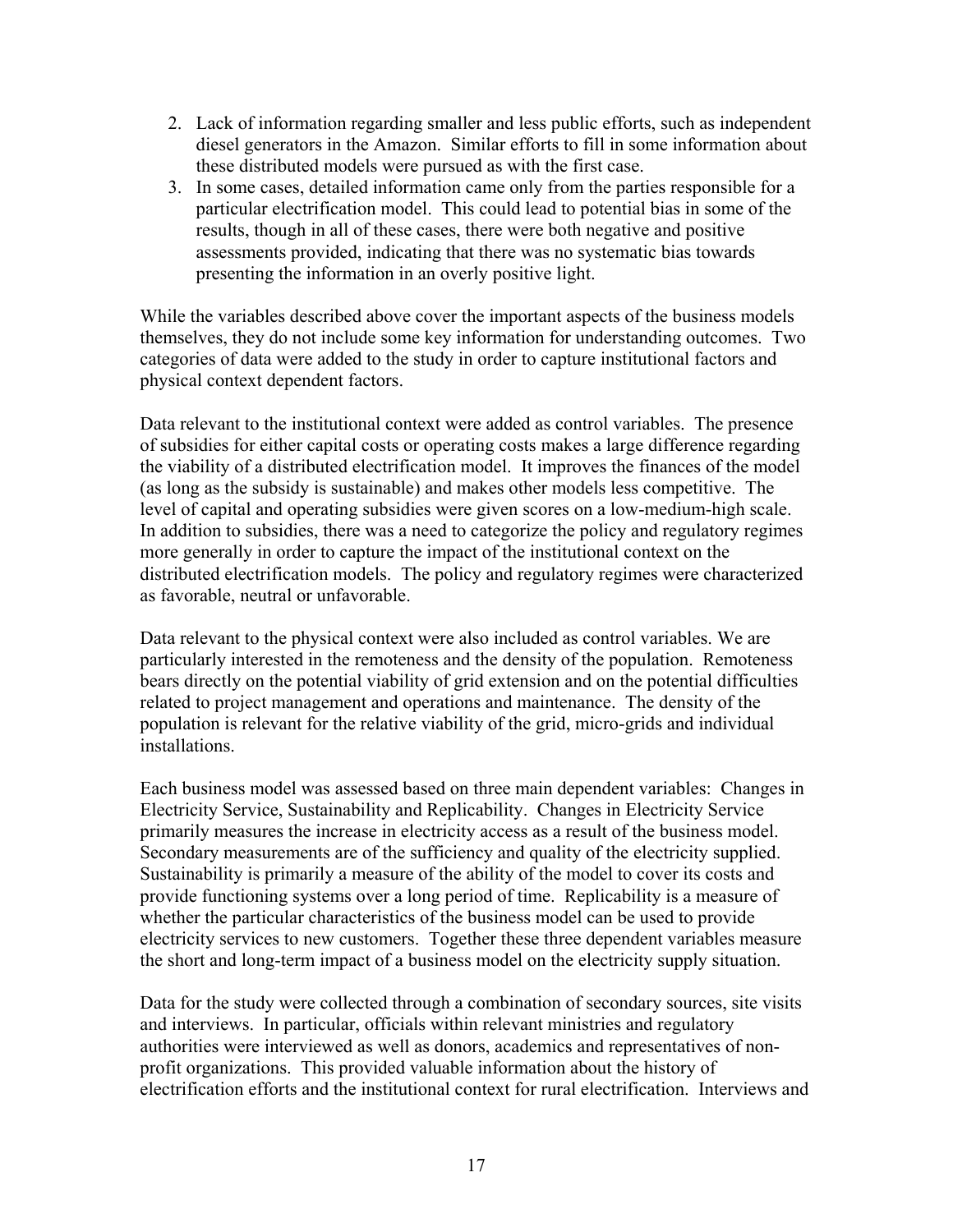site visits were used where possible to collect information about specific distributed electrification efforts and to supplement information from secondary sources. The dependent variables used to assess the performance of the business model for distributed rural electrification were scored on a High-Medium-Low scale according to a set of prespecified criteria shown in Table 3.

For example, the diffusion of solar home systems by the centralized utility in Brazil, COELBA, is given high scores for access, sustainability and replicability. This program, currently being implemented, will eventually diffuse roughly 30,000 solar home systems by the 2008 deadline and is the primary way in which COELBA meets the electricity needs of its customers it cannot reach by the grid, accounting for its high score on the Access variable. Due to the ability of COELBA to cross-subsidize its service and its obligations under the regulatory system, this model is given a high score on the sustainability parameter since the utility can reasonably be expected to continue its service. Replication of the solar home system program beyond the initial phase with expectations of full service to all households is evidence that replication has been widespread, and so Replicability is also scored as high. It should be noted that, in this example, the utility is able to take advantage of favorable policy and regulatory regimes and subsidies for capital (through government grants) and operating expenses (through cross-subsidies). This is reflected in the control variables, and it is therefore possible to see that this model's outcomes rely upon those favorable regimes and subsidies.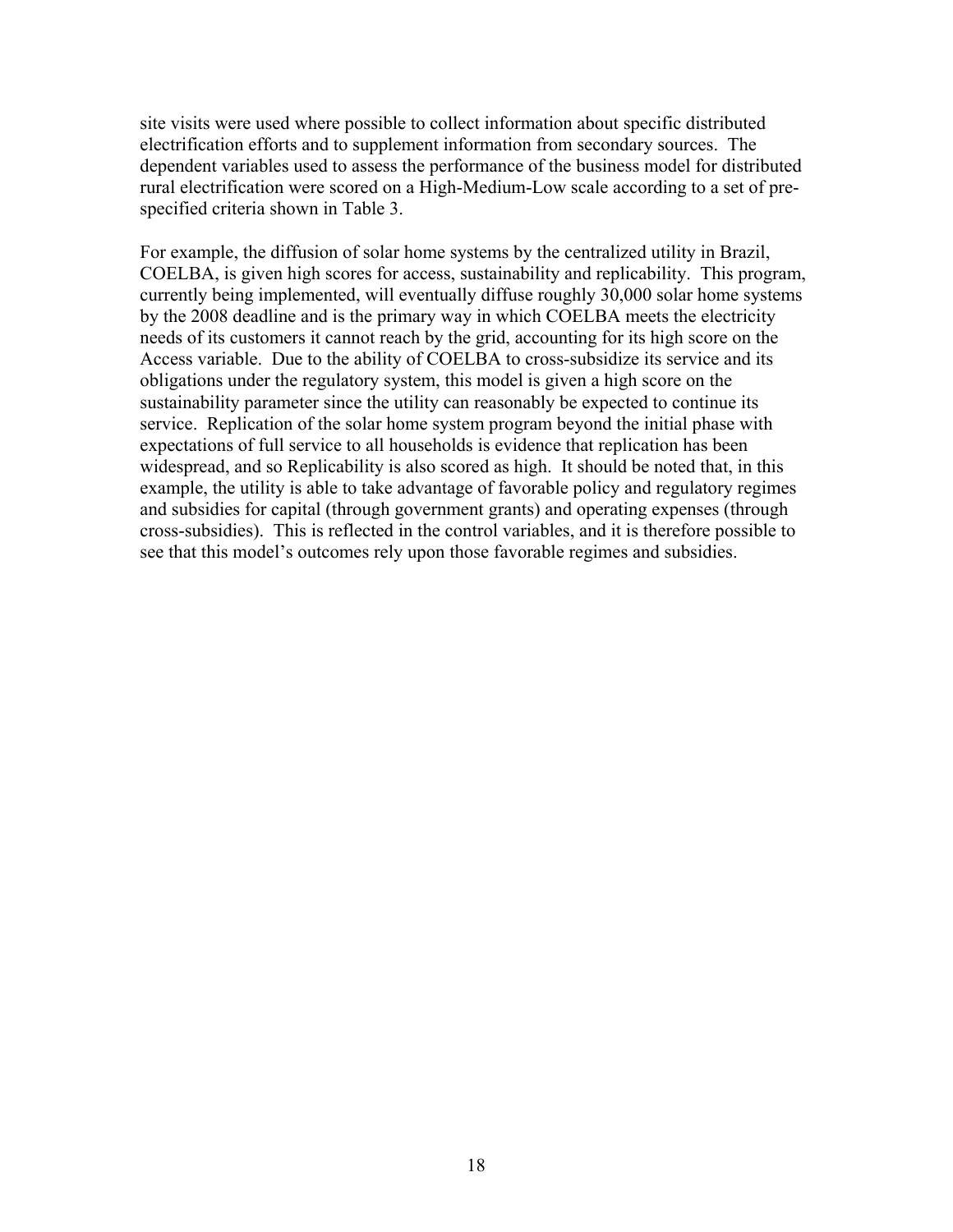#### **Table 3: Criteria Used to Score Dependent Variables**

|                             | High                                                                                                                                                              | Medium                                                                                                                                                                | Low                                                                                                                                                                                                                                                                                                                                             |
|-----------------------------|-------------------------------------------------------------------------------------------------------------------------------------------------------------------|-----------------------------------------------------------------------------------------------------------------------------------------------------------------------|-------------------------------------------------------------------------------------------------------------------------------------------------------------------------------------------------------------------------------------------------------------------------------------------------------------------------------------------------|
| Electricity<br>Access       | It is the dominant mode of service<br>delivery in that area and has extended                                                                                      | It has extended beyond the pilot phase<br>but is not the dominant mode of service                                                                                     | Occurs in a handful of communities.                                                                                                                                                                                                                                                                                                             |
|                             | beyond the pilot phase.                                                                                                                                           | delivery.                                                                                                                                                             |                                                                                                                                                                                                                                                                                                                                                 |
| Sufficiency                 | Enough power is available to meet<br>general demands and there is little or no<br>exit from the system                                                            | Enough power is available to meet<br>general demands but the system is run at<br>full capacity and/or some portion of<br>customers exit the system                    | Enough power is available only to meet<br>basic demands (e.g. lighting and one<br>low-consumption appliance in the case of<br>households) even if customers require<br>more.                                                                                                                                                                    |
| Quality                     | Outages approach those of the main grid<br>utilities and power fluctuations and line<br>voltage drops are not a major issue.                                      | Outages are higher than the main grid<br>and power quality is lower but long<br>outages ( $> 1-2$ days) and damage to<br>equipment are rare.                          | Frequent longer outages, high voltage<br>drops over mini-grid lines and damage to<br>equipment are common.                                                                                                                                                                                                                                      |
| Sustainability <sup>5</sup> | Continued performance up to the<br>expected lifetime of the technology is<br>demonstrated or reasonably expected<br>without major changes to the basic<br>model.  | Continued performance up to half the<br>expected lifetime of the technology is<br>demonstrated or reasonably expected<br>without major changes to the basic<br>model. | Failure to continue to deliver electricity<br>beyond five years or major changes<br>required to the model in order to continue<br>electricity beyond five years.                                                                                                                                                                                |
| Replicability               | Only marginal changes required to either<br>the financial structure or institutional<br>arrangements in order to replicate and<br>evidence of actual replication. | Some changes required but relatively<br>adaptable.                                                                                                                    | Significant changes would have to be<br>made to the business model in order for it<br>to be replicated. This can be the result of<br>failure of the original model, reliance on<br>specific financial resources that may not<br>be widely available or reliance on<br>institutional arrangements that are unique<br>and difficult to reproduce. |

 $<sup>5</sup>$  The Sustainability metric also includes a score of Very Low to account for those cases in which the business model fails almost immediately (i.e. within two</sup> years after installation). These are generally cases where technology failure occurs quickly and the business model is not able to provide for service.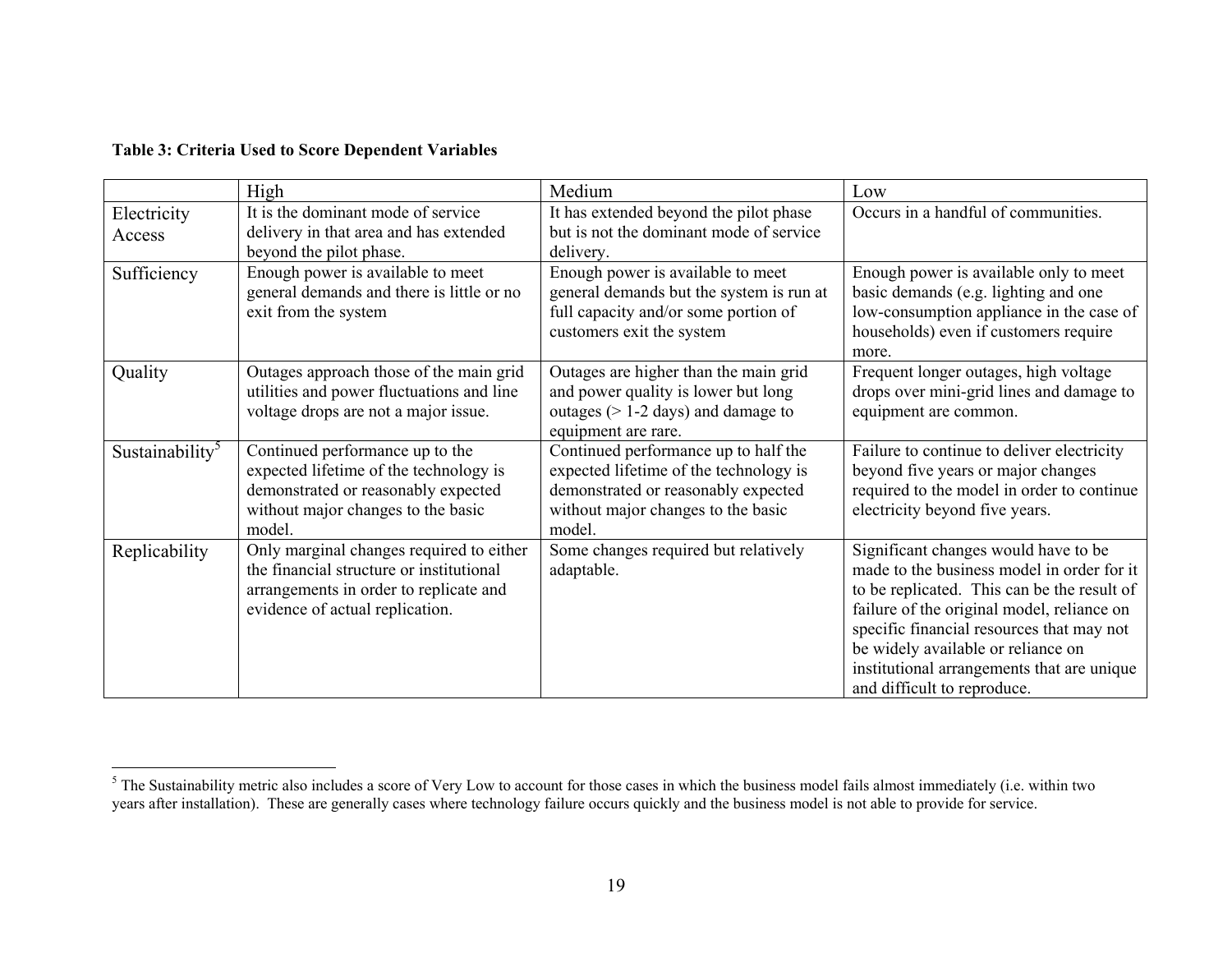### *4.4 Case Study Results*

Brazil's distributed rural electrification experience has been dominated by highly centralized efforts. This includes government ministry programs for electrifying community buildings and utility run programs for household electrification. The utilities in Brazil are required to serve all customers in their monopoly service territory, whether through grid extension or through the installation of distributed systems and charge rates that are below cost of service. The historically slow pace of rural electrification, however, has led to a number of models outside the utility and government systems, including solar home system leasing schemes, cooperatives, private diesel micro-grids and renewable energy based systems for agricultural producers. The recent push for universal electrification by the government (through the utilities), which has included high capital costs subsidies for the utilities, does pose a threat to these other models. Summary information about each of the cases studied in Brazil is provided in Appendix B.

The Cambodian situation differs remarkably from the Brazilian one. The Cambodian government is not heavily involved as of yet in rural electrification. Official electrification rates remain low (15%) and the state utility only serves the largest population centers. Despite a low official rate of electrification, the number of households with access to at least a minimal amount of electricity (e.g. enough to run a lightbulb and maybe a small television) is extremely high (50% of the households have a television and an estimated 85%-90% have a lightbulb). Their electricity primarily comes from rural electricity entrepreneurs that run diesel based micro-grids, battery charging stations or a combination of the two. Prices are high to cover costs, but consumption is low and overall monthly expenditures are kept low. Some of the entrepreneurs are licensed by the government and included in the official 15% statistic, but most are unlicensed operators. Cambodia also has a small solar home system market that serves slightly wealthier consumers and has had some donor projects. Appendix C provides information on each of the main cases examined in Cambodia for the study.

China has had stunning success in rural electrification since the early eighties. From a starting point of hundreds of millions of people without electricity, the electrification rate is now nearly 100%. Small hydropower has played a major role and currently provides power for over 300 million rural Chinese (more if one includes systems with only partial hydropower supply). The government was heavily involved, but often in a supporting role through low interest loans and guarantees and technology programs. Technology development and support has also been key to China's success in creating rural markets for solar home systems and small wind and wind/pv hybrid systems. Recently the Chinese government instituted the Township Electrification Program, which was a much more top-down centralized effort. While successful in the short term, the future of the installed systems is in doubt due to lack of local involvement and planning for postinstallation operations. Appendix D provides summary information on each of the cases examined in China for the study.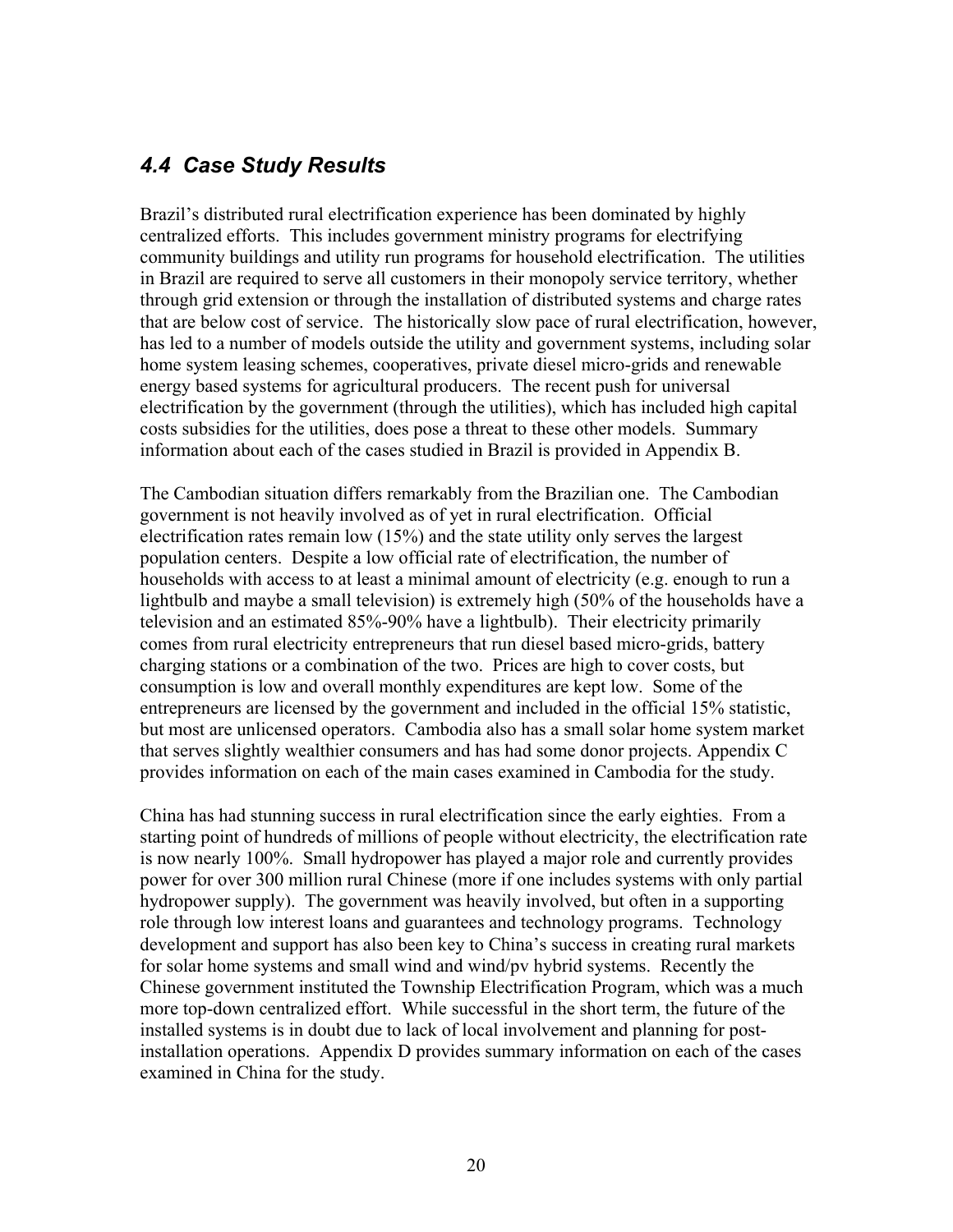This study of distributed rural electrification in Brazil, Cambodia and China shows that a wide diversity of distributed rural electrification models exist and can be successful in providing electricity to remote rural populations. However, while their individual successes and failures are not always due to the same set of factors, there are some common themes and clear trends that emerge. The various models examined in this study can be roughly divided into four broad categories:

**Government/Donor Model:** These models, such as the Chinese Township Electrification Program or the Brazilian Programa de Desenvolvimento Energético de Estados e Municipios (PRODEEM), are directed and funded centrally. They generally aim to provide the bare minimum electricity for households or community structures. These models are characterized by high subsidies for capital costs and low tariffs. Not only do these tariffs not cover capital costs, they are often insufficient to cover operating costs. They are only able to be sustainable when the operating subsidies are sufficient. The result is high increases in access, but mixed results on sustainability and replicability. Those that are sustainable and replicable are heavily dependent on ongoing financial support. In effect, there are two sub-models, a "**Technology Dump**" model in which large-scale diffusion programs are not supported with sustainable institutions and/or subsidies and a "**Sustainably Centralized**" model in which governments or donors create viable on-going mechanisms for sustainability.

**Utility Model:** This model is observed in Brazil, where centralized utilities are implementing distributed generation technologies to meet their regulatory obligations. As with the government/donor model, the utility model is dependent on high capital subsidies and focused on meeting basic needs in rural areas. Unlike the government/donor model, operating costs are generally covered through a combination of tariffs and cross-subsidies. However, since the customer base for rural distributed generation is lower income, the tariffs are kept artificially low, making the utility model also dependent upon the subsidies to be sustainable and replicable.

**Mixed Model:** In the mixed model, implemented particularly in China, the government acts as a strong supporter of distributed generation technologies without organizing and implementing programs centrally. China's support for its renewables industry, such as the PV market and the use of household wind power in Inner Mongolia, are prime examples of this model. The government provides incentives and technical support for technology development. This creates stronger markets while allowing for cost recovery and sustainability. The customers are either richer (since subsidies are more modest) or the technologies are sized small enough for poorer customers with limited consumption.

**Decentralized Model:** These are fully decentralized models in which local actors implement distributed generation technologies. The impact on access and improved electricity service varies greatly. In many cases, the impact of these models is limited due to lack of resources. However, with only an exception or two, sustainability and replicability are medium or high for the models examined. This is due, in part, to the ability of decentralized models to tailor their service to the customer mix and to the need for these models to recoup all or most of their costs due to their limited access to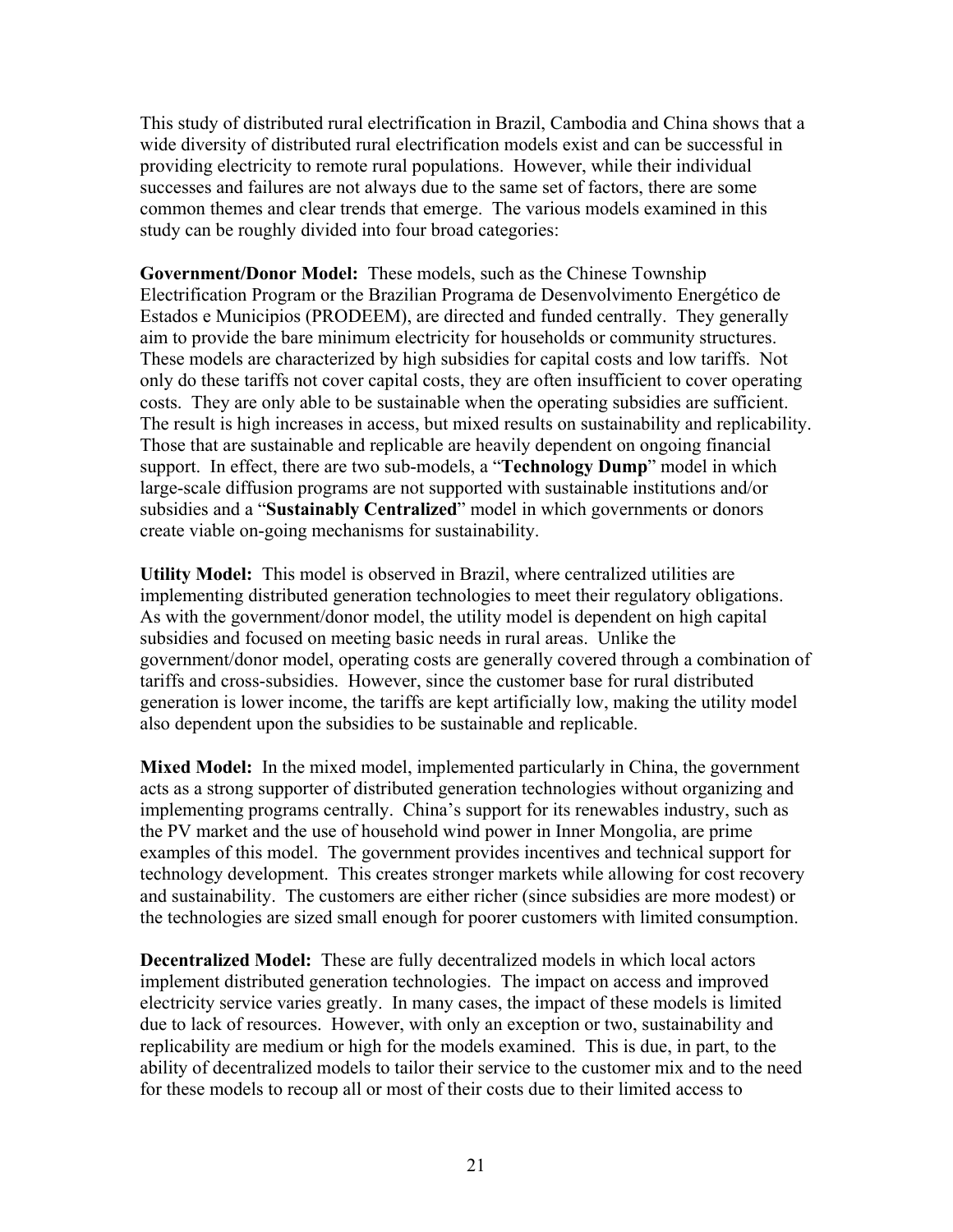subsidies. There may be limited amounts of donor funding available, but unlike the donor model, the decision-making and implementation in the decentralized model is local. The decentralized models can be roughly divided into three categories: first, the well established and independent mini-grids running on fossil fuel (in all three countries) and small hydro-power (in China); second, the established models which serve niche markets such as renewables for productive activities (e.g. Brasil Sustentável – BRASUS in Brazil) or solar home system programs for richer customers (e.g. Khmer Solar); and third, the "new" models that employ either novel technologies or novel business models. These new models typically serve niche markets but have not been around long enough to have a significant impact and allow evaluation of sustainability or replicability.

Figure 4 through Figure 6 show how these different models score on electricity access and sustainability as a function of centralization and operating subsidies. Figure 4 compares the models on the criterion of access. Models using well-known technologies that can serve varied customer groups (e.g. the small hydro facilities in China or the diesel micro-grids in Cambodia) provide high rates of access. Decentralized models serving niche customers (e.g. the productive activities supplied by the BRASUS program in Brazil) have lower impacts on overall access to electricity, though their impact on the niche they serve can be quite high. Models using newer technologies (e.g. biomass gasification systems as in the Cambodian cooperative case) or financing schemes (e.g. leasing solar home systems, such as the IDEAAS case in Brazil) have been most limited so far in broadening access, primarily because they have not had an opportunity to be proven and replicated. However, their future potential could be quite high. The mixed models, based largely on supporting key technologies as is done in China, are mid-range in centralization and have been quite successful in improving access. Finally, there are the highly centralized models associated with government ministry, donor or utility efforts. When supported strongly by the central actor responsible, they can result in high levels of access. However, unlike the decentralized models which can and do serve a wide variety of customers, the centralized models tend to be focused on supplying only a basic level of household electrification. Technology dumps, in which technologies are installed in rural areas by a central actor without any ongoing support mechanism, can vary in their impacts on access. Some, such as the dissemination of PV systems in Brazil, have greatly increased short-term access. Others, such as the Japanese PV/Hydro project in Cambodia, have been more limited in their access impacts.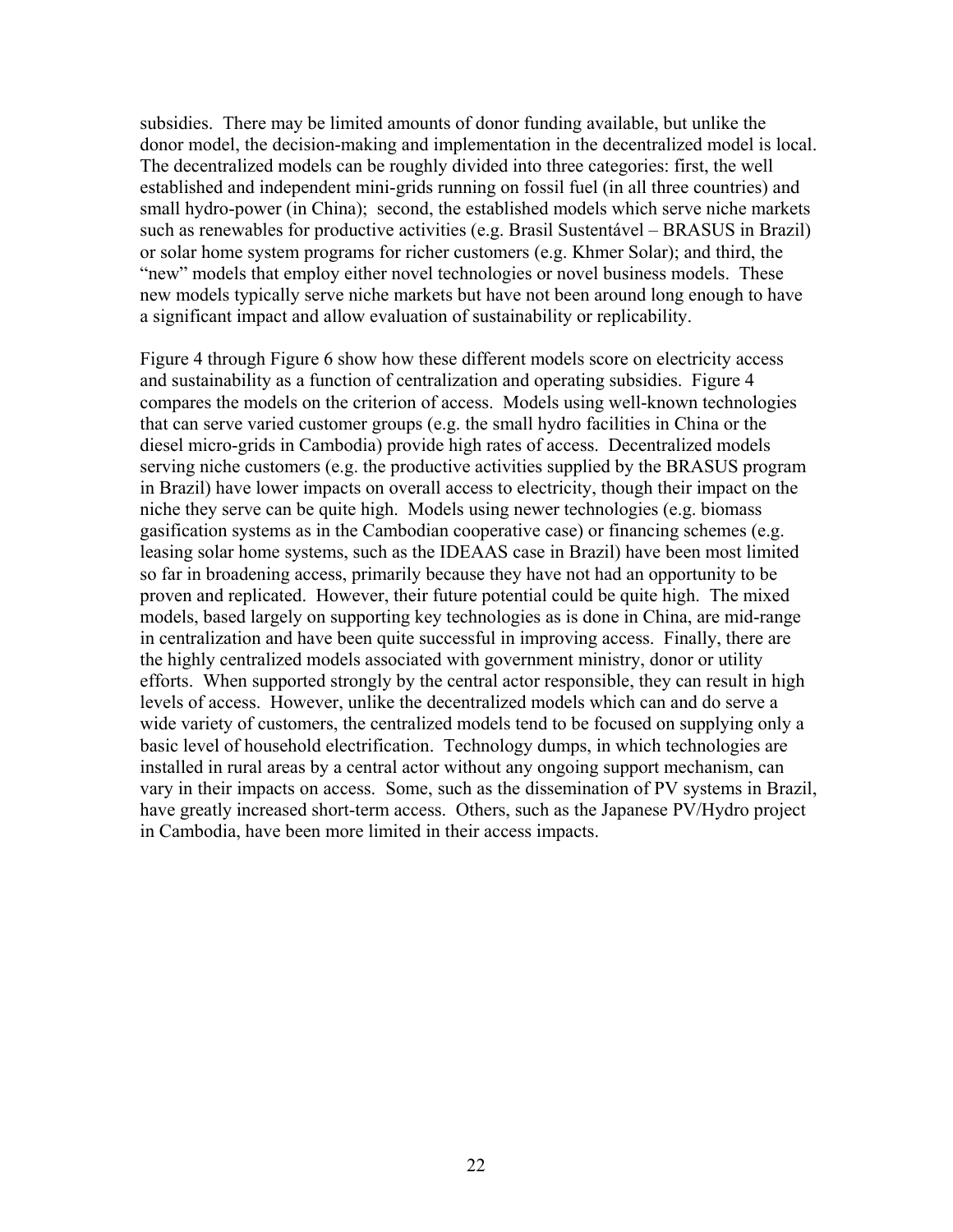

### **Organizational Form**

### **Figure 4: Centralization and Access for Distributed Rural Electrification**

In terms of the sustainability of the model over the longer term, there is also a relationship with the degree of centralization of the model (Figure 5). While there is some variation among the decentralized models, many of them are quite sustainable. Mixed models, because they have been based on modest subsidies and cost-recovery, also score high on the sustainability metric. Meanwhile, the highly centralized models can be split into those that have some mechanisms for sustainability (such as strong crosssubsidy systems that function well, as in Brazil) and those in which inadequate provisions have been put in place for ongoing operations (i.e. the technology dumps).

The centralized models that can be considered sustainable are dependent upon continued commitments to high subsidies (either direct or indirect), as illustrated by Figure 6. In the case of the decentralized models, on the other hand, the absence of subsidies or a strong central actor from the start compels an emphasis on cost-recovery, even if this means high prices to consumers. The mixed models also generally have low (or zero) operating subsidies and a correspondingly high score on sustainability. There are some exceptions, for example some Chinese small hydropower projects, in which outside pressures have resulted in an inability to recover all costs but the model continues to operate due to support from local or centralized government institutions. Technology dumps, lacking organic local project development at the outset (including incentives for cost recovery) and provision for ongoing support, tend to fail quite rapidly as routine technical failures take equipment permanently out of operation.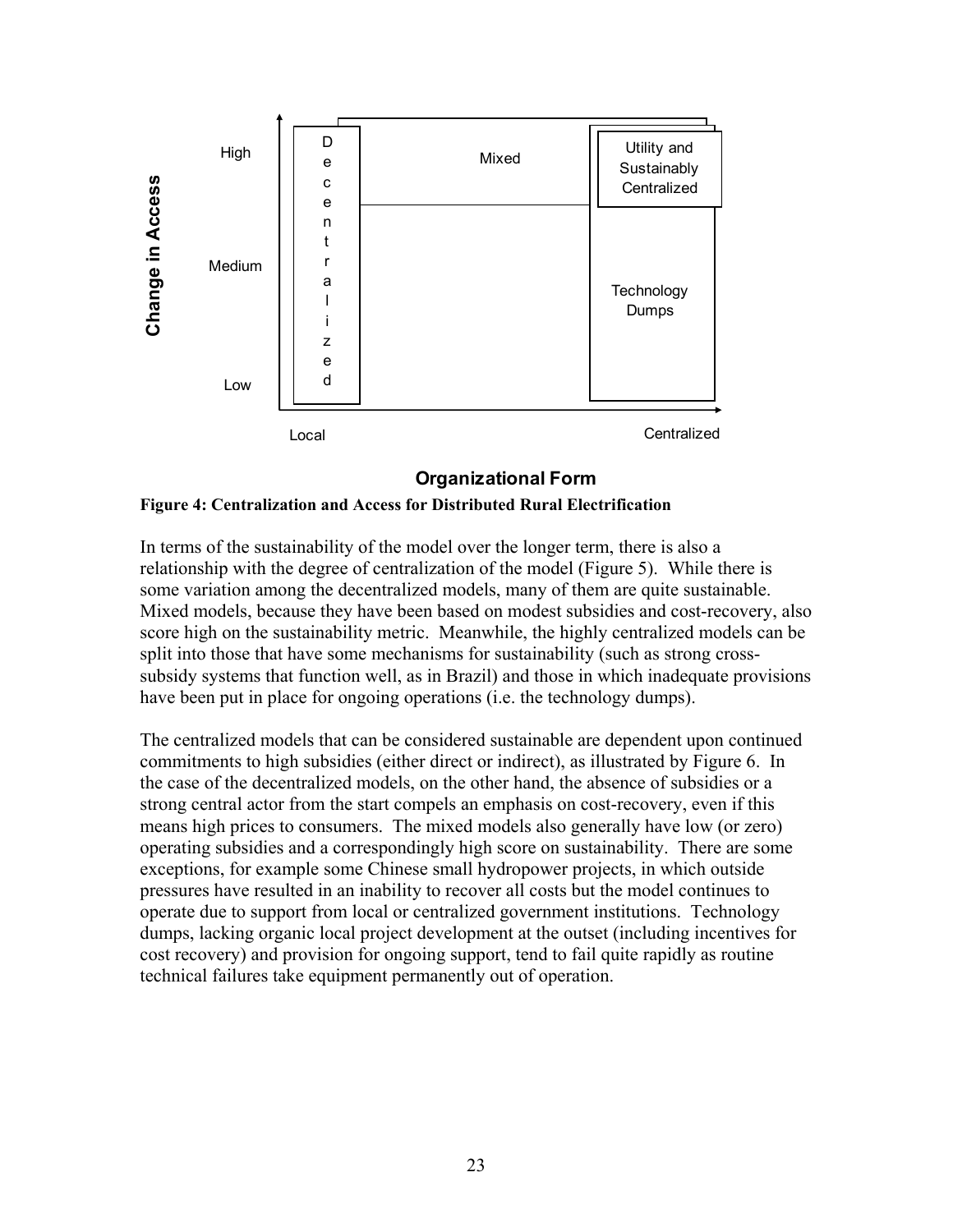

### **Organizational Form**

**Figure 5: Centralization and Sustainability for Distributed Rural Electrification** 



### **Operational Subsidies**

### **Figure 6: Operating Subsidies and Sustainability for Distributed Rural Electrification**

An important conclusion of this study is that, in the absence of strong central support for rural electrification, alternative electrification models (e.g. private diesel operators, cooperatives, NGOs providing alternative energy) emerge to meet the needs of different consumers. Lacking financial support from the central government, successful models have had to meet requirements for financial sustainability in other ways. These independent efforts tend to serve a customer base exhibiting the following characteristics: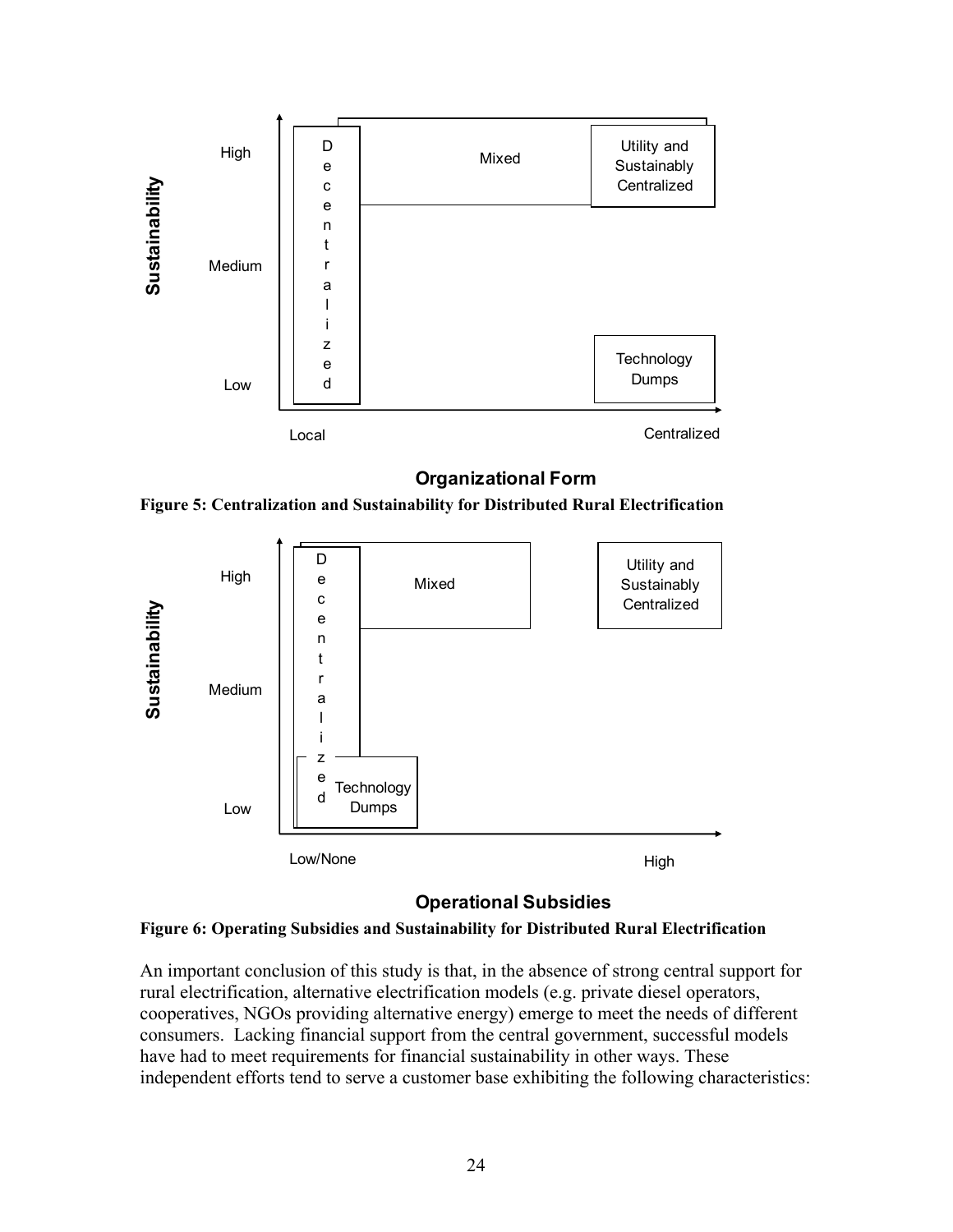- Users include productive activities or other high energy consumers (e.g. coops and NGO projects in Brazil)
- Relatively wealthier (e.g. PV customers in Cambodia, wind and hybrid customers in China $6$
- Willing to pay very high prices for very low consumption (e.g. unlicensed diesel) genset customers in Cambodia)

Another point that emerges from the study is that all distributed technologies can be used successfully. There have been and continue to be situations in which technologies are inadequately piloted before wider distribution, are manufactured poorly or have other technological shortcomings. In the great majority of recent cases, however, technology implementations have failed more for institutional reasons than technical ones. In the absence of outside support to introduce renewable technologies, local technology choice will tend towards diesel generation (e.g. diesel mini-grids in Cambodia and Brazil, battery chargers in Cambodia). Renewable energy technologies have generally relied on regional, national or international institutional support for introduction, product improvement and market improvements (e.g. wind, PV and small hydro in China, PV in Brazil). However, this can become a problem when renewables introduction goes hand in hand with the technology dump approach.

## **5. Main Conclusions of the Study**

In many countries, the question is not whether distributed generation has a role to play. Rather it is a question of *how* it will play a role. This study set out to look at the historical experience with DG for rural electricity supply in order to answer a couple of fundamental questions:

- How can DG systems be installed and run in way that is financially sustainable and replicable and in a way that meets the needs of rural populations?
- What is the role of the institutional context in determining choices in technologies and business models?

Wider use of distributed electrification in a manner that meets local needs requires a new vision, one that moves beyond a focus on basic household electrification and on particular technologies. Electrification should be based on the diversity of local needs and decision-making processes, including the need for electricity to improve productive activities. At the same time, there remain good reasons for regulator oversight, and new regulatory mechanisms have to take into account the particular nature of distributed systems. (Reiche, Tenenbaum et al. 2006)

 $\overline{a}$  $6$  These are customers that are at the top of the "base of the pyramid". The base of the pyramid, a term covering the vast majority of the population that is usually ignored by commercial enterprises due to assumptions of their low buying power, has become a powerful organizing idea for creating new opportunities to make money while solving societal problems and meeting environmental goals. See, for example, Hart, S. L. (2005). Capitalism at the Crossroads: The Unlimited Business Opportunities in Solving the World's Most Difficult Problems. Upper Saddle River, New Jersey, Wharton School Publishing.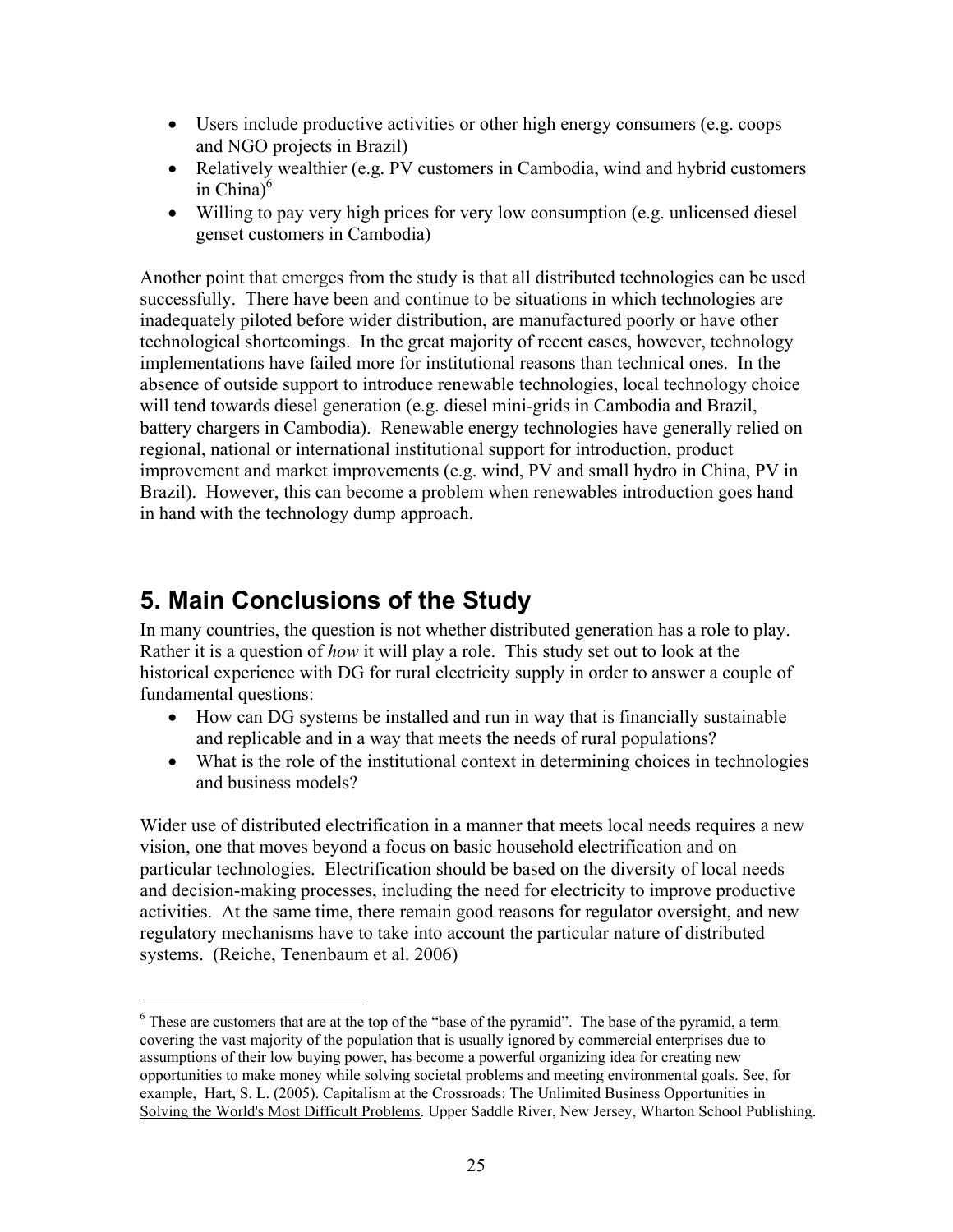The financing of the business model emerges as one of the key issues to be resolved in the use of distributed electrification in rural areas. Providing technology for free has proven to be unsustainable and difficult to replicate. If subsidies are to be used, they should be primarily for helping overcome the high capital costs of technologies. However, the effects of subsidies can be both positive and negative and care has to be taken in developing subsidy programs. They can force a more centralized solution and undercut options that might be better suited to contribute to overall development in rural communities. New and innovative financing schemes need to be developed and have the opportunity to be tested.

The results of this study point to five major conclusions that bear on efforts to provide distributed rural electrification and reach a goal of sustainable universal service and improved rural development. We have cast these conclusions as major lessons learned:

### **Lesson 1: Observations Are Not Analysis**

There is a clear need to move beyond analysis based primarily on anecdotal evidence or single-N studies (e.g. one place, one technology or one business model). More formalized and rigorously developed research designs are necessary in order to develop better policies and inform actors in the distributed rural electrification field. The good news is that the data needed to conduct such analyses are available or can be developed through careful study design (e.g. surveys, semi-structured interviews, etc.). This study was based on work in three countries and examined roughly 20 business models. Similar work could be done in more countries and could address a broader set of questions regarding rural energy patterns.

### **Lesson 2: Free Lunches Are Not Sustainable (And They Kill The Restaurant Industry)**

There are a number of factors that determine success and failure in distributed rural electrification. One clear lesson is that all technologies can work and various organizations can be successful (or can fail) depending on local conditions, institutional context, and a host of other factors. However, one factor which is clearly important across all cases is the need to have some level of cost-recovery and financial sustainability. If subsidies are to be used to ease the burden of high costs, they should focus primarily on keeping down first costs, and they should be carefully considered and designed before implementation. Subsidy programs that result in free electricity are usually unsustainable over the long-term and can prevent the implementation of options that are ultimately more sustainable and replicable.

### **Lesson 3: Electrons Do Not Equal Development**

Electrification on its own does not guarantee development, either from an income generation perspective or in improving social welfare outcomes. The focus on pushing electrons is due in part to the tyranny of indicators in international development activities. In the case of rural electrification, that indicator is generally the number of households electrified. Rather than focusing on household electrification to the exclusion of other rural needs, it is important for maximum impact to improve electrification in the context of larger development patterns. This also means that the emphasis needs to change from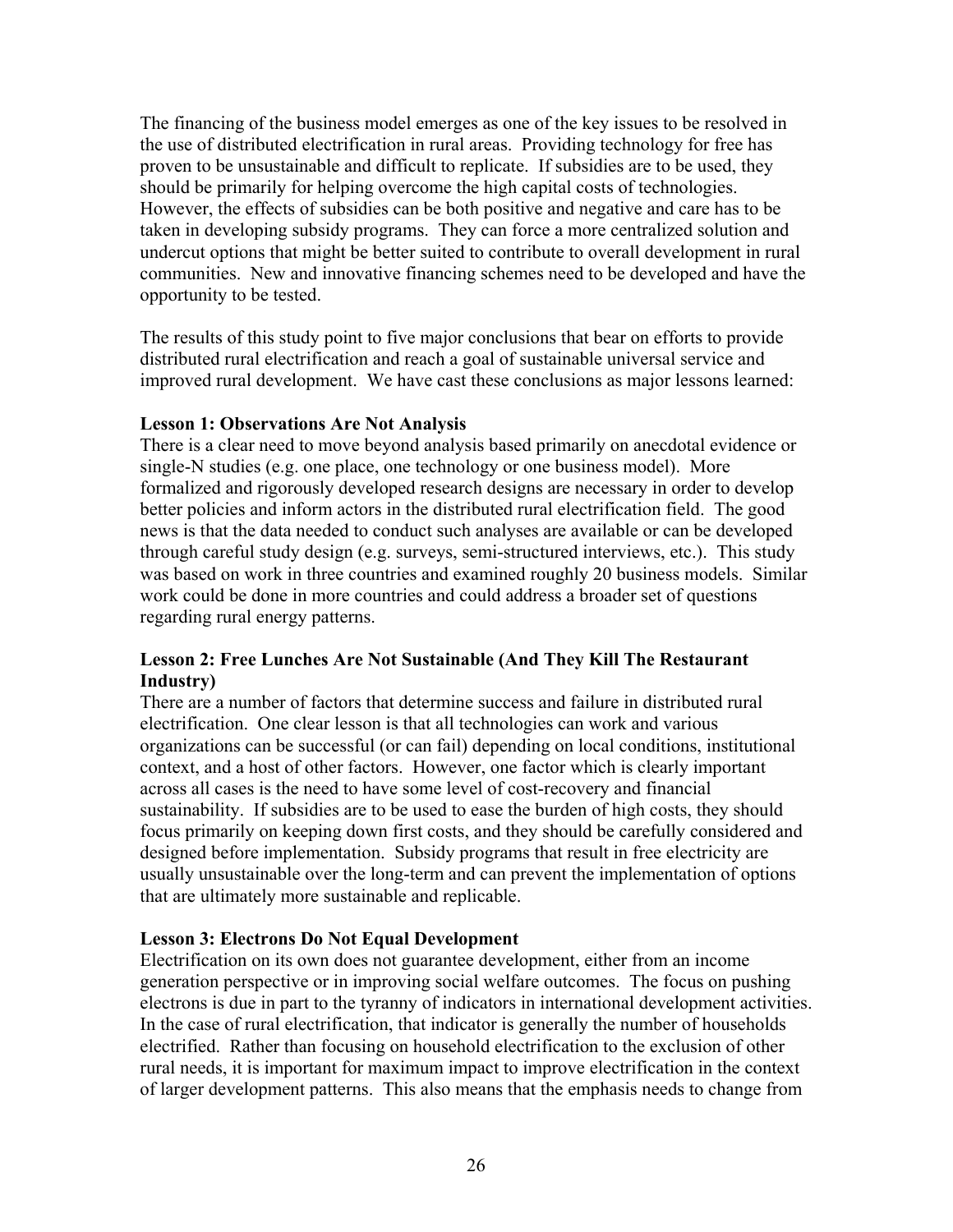*whether* a given technology can provide electricity to *how* a given technology will supply electricity. It is necessary to stop pilot testing the technologies themselves and begin rigorously pilot testing and evaluating institutional models for implementing those technologies. This has to be coupled with an approach that looks at overall rural energy needs, particularly for income generating activities, not just household needs. It is also vital to overcome the bias towards promotion of renewables by outside actors. The contribution of rural communities to climate change is minimal and they should not be forced to bear the burden of mitigation at the expense of development. Renewables and more conventional generation sources should compete equally to meet rural development needs, taking into account capital costs, maintenance costs, fuel costs and variability, local institutional factors, local environmental factors and a whole host of other parameters.

### **Lesson 4: Think Globally, Act Locally**

The stock phrase of the environmental movement applies equally well when thinking about what it takes to realize large-scale electrification that contributes to rural development. Centralized organizations, particularly government energy ministries and large utilities, focus primarily on pushing electrons and not on rural development. They have a difficult time understanding local conditions, which are key determinants of whether an electrification program is successful and furthers the development objectives of the community. The involvement of local actors provides greater versatility in meeting rural electrification goals, draws upon a wider range of actors, and results in a greater diversity of activities being undertaken. Rural electrification is an important country-wide and global objective, but it is often best achieved through local means.

### **Lesson 5: Unbias the Social Contract**

The push for rural electrification flows from the social contract that governs the relationship between the state and its people. Due to the economies of scale usually associated with electricity, fulfillment of that social contract has tended to be biased towards centralized organizations, typically ministries or utilities, as the agents of the state. This study shows the need to unbias the social contract and open the system up to a wide variety of actors that can provide service on a local level. In other words, the provision of services should be performance based, not size based. This type of institutional change may be difficult in some places and has to be done in a way that minimizes the increase in transaction costs that can occur from more decentralized action.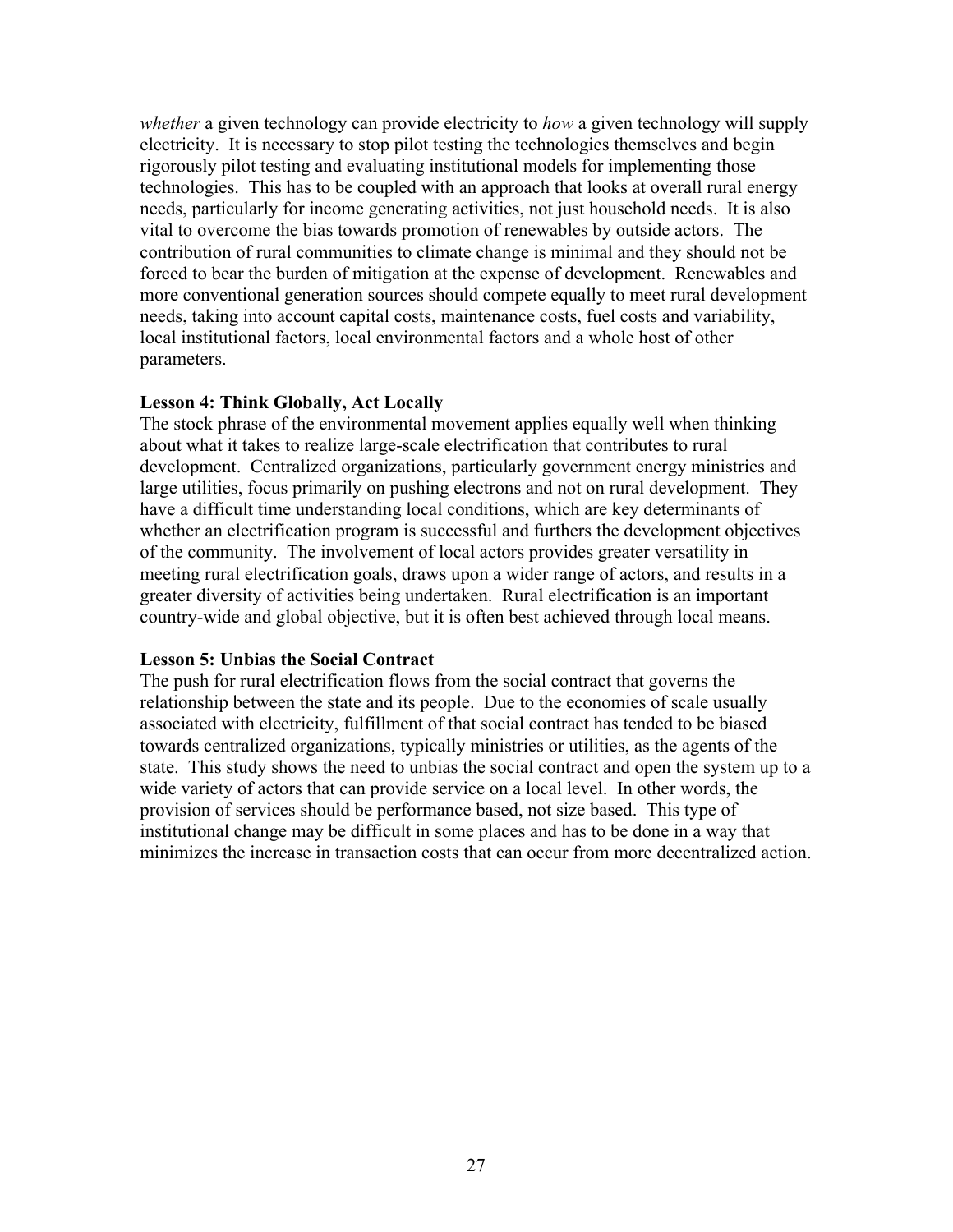## **Appendix A: Defining Distributed Generation**

There is, unfortunately, no agreed upon definition of distributed generation (DG). Small generators fired on diesel and natural gas, as well as small renewables (hydro, solar, wind, etc.) are presumably the most familiar DG technologies. The two fuels least likely to be associated with distributed power are coal and uranium. However, in China a large number of coal-fired power plants were built in the 10 MW range which served primarily local distribution networks. While nuclear power reactors for civilian purposes have tended to be large centralized installations for a variety of reasons, the use of nuclear reactors onboard ships shows the degree to which they can be made compact and indeed, plans for future generations of nuclear reactors have included smaller reactors in the tens of MWs, which would be suited to power supply through distribution systems.

Formal definitions have tended to be highly context dependent and focus on one or more particular characteristic of either the technology or its use. (For a detailed discussion of how to define distributed generation see Pepermans, Driesen et al. 2005 and Ackermann, Andersson et al. 2001). Often, distributed generation is defined according to the generation technology and fuel (at least implicitly). This leads to the assumption among some that DG implies the use of renewable technologies or, conversely, the use of small natural gas or diesel engines. In fact, nearly every source of electricity generation can be (and has been) made small enough to be considered "distributed." Ownership is sometimes used to define DG, usually to mean that the unit must be owned by the enduser. However, this precludes a number of possible institutional arrangements, such as utility co-ownership or energy service company ownership. A third characteristic often used is the operational mode—whether power generation is dispatchable or can be scheduled.

All three of these characteristics are limiting and result in an overly narrow definition of distributed generation. Ackermann et al. provide a useful discussion of these and other characteristics often used to define distributed power generation. (Ackermann, Andersson et al. 2001) Their conclusion is that distributed generation can only be defined as generation that is located within the distribution network or "on the customer side of the meter" (which accounts for both off-grid and on-grid applications). They then place various qualifiers to account for other characteristics (e.g., micro vs. small vs. medium vs. large distributed generation). While this definition is very flexible, and allows for technologies of different sizes, operation modes, and purposes to be included, it is too expansive for the purposes of this study.

This paper adopts a narrower and more precise definition. Generation is considered "distributed" if the power is generated and consumed locally (this would be close to what Ackermann et al. define as "embedded generation," wherein the power output is used only within the local distribution network). This definition allows for significant flexibility in technologies and operation modes as well as institutional arrangements. Technologies can range from solar home systems to diesel engines. These can be operated completely off-grid or as part of a local mini-grid. The "local distribution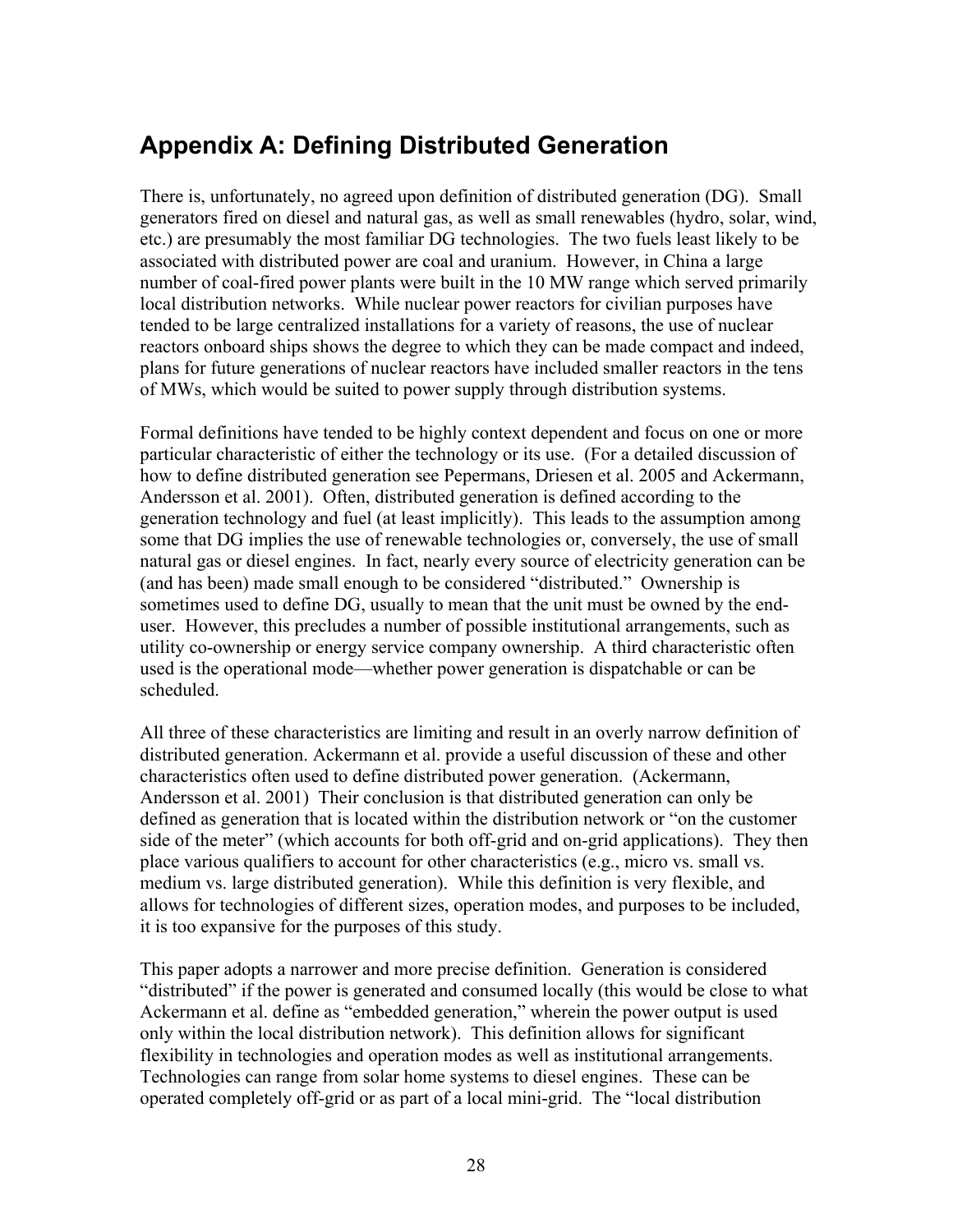network" includes under this definition completely off-grid technologies such as solar home systems where no network actually exists. However, as noted, the usefulness of this definition is in limiting power generation and consumption to the local level. Ownership can include individuals, groups of individuals, communities, private commercial actors, and national governments. Given that this study focuses on the use of distributed generation to meet the power needs of rural populations, this more limited definition of embedded generation is appropriate.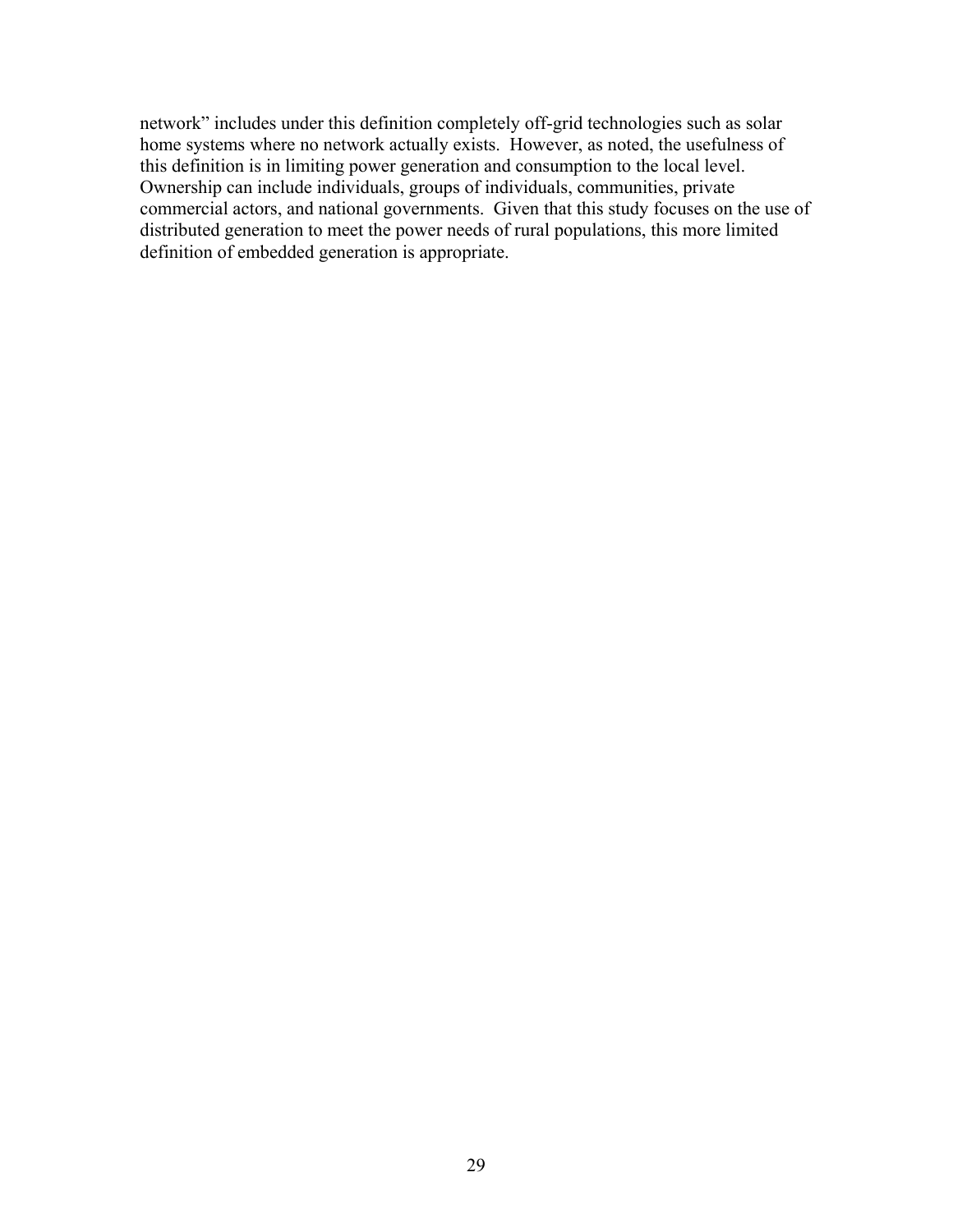## **Appendix B: Scores on Individual Business Model Cases in Brazil**

|                                        |                         | <b>Utility Diesel</b>            | <b>Utility SHS</b>               |
|----------------------------------------|-------------------------|----------------------------------|----------------------------------|
|                                        | Organization            | <b>Centralized Utility</b>       | <b>Centralized Utility</b>       |
|                                        | <b>Target Customers</b> | Villages                         | Households                       |
|                                        | Technology              | Diesel mini-grid                 | Solar Home System                |
|                                        | Financial: Capital      | Grants/Loans/Soft Budget         | Grants/Loans/Equity              |
| Parameters<br><b>Business</b><br>Model | Financial: O&M          | Tariffs/Cross-Subsidy/Soft       | Tariffs/Cross-Subsidy            |
|                                        |                         | <b>Budget</b>                    |                                  |
|                                        | Capital Cost            | High                             | High                             |
|                                        | Subsidies               |                                  |                                  |
|                                        | <b>Operating Cost</b>   | High                             | High                             |
|                                        | Subsidies               |                                  |                                  |
|                                        | <b>Customer Density</b> | Medium                           | Low                              |
| <b>Control Variables</b>               | Customer                | High                             | High                             |
|                                        | Remoteness              |                                  |                                  |
|                                        | Policy Regime           | Favorable                        | Favorable                        |
|                                        | Regulatory<br>Regime    | Favorable                        | Favorable                        |
|                                        | Access                  | High                             | High                             |
|                                        | Sufficiency             | Medium                           | Low                              |
|                                        | Quality                 | High                             | High                             |
| Outcomes                               | Sustainability          | High                             | High                             |
|                                        | Replicability           | High                             | High                             |
|                                        | <b>Policy Measures</b>  | Luz Para Todos providing         | Luz Para Todos providing         |
|                                        |                         | significant funds                | significant funds                |
|                                        | Regulatory              | -Regulatory requirements         | -Regulatory requirements         |
|                                        | Measures                | forcing electrification          | forcing electrification          |
|                                        |                         | -Subsidies allow for high        | -Subsidies allow for high        |
|                                        |                         | sustainability and replicability | sustainability and replicability |
|                                        | Other                   | Subsidies and soft-budget        | Subsidies make it affordable     |
| Notes on Institutional<br>Factors      |                         | constraints for CEAM to make     |                                  |
|                                        |                         | it affordable                    |                                  |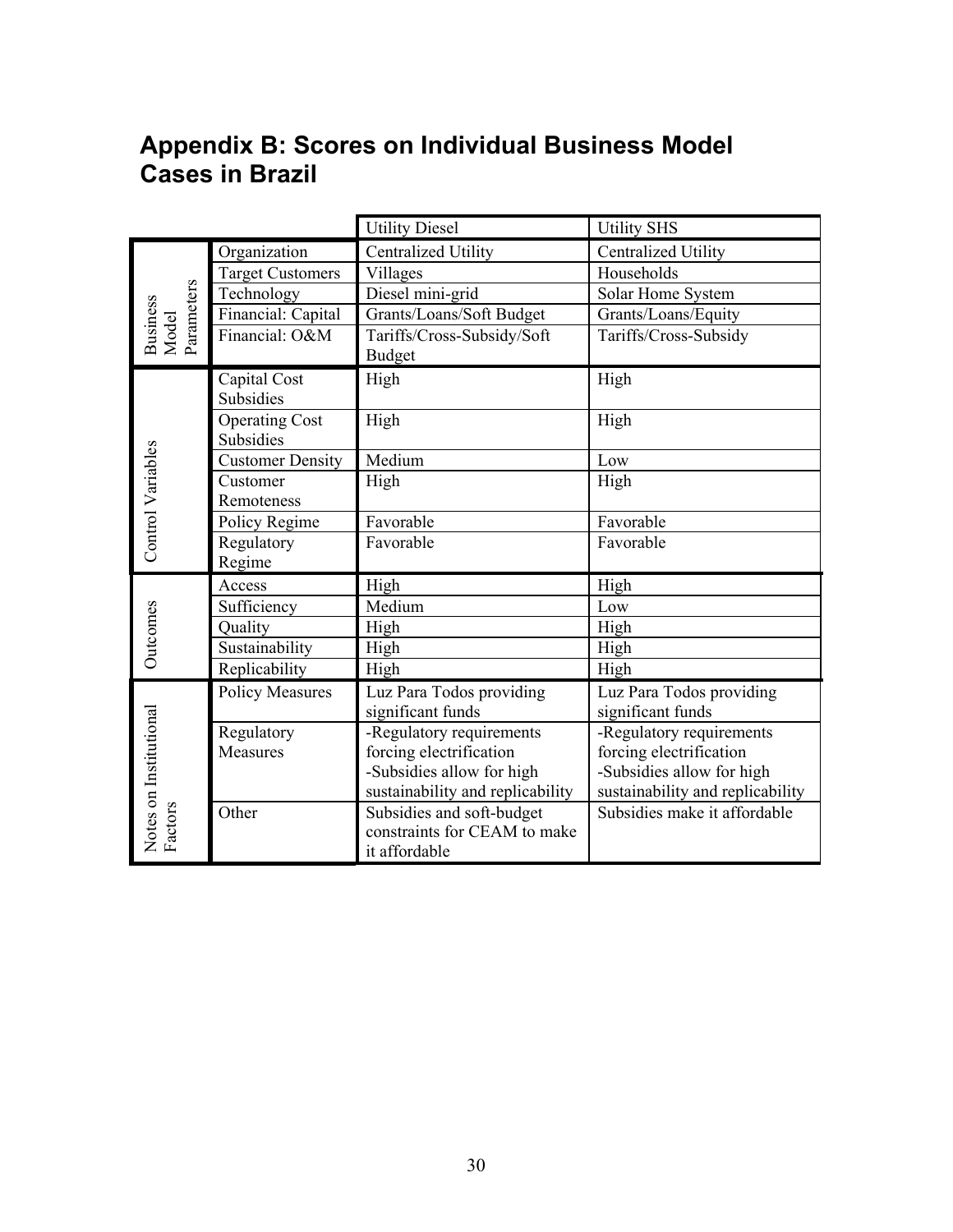|                                     |                            | <b>BRASUS</b>                 | <b>PRODEEM</b>               |
|-------------------------------------|----------------------------|-------------------------------|------------------------------|
|                                     | Organization               | NGO plus Regional Coalition   | <b>Central Government</b>    |
|                                     | <b>Target Customers</b>    | Productive Activities plus    | <b>Community Structures</b>  |
|                                     |                            | others                        |                              |
| <b>Business Model</b><br>Parameters | Technology                 | Varies                        | <b>PV</b>                    |
|                                     | Financial:                 | Loans                         | Government Program           |
|                                     | Capital                    |                               |                              |
|                                     | Financial: O&M             |                               | No O&M recovery              |
|                                     | Capital Cost Subsidies     | Low                           | High                         |
| Control Variables                   | <b>Operating Cost</b>      | None                          | High                         |
|                                     | Subsidies                  |                               |                              |
|                                     | <b>Customer Density</b>    | N/A                           | Medium                       |
|                                     | <b>Customer Remoteness</b> | High                          | High                         |
|                                     | Policy Regime              | Neutral                       | Favorable                    |
|                                     | <b>Regulatory Regime</b>   | Unfavorable                   | Favorable                    |
|                                     | Access                     | Low                           | High                         |
|                                     | Sufficiency                | High                          | High                         |
|                                     | Quality                    |                               |                              |
| Outcomes                            | Sustainability             | High                          | Low                          |
|                                     | Replicability              | High                          | Low                          |
|                                     | <b>Policy Measures</b>     | -Integrated Action plans of   | Replicable as long as gov.   |
|                                     |                            | MME envision partnering with  | willing to continue to fund. |
|                                     |                            | NGOs on productive activities |                              |
| Institutional<br>Notes on           | <b>Regulatory Measures</b> |                               |                              |
|                                     | Other                      |                               |                              |

Note: BRASUS – Brasil Sustentável; PRODEEM – Programa de Desenvolvimento Energético de Estados e Municipios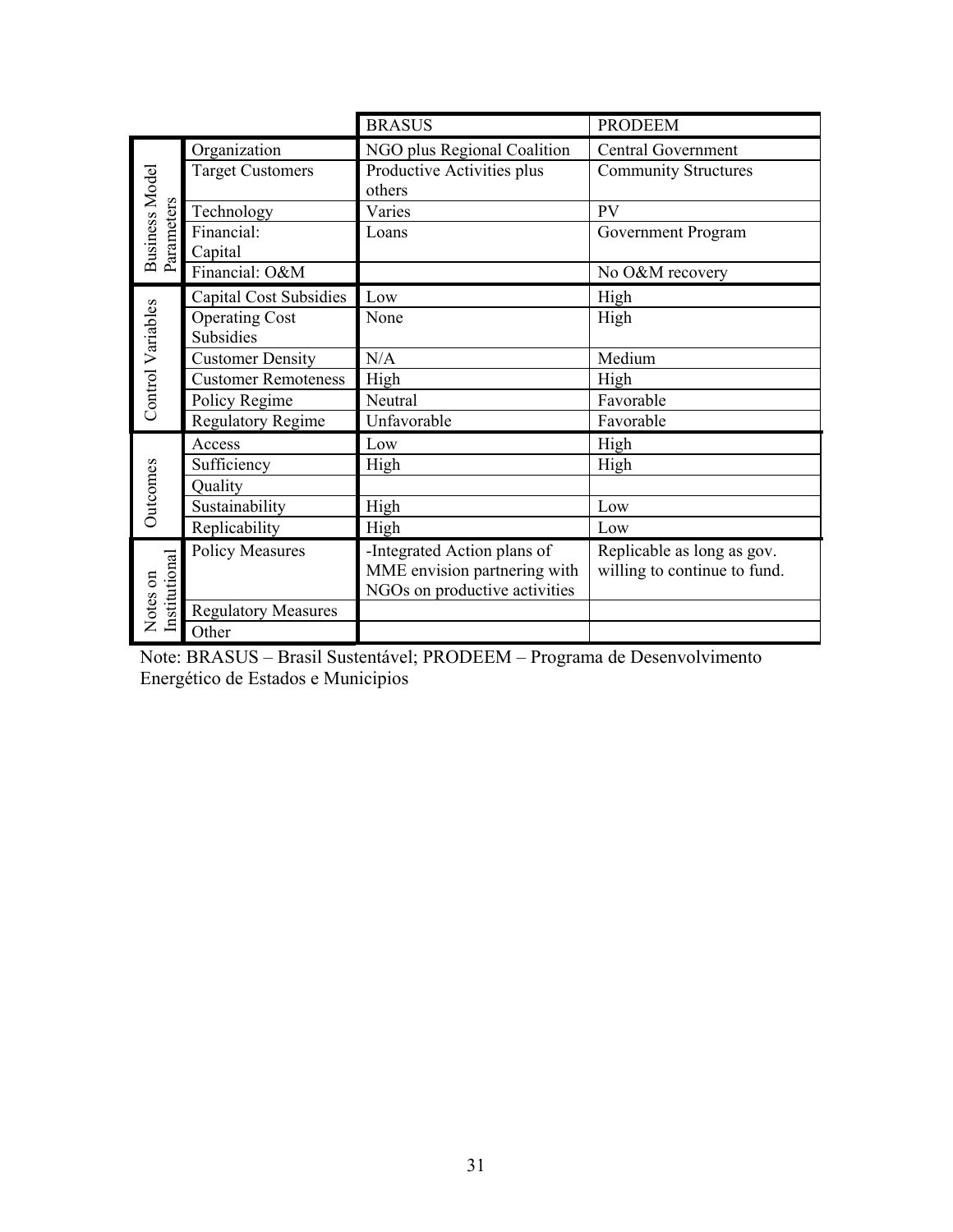|                                        |                         | <b>IDEAAS SHS</b>                                                | <b>SBC</b>                     |
|----------------------------------------|-------------------------|------------------------------------------------------------------|--------------------------------|
|                                        | Organization            | NGO - For Profit Partnership                                     | Entrepreneur plus NGO          |
|                                        | <b>Target Customers</b> | Richer Households                                                | Households                     |
|                                        | Technology              | Solar Home System                                                | Solar Battery Charging Station |
|                                        | Financial: Capital      | Loans/Grants - Installation                                      |                                |
| Model<br>Parameters<br><b>Business</b> |                         | Fee                                                              |                                |
|                                        | Financial: O&M          | Monthly Fee                                                      | Fees                           |
|                                        | Capital Cost            | Low                                                              | Low                            |
|                                        | Subsidies               |                                                                  |                                |
|                                        | <b>Operating Cost</b>   | Low                                                              | None                           |
|                                        | Subsidies               |                                                                  |                                |
|                                        | Density of              | Low                                                              | Medium                         |
|                                        | Customers               |                                                                  |                                |
| Control Variables                      | Remoteness of           | High                                                             | High                           |
|                                        | Customers               |                                                                  |                                |
|                                        | Policy Regime           | Neutral                                                          | Neutral                        |
|                                        | Regulatory              | Unfavorable                                                      | Unfavorable                    |
|                                        | Regime                  |                                                                  |                                |
|                                        | Access                  | Low                                                              | Low                            |
|                                        | Sufficiency             | Medium                                                           | Low                            |
|                                        | Quality                 | High                                                             | Low                            |
| Outcomes                               | Sustainability          | High<br>Medium                                                   | Low                            |
|                                        | Replicability           |                                                                  | Low                            |
|                                        | <b>Policy Measures</b>  | -LPT reducing incentive for                                      |                                |
|                                        |                         | individuals to obtain SHS                                        |                                |
|                                        |                         | since connection is free under<br><b>LPT</b>                     |                                |
|                                        |                         |                                                                  |                                |
|                                        | Regulatory<br>Measures  | Universalization requirements<br>on utilities bringing them into |                                |
|                                        |                         | competition with IDEAAS                                          |                                |
| Notes on Institutional<br>Factors      | Other                   |                                                                  | -Frequent recharging           |
|                                        |                         |                                                                  | -Expensive                     |

Note: IDEAAS SHS – Instituto para o Desenvolvimento de Energias Alternativas e da Auto Sustentabilidade Solar Home System; SBC – Genesis Solar Battery Charging project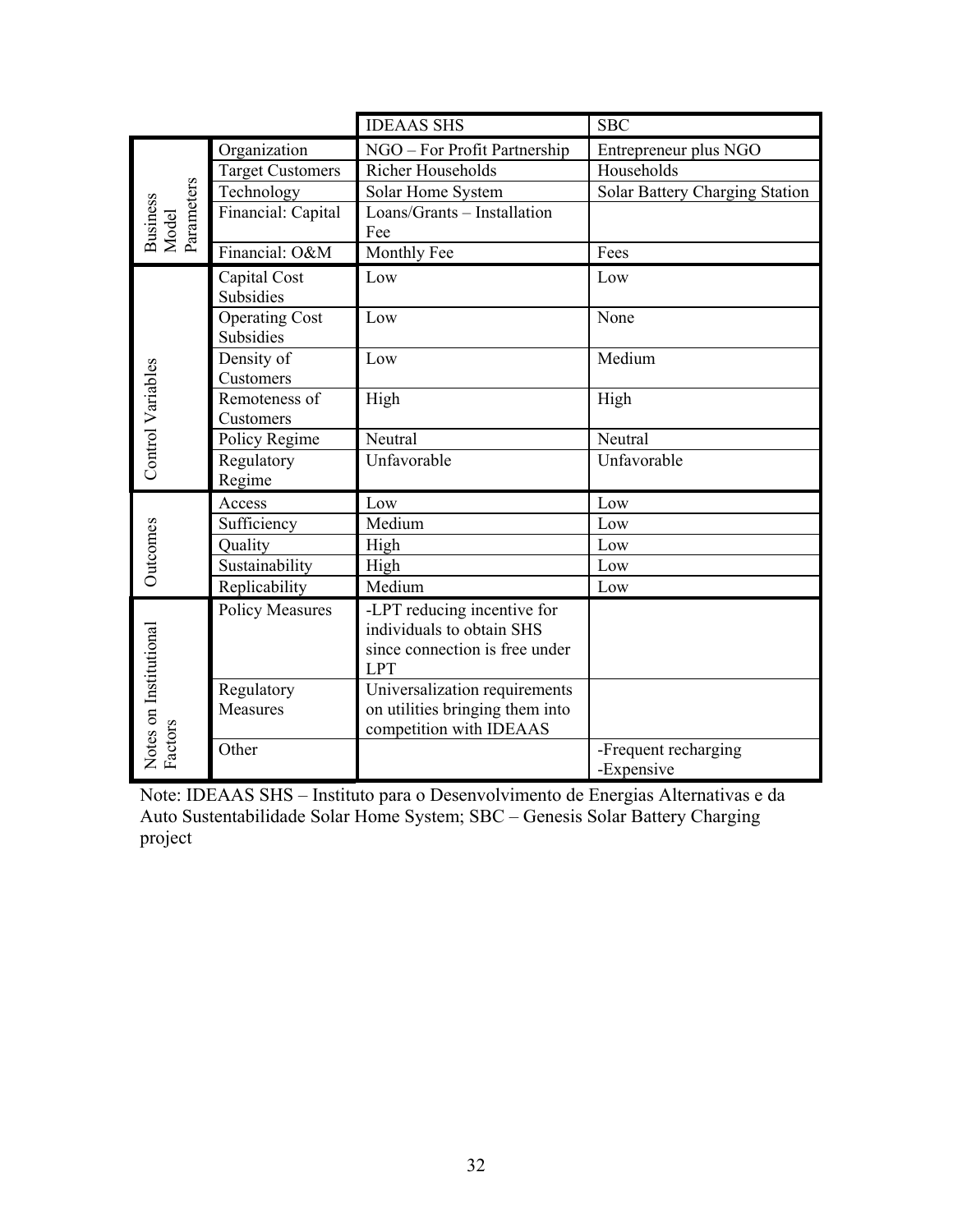## **Appendix C: Scores on Individual Business Model Cases in Cambodia**

|                                     |                               | <b>Licensed REEs</b>           | <b>Unlicensed REEs</b>    |
|-------------------------------------|-------------------------------|--------------------------------|---------------------------|
|                                     | Organization                  | Entrepreneurs                  | Small Entrepreneur        |
|                                     | <b>Target Customers</b>       | Medium sized                   | Households and Home       |
|                                     |                               | communities                    | <b>Based Businesses</b>   |
|                                     | Technology                    | Diesel mini-grids              | Diesel mini-grids plus    |
|                                     |                               |                                | battery charging stations |
| <b>Business Model</b><br>Parameters | Financial: Capital            | Loans                          | Informal Loans            |
|                                     | Financial: O&M                | <b>Cost-Recovering Tariffs</b> | Cost-recovering Tariffs   |
|                                     | <b>Capital Cost Subsidies</b> | None                           | None                      |
|                                     | <b>Operating Cost</b>         | None                           | None                      |
|                                     | Subsidies                     |                                |                           |
| Control Variables                   | Density of Customers          | High                           | High                      |
|                                     | Remoteness of                 | Low                            | Low                       |
|                                     | Customers                     |                                |                           |
|                                     | Policy Regime                 | Favorable                      | Unfavorable               |
|                                     | <b>Regulatory Regime</b>      | Favorable                      | Unfavorable               |
|                                     | Access                        | High                           | High                      |
|                                     | Sufficiency                   | Medium                         | Low                       |
| Outcomes                            | Quality                       | Medium                         | Low                       |
|                                     | Sustainability                | High                           | Medium-High               |
|                                     | Replicability                 | High                           | High                      |
|                                     | <b>Policy Measures</b>        | Move to bring all              |                           |
|                                     |                               | electricity supply under       |                           |
| Notes on Institutional              |                               | single regulatory and          |                           |
|                                     |                               | policy framework               |                           |
|                                     | <b>Regulatory Measures</b>    | Licensing requirements,        | Expansion of EDC          |
|                                     |                               | protection of licensed         | jeopardizing REE model    |
| Factors                             |                               | distributors                   | over long term but varies |
|                                     |                               |                                | by area                   |
|                                     | Other                         |                                |                           |

Note: REE – Rural Electricity Entrepreneur; EDC – Électricité du Cambodge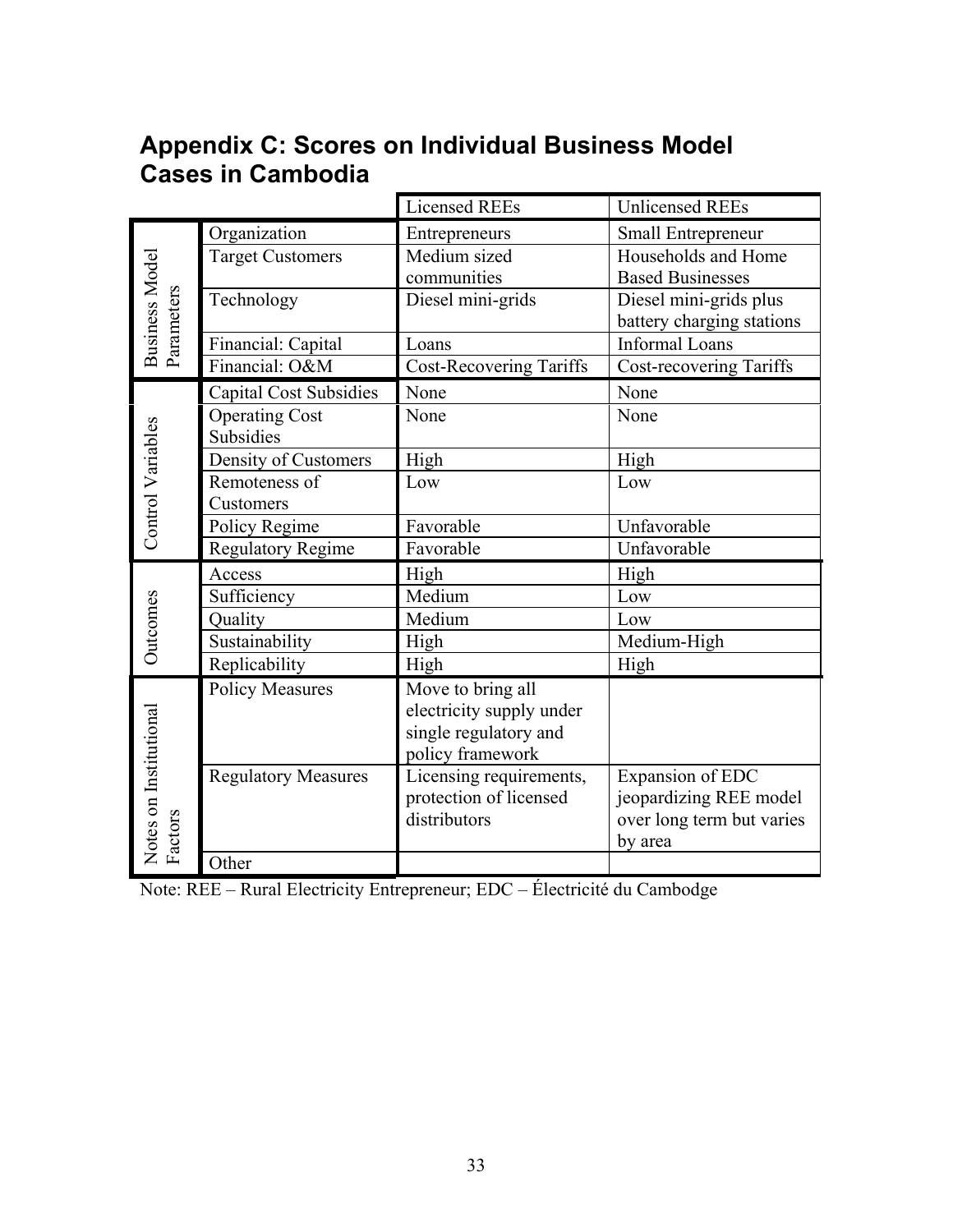|                                     |                         | Solar Home Systems            | NGO PV                        |
|-------------------------------------|-------------------------|-------------------------------|-------------------------------|
|                                     | Organization            | Dealer                        | National/International NGO    |
|                                     | Target                  | Households                    | <b>Community Structures</b>   |
|                                     | Customers               |                               |                               |
|                                     | Technology              | <b>PV SHS</b>                 | <b>PV</b>                     |
|                                     | Financial:              | <b>Cash Market</b>            | Donor                         |
| <b>Business Model</b><br>Parameters | Capital                 |                               |                               |
|                                     | Financial: O&M          | Warranty plus Cash            | Warranty plus Cash            |
|                                     | Capital Cost            | Low                           | None                          |
|                                     | Subsidies               |                               |                               |
|                                     | <b>Operating Cost</b>   | None                          | None                          |
|                                     | <b>Subsidies</b>        |                               |                               |
|                                     | Density of<br>Customers | High                          | Low                           |
|                                     | Remoteness of           | Low                           | High                          |
|                                     | Customers               |                               |                               |
| Control Variables                   | Policy Regime           | Neutral                       | Neutral                       |
|                                     | Regulatory              | Neutral                       | Neutral                       |
|                                     | Regime                  |                               |                               |
|                                     | Access                  | Low                           | Low                           |
|                                     | Sufficiency             | High                          | High                          |
| Outcomes                            | Quality                 | High                          | High                          |
|                                     | Sustainability          | Medium                        | Medium                        |
|                                     | Replicability           | Medium                        | Medium                        |
|                                     | <b>Policy Measures</b>  | Lack of agreement on          | Lack of agreement on          |
|                                     |                         | eliminating tax keeping       | eliminating tax keeping       |
|                                     |                         | prices inflated               | prices inflated               |
|                                     | Regulatory              |                               |                               |
|                                     | Measures                |                               |                               |
| Institutional Factors<br>Notes on   | Other                   | Sustainability will depend on | Sustainability will depend on |
|                                     |                         | Khmer Solar's continued       | Khmer Solar's continued       |
|                                     |                         | operation                     | operation                     |

Note: SHS – Solar Home System; PV – Photovoltaic (i.e. solar power)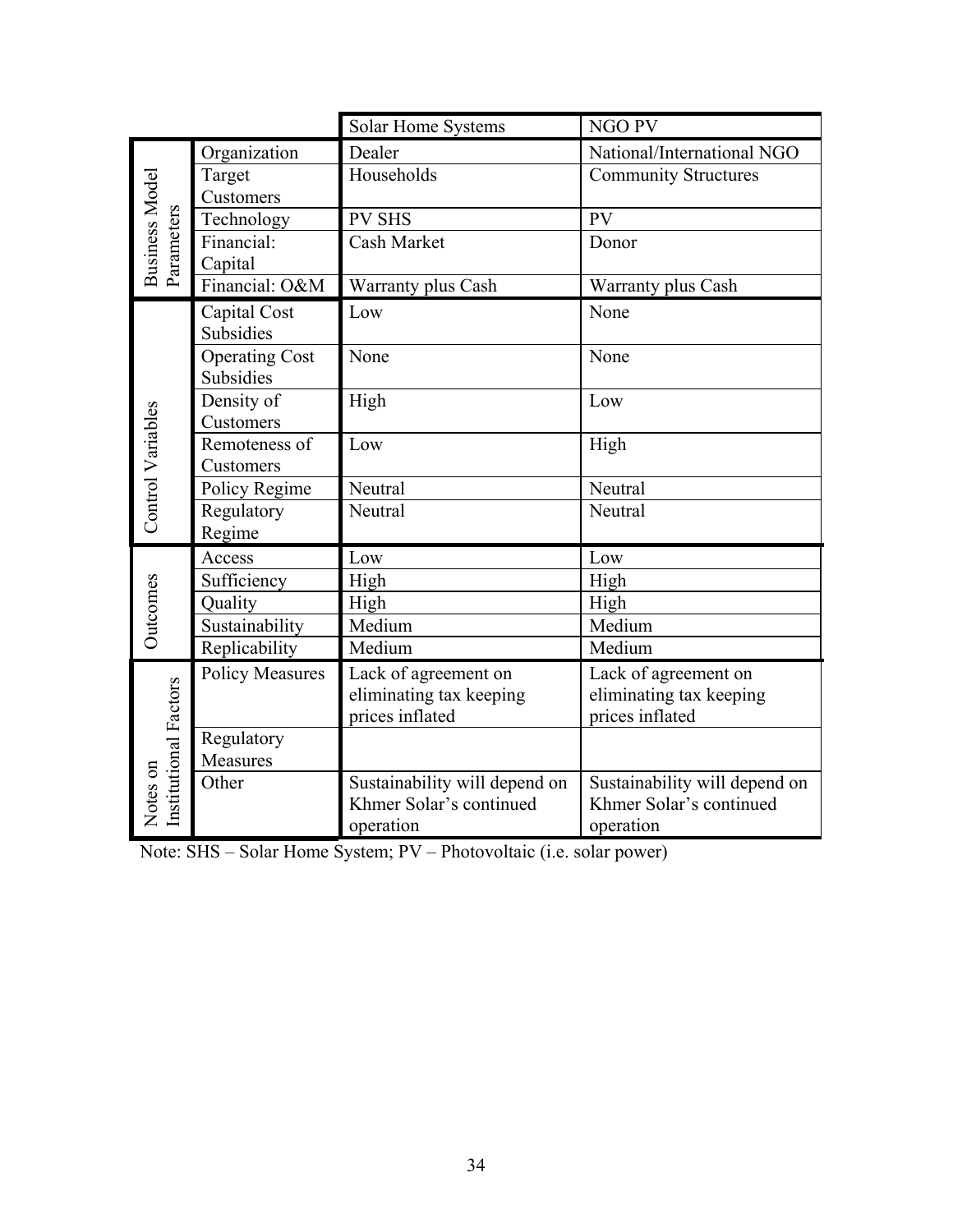|                                     |                               | Japanese PV/Hydro          | <b>Biomass Cooperative</b>  |
|-------------------------------------|-------------------------------|----------------------------|-----------------------------|
|                                     | Organization                  | International Donor /      | Community Based Coop /      |
|                                     |                               | <b>National Government</b> | National NGO                |
|                                     | <b>Target Customers</b>       | Households                 | Households                  |
|                                     | Technology                    | PV/Hydro mini-grid plus    | <b>Biomass Gasification</b> |
|                                     |                               | battery charging stations  | mini-grid                   |
| <b>Business Model</b><br>Parameters | Financial: Capital            | Donor                      | Donor plus Community        |
|                                     | Financial: O&M                | <b>Insufficient Tariff</b> | Cost-recovering Tariff      |
|                                     | <b>Capital Cost Subsidies</b> | High                       | Medium                      |
|                                     | <b>Operating Cost</b>         | None                       | None                        |
|                                     | Subsidies                     |                            |                             |
| Control Variables                   | Density of Customers          | Medium                     | High                        |
|                                     | Remoteness of                 | Medium                     | Low                         |
|                                     | Customers                     |                            |                             |
|                                     | Policy Regime                 | Favorable                  | Neutral                     |
|                                     | <b>Regulatory Regime</b>      | Neutral                    | Neutral                     |
|                                     | Access                        | Low                        | Low                         |
|                                     | Sufficiency                   | Medium                     | Medium                      |
| Outcomes                            | Quality                       | Low                        | Medium                      |
|                                     | Sustainability                | Low                        | Medium                      |
|                                     | Replicability                 | Low                        | Medium                      |
|                                     | <b>Policy Measures</b>        |                            |                             |
|                                     | <b>Regulatory Measures</b>    |                            | Expansion of EDC            |
|                                     |                               |                            | jeopardizing Coop model     |
|                                     |                               |                            | over long term              |
|                                     | Other                         |                            | Replicability will depend   |
|                                     |                               |                            | on emergence of             |
| Notes on Institutional<br>Factors   |                               |                            | financing structures other  |
|                                     |                               |                            | than international donor    |
|                                     |                               |                            | grants                      |

Note: EDC – Électricité du Cambodge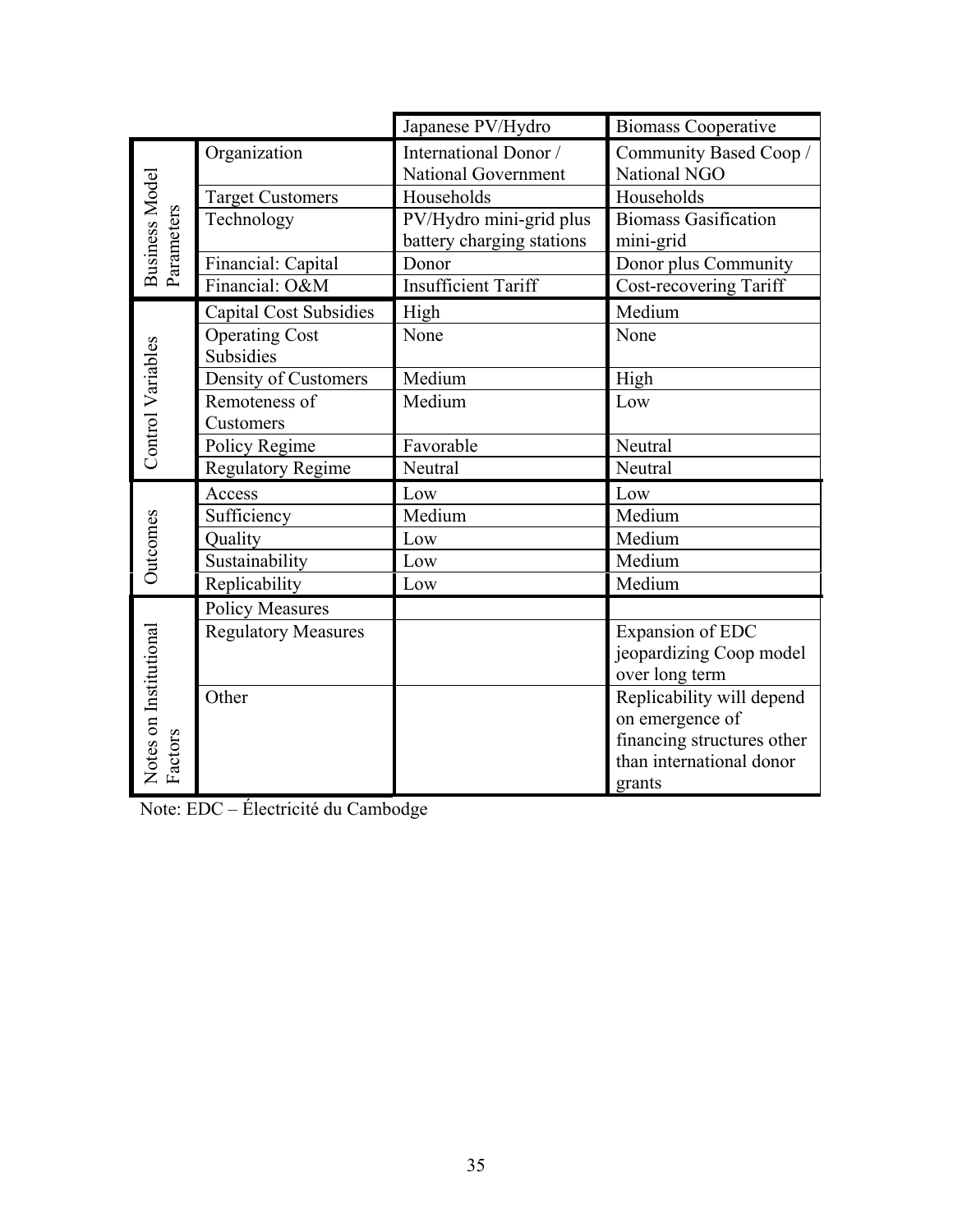## **Appendix D: Scores on Individual Business Model Cases in China**

|                                   |                               | SHP-Early                    | SHP-Recent                     |
|-----------------------------------|-------------------------------|------------------------------|--------------------------------|
|                                   | Organization                  | Central-Local                | Local-Central                  |
|                                   |                               | Government Hybrid            | Government Hybrid +            |
|                                   |                               |                              | Private                        |
|                                   | <b>Target Customers</b>       | Primarily Productive         | Productive plus                |
|                                   |                               |                              | households                     |
|                                   | Technology                    | Small Hydro Power mini-      | Small Hydro Power mini-        |
|                                   |                               | grids<br>Central Gov.        | grids<br>Mix of funds          |
|                                   | Financial: Capital            | subsidies/loans plus labor   |                                |
|                                   |                               | equity                       |                                |
| Business Model Parameters         | Financial: O&M                | Supposed to be cost-         | Supposed to be cost-           |
|                                   |                               | recovering tariff            | recovering tariff              |
|                                   | <b>Capital Cost Subsidies</b> | High                         | Medium                         |
|                                   | <b>Operating Cost</b>         | None                         | None                           |
|                                   | Subsidies                     |                              |                                |
| Control Variables                 | Density of Customers          | High                         | High                           |
|                                   | Remoteness of                 | High                         | High                           |
|                                   | Customers                     |                              |                                |
|                                   | Policy Regime                 | Favorable                    | Favorable                      |
|                                   | <b>Regulatory Regime</b>      | Favorable                    | Favorable                      |
|                                   | Access                        | High                         | High                           |
| Outcomes                          | Sufficiency                   | High                         | High                           |
|                                   | Quality                       | Medium                       | High                           |
|                                   | Sustainability                | High                         | High                           |
|                                   | Replicability                 | High                         | High                           |
|                                   | <b>Policy Measures</b>        | Numerous favorable           | Numerous favorable             |
|                                   |                               | policies                     | policies                       |
|                                   |                               |                              | 1998 policy decision for       |
|                                   |                               |                              | centralized take-over of       |
|                                   |                               |                              | grids<br>Rural grid renovation |
|                                   |                               |                              | policy to improve quality      |
| Notes on Institutional<br>Factors | <b>Regulatory Measures</b>    | <b>Favorable Regulations</b> | <b>Favorable Regulations</b>   |
|                                   | Other                         | Relationship with local      | Change in State-Local          |
|                                   |                               | government                   | relations                      |

Note: SHP – Small Hydro Power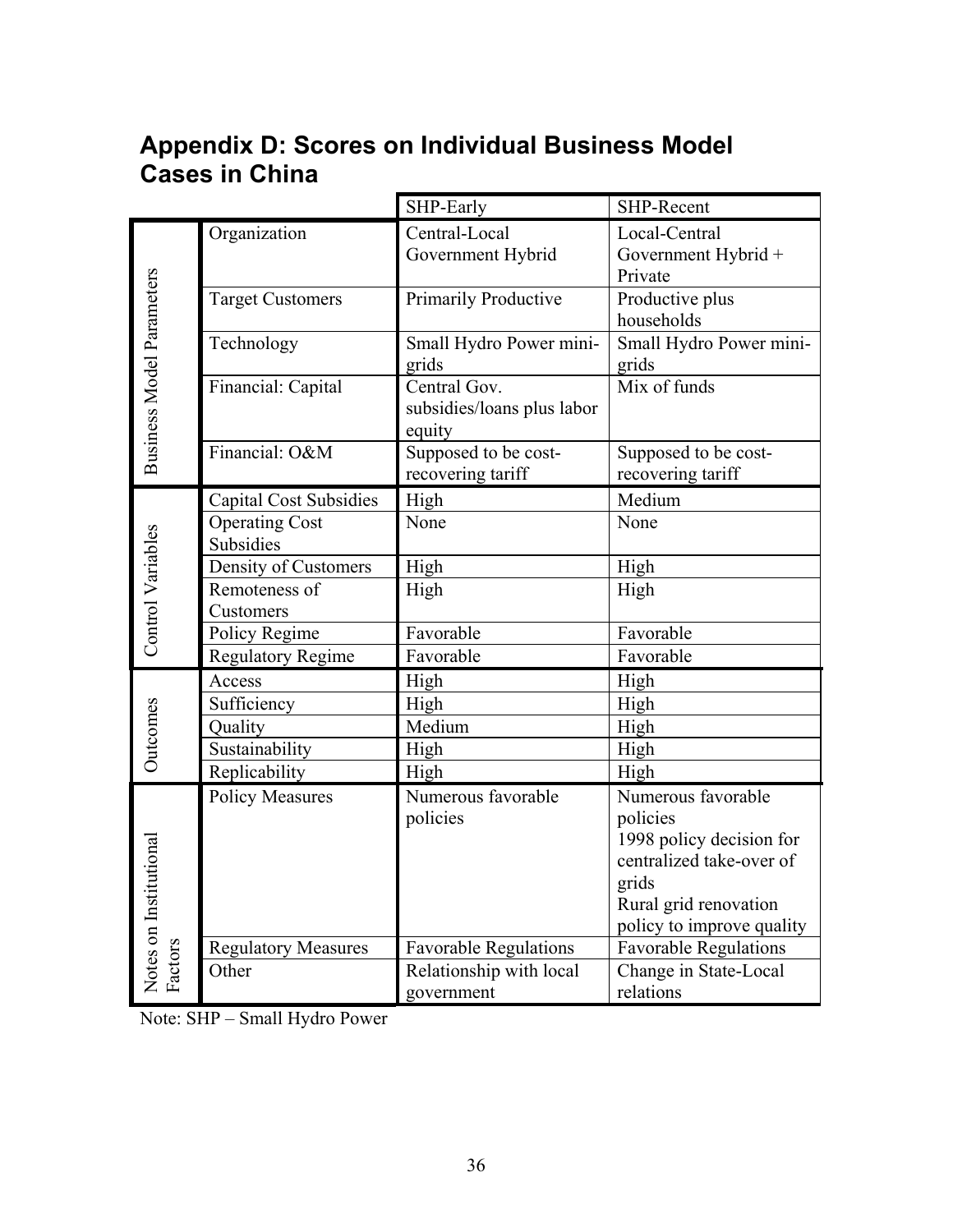|                                      |                               | Wind/PV Hybrids- Inner     | Wind Power - Inner   |
|--------------------------------------|-------------------------------|----------------------------|----------------------|
|                                      |                               | Mongolia                   | Mongolia             |
|                                      | Organization                  | <b>Regional Government</b> | Private-Regional     |
|                                      |                               | and International          | Government Hybrid    |
| <b>Business Model</b>                | <b>Target Customers</b>       | Households                 | Households           |
| Parameters                           | Technology                    | Wind/PV hybrid             | Wind                 |
|                                      | Financial: Capital            | Consumers with modest      | Consumers with small |
|                                      |                               | subsidy                    | subsidy              |
|                                      | Financial: O&M                | Consumers                  | Consumers            |
|                                      | <b>Capital Cost Subsidies</b> | Low                        | Low                  |
|                                      | <b>Operating Cost</b>         | None                       | None                 |
|                                      | <b>Subsidies</b>              |                            |                      |
| Control Variables                    | Density of Customers          | Low                        | Low                  |
|                                      | Remoteness of                 | High                       | High                 |
|                                      | Customers                     |                            |                      |
|                                      | Policy Regime                 | Favorable                  | Favorable            |
|                                      | <b>Regulatory Regime</b>      | Favorable                  | Favorable            |
|                                      | Access                        | Medium                     | High                 |
|                                      | Sufficiency                   | High                       | Medium               |
| Outcomes                             | Quality                       | High                       | Medium               |
|                                      | Sustainability                | High                       | High                 |
|                                      | Replicability                 | High                       | High                 |
|                                      | <b>Policy Measures</b>        | Subsidy and industry       | Subsidy and industry |
|                                      |                               | support policy             | support policy       |
| Institutional<br>Notes on<br>Factors | <b>Regulatory Measures</b>    |                            |                      |
|                                      | Other                         | Higher income              | Higher income        |
|                                      |                               | consumers                  | consumers            |

Note: PV – Photovoltaic (i.e. solar power)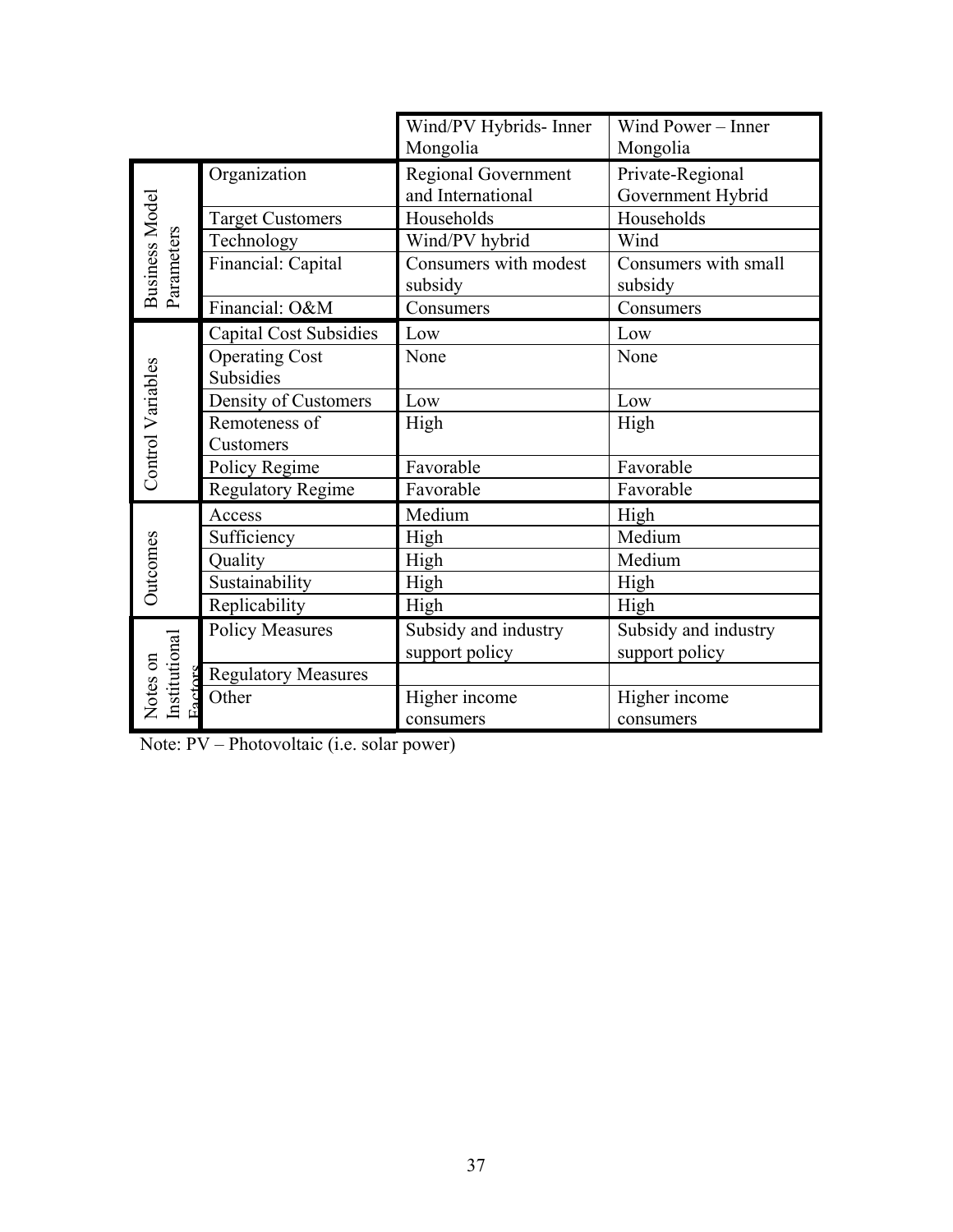|                                      |                                           | <b>TEP</b>                     | PV Cash                           |
|--------------------------------------|-------------------------------------------|--------------------------------|-----------------------------------|
| <b>Business Model</b><br>Parameters  | Organization                              | <b>Central Government</b>      | Private Central-Local<br>hybrid   |
|                                      | <b>Target Customers</b>                   | Households                     | Households                        |
|                                      | Technology                                | Renewable mini-grids           | PV Solar home systems             |
|                                      | Financial: Capital                        | Central government             | Cash Sales plus modest<br>subsidy |
|                                      | Financial: O&M                            | Unaccounted for in<br>planning | Consumers                         |
| Control Variables                    | <b>Capital Cost Subsidies</b>             | High                           | Low                               |
|                                      | <b>Operating Cost</b><br><b>Subsidies</b> | High                           | None                              |
|                                      | Density of Customers                      | Medium                         | Low                               |
|                                      | Remoteness of                             | High                           | High                              |
|                                      | Customers                                 |                                |                                   |
|                                      | Policy Regime                             | Favorable                      | Favorable                         |
|                                      | Regulatory Regime                         | Favorable                      | Favorable                         |
| Outcomes                             | Access                                    | Medium                         | High                              |
|                                      | Sufficiency                               |                                |                                   |
|                                      | Quality                                   |                                |                                   |
|                                      | Sustainability                            | Medium                         | High                              |
|                                      | Replicability                             | Low                            | High                              |
| Institutional<br>Notes on<br>Eactors | <b>Policy Measures</b>                    | Project of central             | Subsidy and industry              |
|                                      |                                           | government                     | support policy                    |
|                                      | <b>Regulatory Measures</b>                |                                |                                   |
|                                      | Other                                     | Sustainability due to          |                                   |
|                                      |                                           | government priority on         |                                   |
|                                      |                                           | rural electrification.         |                                   |

Note: TEP – Township Electrification Program; PV – Photovoltaic (i.e. solar power)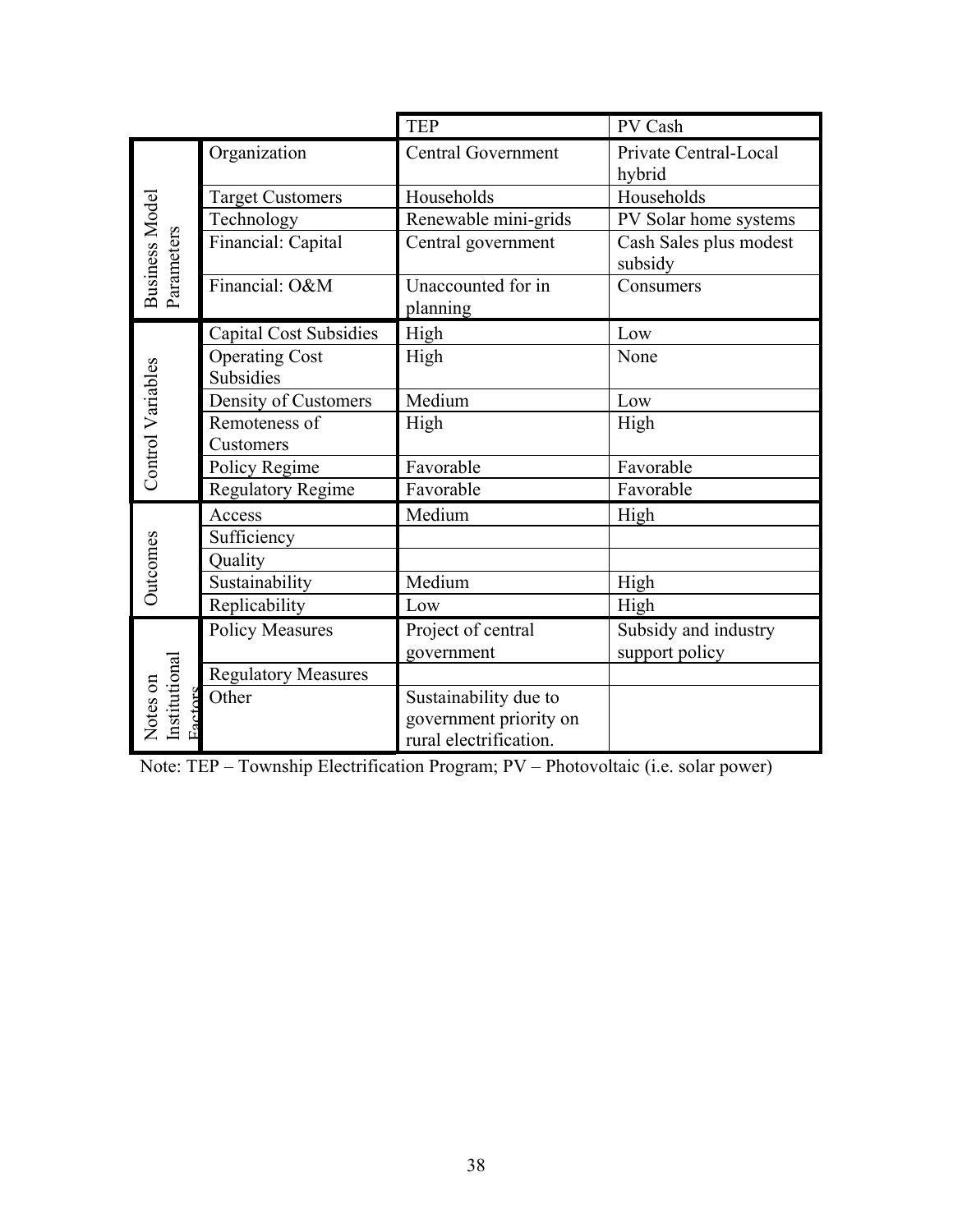## **References**

- Acker, R. H. and D. M. Kammen (1996). "The quiet (energy) revolution: Analysing the dissemination of photovoltaic power systems in Kenya." Energy Policy **24**(1): 81- 111.
- Ackermann, T., G. Andersson, et al. (2001). "Distributed generation: a definition." Electric Power Systems Research **57**: 195-204.
- Allderdice, A. and J. H. Rogers (2000). Renewable Energy for Microenterprise. Golden, USA, National Renewable Energy Laboratory**:** 1-70.
- Banerjee, R. (2006). "Comparison of options for distributed generation in India." Energy Policy **34**: 101-111.
- Barnes, D. F., Ed. (2007). The Challenge of Rural Electrification: Strategies for Developing Countries. Washington, DC, Resources for the Future.
- Barnes, D. F. and W. M. Floor (1996). "Rural Energy in Developing Countries: A Challenge for Economic Development." Annual Review of Energy and Environment **21**: 497-530.
- Barnett, A. (1990). "The Diffusion of Energy Technology in the Rural Areas of Developing Countries: A Synthesis of Recent Experience." World Development **18**(4): 539-553.
- Cabraal, R. A., D. F. Barnes, et al. (2005). "Productive Uses of Energy for Rural Development." Annual Review of Environment and Resources **30**: 117-144.
- Chaurey, A., M. Ranganathan, et al. (2004). "Electricity access for geographically disadvantaged rural communities: Technology and policy insights." Energy policy **32**(15): 1693.
- Duke, R. D., A. Jacobson, et al. (2002). "Photovoltaic Module Quality in the Kenyan Solar Home Systems Market." Energy Policy **30**: 477-499.
- Elias, R. J. and D. G. Victor (2005). Energy Transitions in Developing Countries: a Review of Concepts and Literature. PESD Working Papers. #40. Stanford, CA, Program on Energy and Sustainable Development, Stanford University**:** 38.
- Enterprise Development Cambodia (2001). Survey of 45 Cambodian Rural Electricity Enterprises. Phnom Penh, Enterprise Development Cambodia**:** 108.
- Erickson, J. D. and D. Chapman (1995). "Photovoltaic Technology: Markets, Economics and Rural Development." World Development **23**(7): 1129-1141.
- ESMAP (2000). Mini-Grid Design Manual. 21364 (ESMAP Technical Paper 007). Washington, DC, Energy Sector Management Assistance Programme.
- ESMAP (2001). Best Practice Manual: Promoting Decentralized Electrification Investment. ERM248. Energy Sector Management Assistance Programme.
- ESMAP (2005). Brazil Background Study for a National Rural Electrification Strategy: Aiming for Universal Access. Washington, DC, Energy Sector Management Assistance Program (ESMAP)**:** 176.
- Etcheverry, J. (2003). Renewable Energy for Productive Uses: Strategies to Enhance Environmental Protection and the Quality of Rural Life. Department of Geography and Institute for Environmental Studies. Toronto, University of Toronto**:** 49.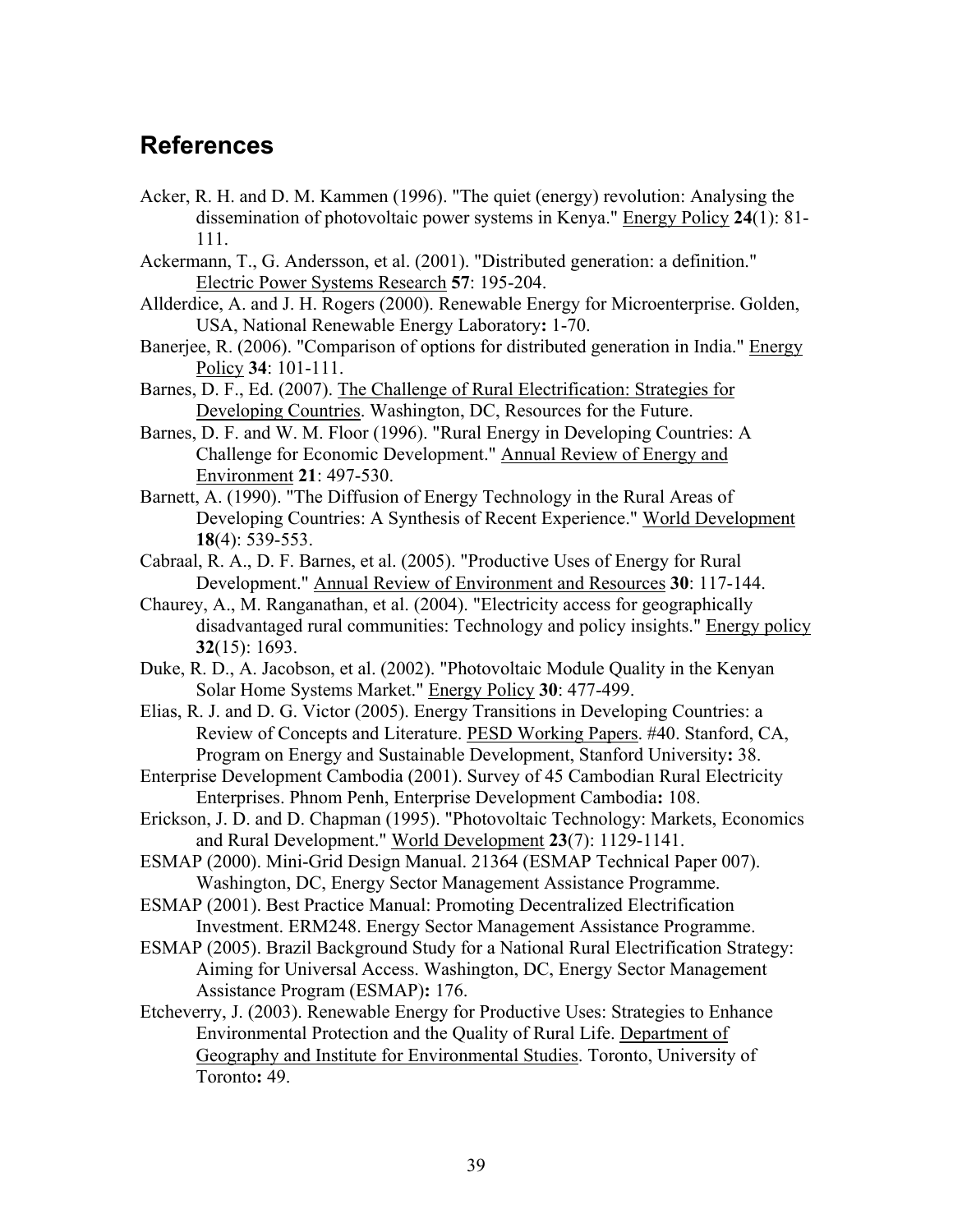- Fishbein, R. E. (2003). Survey of Productive Uses of Electricity in Rural Areas. Washington, DC, Africa Energy Unit, World Bank**:** 1-50.
- Foley, G. (1992a). "Rural Electrification in the Developing World." Energy Policy.
- Foley, G. (1992b). "Rural Electrification: The institutional dimension." Utilities Policy **2**(4): 283-289.
- Goldemberg, J. and T. B. Johansson, Eds. (1995). Energy as an Instrument for Socio-Economic Development. New York, UNDP/BDP Energy and Environment Group.
- Green, J. M., M. Wilson, et al. (2001). "Maphephethe rural electrification (photovoltaic) programme: the constraints on the adoption of solar home systems." Development Southern Africa **18**(1): 19-30.
- Hansen, C. J. and J. Bower (2003). An Economic Evaluation of Small-scale Distributed Electricity Generation Technologies. Oxford, Oxford Institute for Energy Studies**:**  66.
- Hart, S. L. (2005). Capitalism at the Crossroads: The Unlimited Business Opportunities in Solving the World's Most Difficult Problems. Upper Saddle River, New Jersey, Wharton School Publishing.
- Haugland, T., H. O. Bergesen, et al. (1998). Energy Structures and Environmental Futures. Oxford, Oxford University Press.
- Howells, M., D. G. Victor, et al. (2006). "Beyond Free Electricity: The Costs of Electric Cooking in Poor Households and a Market-friendly Alternative." Energy Policy **34**(17): 3351-3358.
- Hurst, C. (1990). "Establishing New Markets for Mature Energy Equipment in Developing Countries: Experience with Windmills, Hydro-Powered Mills and Solar Water Heaters." World Development **18**(4): 605-615.
- International Energy Agency (2002). Energy & Poverty. World Energy Outlook 2002. Paris, France, International Energy Agency**:** 47.
- International Energy Agency (2004). Energy & Development. World Energy Outlook 2004. Paris, France, International Energy Agency**:** 38.
- Li, J., Z. Xing, et al. (2001). "Biomass energy in China and its potential." Energy for Sustainable Development **V**(4): 66-80.
- MacKerron, G. and P. Pearson, Eds. (2000). The International Energy Experience: Markets, Regulation and the Environment. London, Imperial College Press.
- Martinot, E. (2001). "Renewable energy investment by the World Bank." Energy Policy **29**: 689-699.
- Martinot, E., A. Chaurey, et al. (2002). "Renewable Energy Markets in Developing Countries." Annual Review of Energy and Environment **27**: 309-348.
- Modi, V., S. McDade, et al. (2006). Energy Services for the Millennium Development Goals. New York, Energy Sector Management Assistance Programme, United Nations Development Programme, UN Millennium Project, and World Bank.
- Nieuwenhout, F. D. J., A. van Dijk, et al. (2001). "Experience with Solar Home Systems in Developing Countries: A Review." Progress in Photovoltaics: Research and Applications **9**: 455-474.
- Pan, J., W. Peng, et al. (Working Draft 2006). Rural Electrification in China 1950-2005. Beijing, China and Stanford, CA, Research Centre for Sustainable Development, Chinese Academy of Social Sciences and Program on Energy and Sustainable Development, Stanford University.